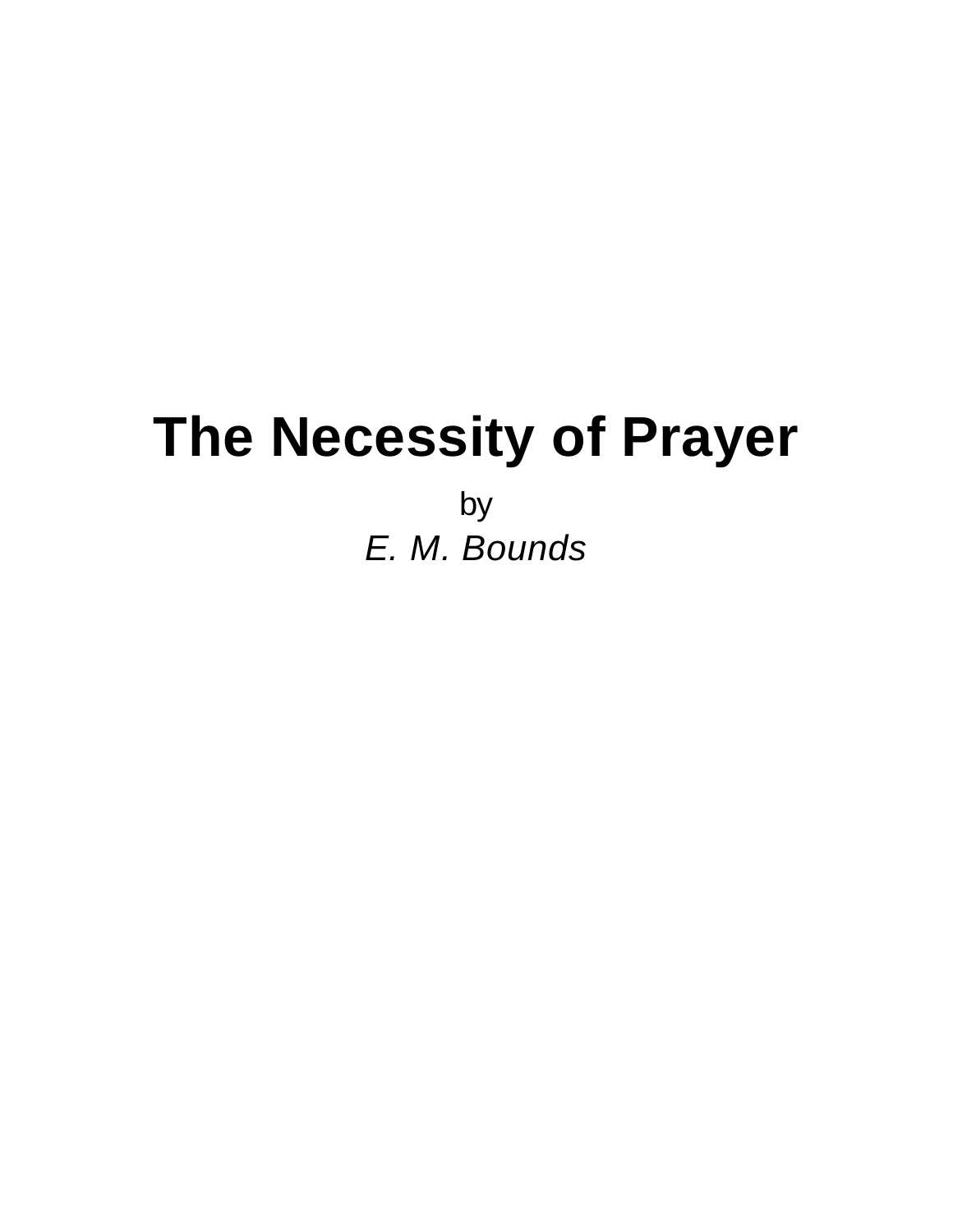### **FOREWORD**

EDWARD McKENDREE BOUNDS did not merely pray well that he might write well about prayer. He prayed because the needs of the world were upon him. He prayed, for long years, upon subjects which the easy-going Christian rarely gives a thought, and for objects which men of less thought and faith are always ready to call impossible. From his solitary prayer-vigils, year by year, there arose teaching equaled by few men in modern Christian history. He wrote transcendently about prayer, because he was himself, transcendent in its practice.

As breathing is a physical reality to us so prayer was a reality for Bounds. He took the command, "Pray without ceasing" almost as literally as animate nature takes the law of the reflex nervous system, which controls our breathing.

Prayer-books -- real text-books, not forms of prayer -- were the fruit of this daily spiritual exercise. Not brief articles for the religious press came from his pen -- though he had been experienced in that field for years -- not pamphlets, but books were the product and result. He was hindered by poverty, obscurity, loss of prestige, yet his victory was not wholly reserved until his death. In 1907, he gave to the world two small editions. One of these was widely circulated in Great Britain. The years following up to his death in 1913 were filled with constant labour and he went home to God leaving a collection of manuscripts. His letters carry the request that the present editor should publish these products of his gifted pen.

The preservation of the Bounds manuscripts to the present time has clearly been providential. The work of preparing them for the press has been a labour of love, consuming years of effort. These books are unfailing wells for a lifetime of spiritual water-drawing. They are hidden treasures, wrought in the darkness of the dawn and the heat of the noon, on the anvil of experience, and beaten into wondrous form by the mighty stroke of the Divine. They are living voices whereby he, being dead, yet speaketh. -- C.C.

*The above Foreword was written by Claude Chilton, Jr., an ardent admirer of Dr. Bounds, and to whom we owe many obligations for suggestions in editing the Bounds Spiritual Life Books. We buried Claude L. Chilton February 18, 1929. What a meeting of these two great saints of God, of shining panoply and knightly grace!*

HOMER W. HODGE.

*Wilkes-Barre, Pa.*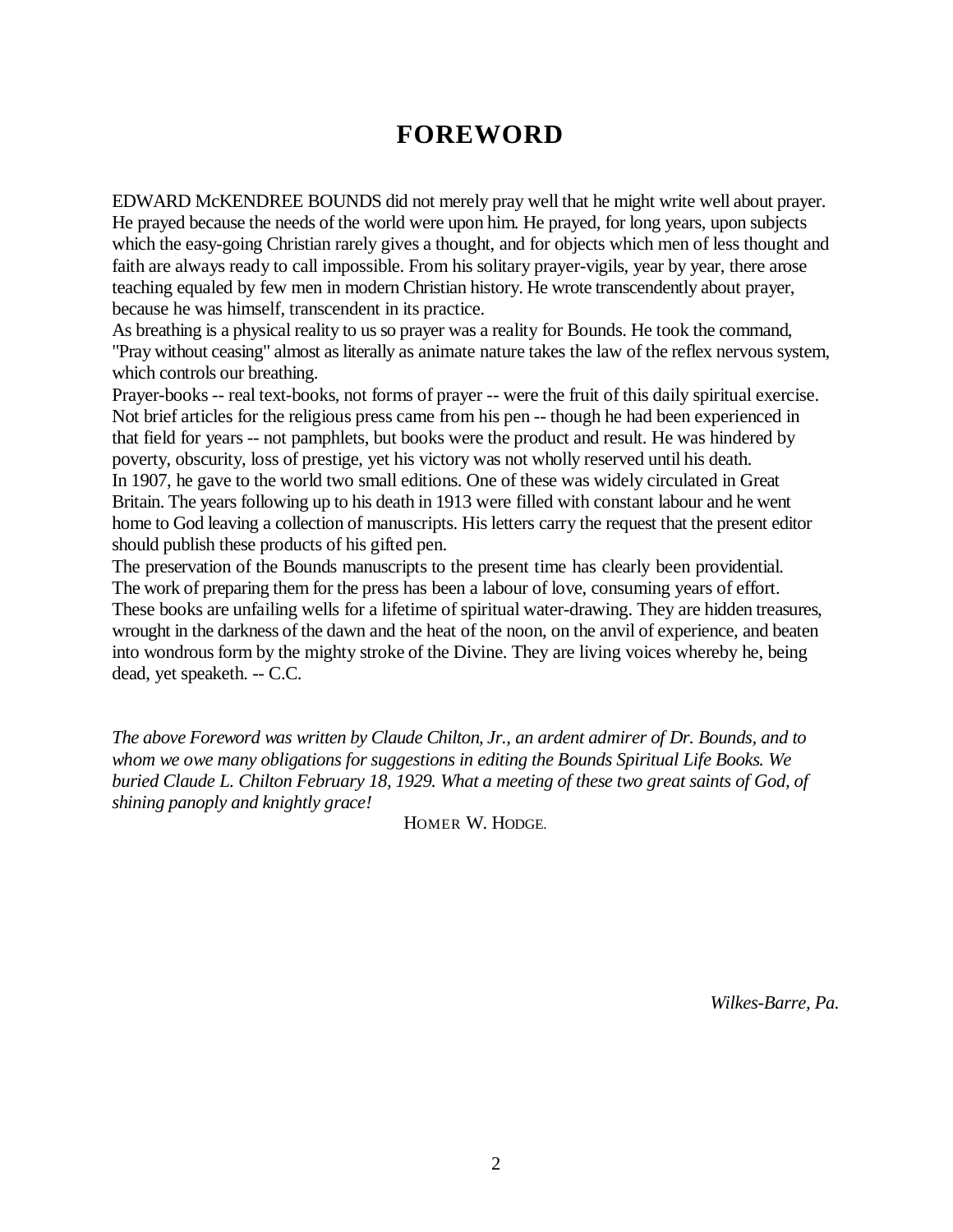# **I. PRAYER AND FAITH**

*"A dear friend of mine who was quite a lover of the chase, told me the following story: 'Rising early one morning,' he said, 'I heard the baying of a score of deerhounds in pursuit of their quarry. Looking away to a broad, open field in front of me, I saw a young fawn making its way across, and giving signs, moreover, that its race was wellnigh run. Reaching the rails of the enclosure, it leaped over and crouched within ten feet from where I stood. A moment later two of the hounds came over, when the fawn ran in my direction and pushed its head between my legs. I lifted the little thing to my breast, and, swinging round and round, fought off the dogs. I felt, just then, that all the dogs in the West could not, and should not capture that fawn after its weakness had appealed to my strength.' So is it, when human helplessness appeals to Almighty God. Well do I remember when the hounds of sin were after my soul, until, at last, I ran into the arms of Almighty God." --* A. C. DIXON.

IN any study of the principles, and procedure of prayer, of its activities and enterprises, first place, must, of necessity, be given to faith. It is the initial quality in the heart of any man who essays to talk to the Unseen. He must, out of sheer helplessness, stretch forth hands of faith. He *must* believe, where he cannot prove. In the ultimate issue, prayer is simply faith, claiming its natural yet marvellous prerogatives -- faith taking possession of its illimitable inheritance. True godliness is just as true, steady, and persevering in the realm of faith as it is in the province of prayer. Moreover: when faith ceases to pray, it ceases to live.

Faith does the impossible because it brings God to undertake for us, and nothing is impossible with God. How great -- without qualification or limitation -- is the power of faith! If doubt be banished from the heart, and unbelief made stranger there, what we ask of God shall surely come to pass, and a believer hath vouchsafed to him "whatsoever he saith."

Prayer projects faith on God, and God on the world. Only God can move mountains, but faith and prayer move God. In His cursing of the fig-tree our Lord demonstrated His power. Following that, He proceeded to declare, that large powers were committed to faith and prayer, not in order to kill but to make alive, not to blast but to bless.

At this point in our study, we turn to a saying of our Lord, which there is need to emphasize, since it is the very keystone of the arch of faith and prayer.

*"Therefore I say unto you, What things soever ye desire when ye pray, believe that ye receive them, and ye shall have them."*

We should ponder well that statement -- "Believe that ye receive them, and ye shall have them." Here is described a faith which realizes, which appropriates, which *takes.* Such faith is a consciousness of the Divine, an experienced communion, a realized certainty.

Is faith growing or declining as the years go by? Does faith stand strong and four square, these days, as iniquity abounds and the love of many grows cold? Does faith maintain its hold, as religion tends to become a mere formality and worldliness increasingly prevails? The enquiry of our Lord, may, with great appropriateness, be ours. "When the Son of Man cometh," He asks, "shall He find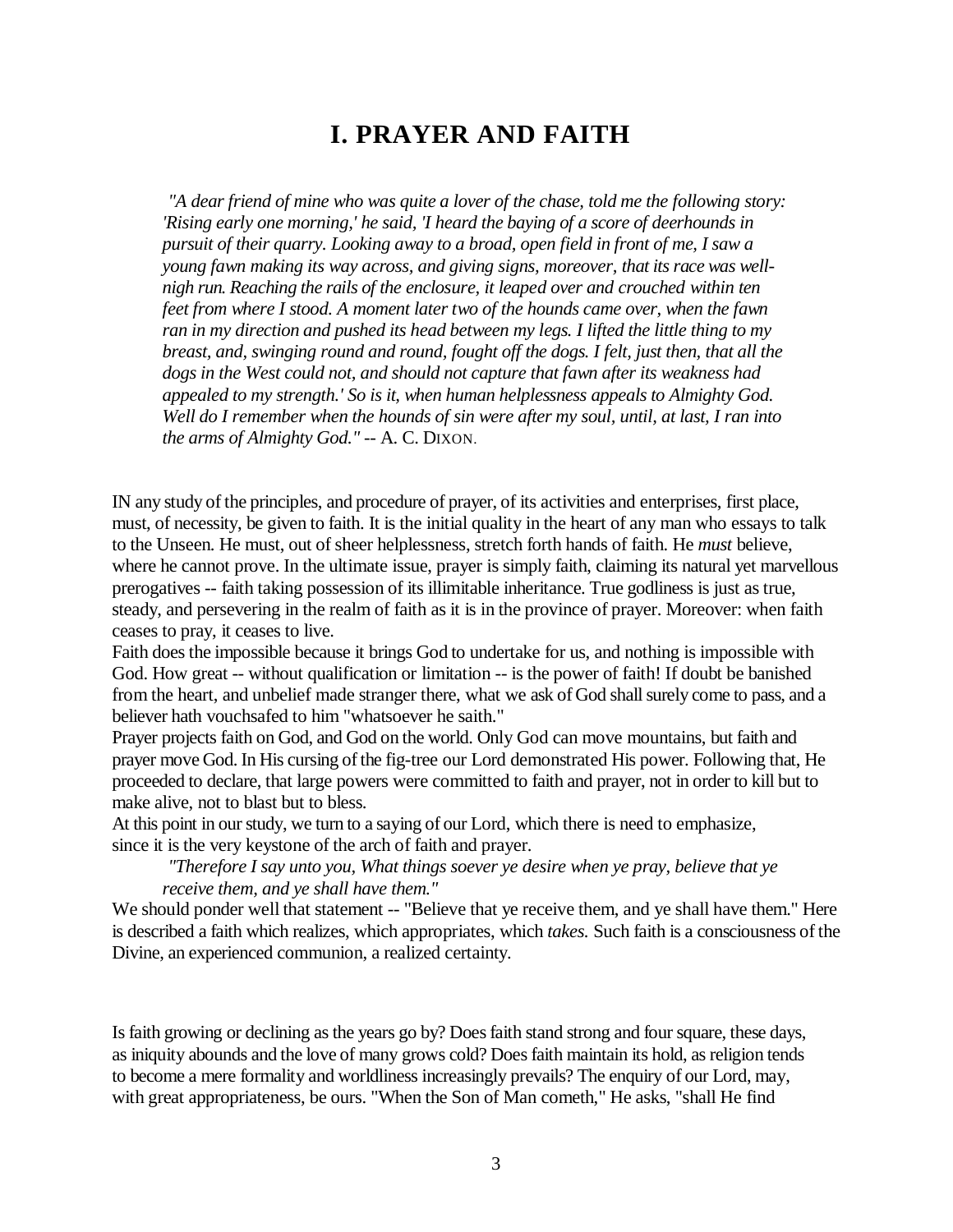faith on the earth?" We believe that He will, and it is ours, in this our day, to see to it that the lamp of faith is trimmed and burning, lest He come who *shall* come, and that right early.

Faith is the foundation of Christian character and the security of the soul. When Jesus was looking forward to Peter's denial, and cautioning him against it, He said unto His disciple:

*"Simon, Simon, behold, Satan hath desired to have you, to sift you as wheat; but I have prayed for thee, that thy faith fall not."*

Our Lord was declaring a central truth; it was Peter's faith He was seeking to guard; for well He knew that when faith is broken down, the foundations of spiritual life give way, and the entire structure of religious experience falls. It was Peter's faith which needed guarding. Hence Christ's solicitude for the welfare of His disciple's soul and His determination to fortify Peter's faith by His own all-prevailing prayer.

In his *Second Epistle,* Peter has this idea in mind when speaking of growth in grace as a measure of safety in the Christian life, and as implying fruitfulness.

*"And besides this," he declares, "giving diligence, add to your faith virtue; and to virtue knowledge; and to knowledge temperance; and to temperance patience; and to patience godliness."*

Of this additioning process, faith was the starting-point -- the basis of the other graces of the Spirit. Faith was the foundation on which other things were to be built. Peter does not enjoin his readers to add to works or gifts or virtues but to *faith.* Much depends on starting right in this business of growing in grace. There is a Divine order, of which Peter was aware; and so he goes on to declare that we are to give diligence to making our calling and election sure, which election is rendered certain adding to faith which, in turn, is done by constant, earnest praying. Thus faith is kept alive by prayer, and every step taken, in this adding of grace to grace, is accompanied by prayer.

The faith which pcreates powerful praying is the

faith which centres itself on a powerful Person. Faith in Christ's ability to *do* and to *do greatly,* is the faith which prays greatly. Thus the leper lay hold upon the power of Christ. "Lord, if Thou wilt," he cried, "Thou canst make me clean." In this instance, we are shown how faith centered in Christ's ability to *do,* and how it secured the healing power.

It was concerning this very point, that Jesus questioned the blind men who came to Him for healing:

*"Believe ye that I am able to do this?" He asks. "They said unto Him, Yea, Lord.*

*Then touched He their eyes, saying, According to your faith be it unto you."*

It was to inspire faith in His ability to *do* that Jesus left behind Him, that last, great statement, which, in the final analysis, is a ringing challenge to faith. "All power," He declared, "is given unto Me in heaven and in earth."

Again: faith is obedient; it goes when commanded, as did the nobleman, who came to Jesus, in the day of His flesh, and whose son was grievously sick.

Moreover: such faith acts. Like the man who was born blind, it goes to wash in the pool of Siloam when *told* to wash. Like Peter on Gennesaret it casts the net where Jesus commands, instantly, without question or doubt. Such faith takes away the stone from the grave of Lazarus promptly. A praying faith keeps the commandments of God and does those things which are well pleasing in His sight. It asks, "Lord, what wilt Thou have me to do?" and answers quickly, "Speak, Lord, Thy servant heareth." Obedience helps faith, and faith, in turn, helps obedience. To do God's will is essential to true faith, and faith is necessary to implicit obedience.

Yet faith is called upon, and that right often to wait in patience before God, and is prepared for God's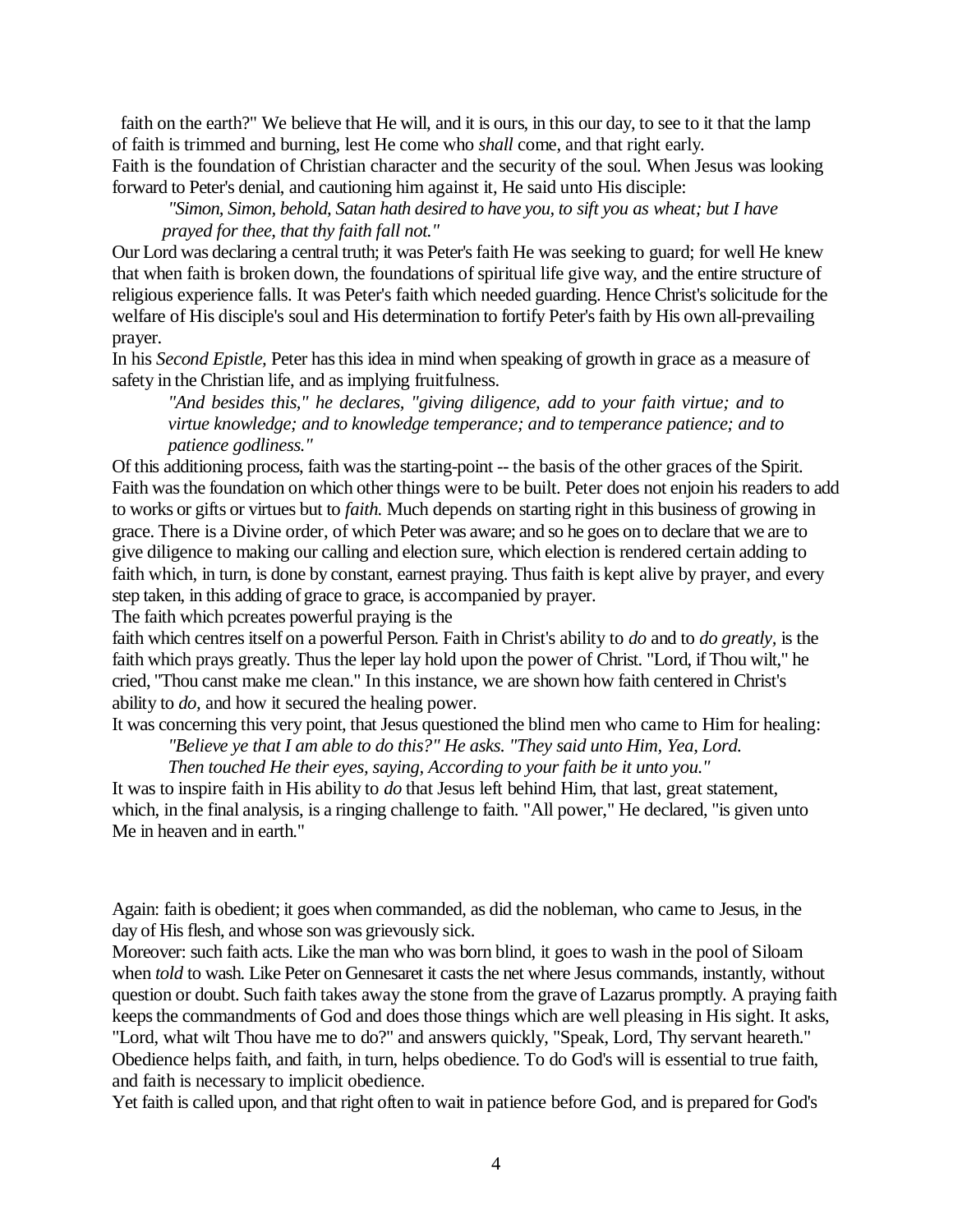seeming delays in answering prayer. Faith does not grow disheartened because prayer is not immediately honoured; it takes God at His Word, and lets Him take what time He chooses in fulfilling His purposes, and in carrying on His work. There is bound to be much delay and long days of waiting for true faith, but faith accepts the conditions -- knows there will be delays in answering prayer, and regards such delays as times of testing, in the which, it is privileged to show its mettle, and the stern stuff of which it is made.

The case of Lazarus was an instance of where there was delay, where the faith of two good women was sorely tried: Lazarus was critically ill, and his sisters sent for Jesus. But, without any known reason, our Lord delayed His going to the relief of His sick friend. The plea was urgent and touching -- "Lord, behold, he whom Thou lovest is sick," -- but the Master is not moved by it, and the women's earnest request seemed to fall on deaf ears. What a trial to faith! Furthermore: our Lord's tardiness appeared to bring about hopeless disaster. While Jesus tarried, Lazarus died. But the delay of Jesus was exercised in the interests of a greater good. Finally, He makes His way to the home in Bethany.

#### *"Then said Jesus unto them plainly, Lazarus is dead. And I am glad for your sakes, that I was not there, to the intent ye may believe; nevertheless let us go unto him."*

Fear not, O tempted and tried believer, Jesus *will* come, if patience be exercised, and faith hold fast. His delay will serve to make His coming the more richly blessed. Pray on. Wait on. Thou canst not fail. If Christ delay, wait for Him. In His own good time, He *will* come, and will not tarry. Delay is often the test and the strength of faith. How much patience is required when these times of testing come! Yet faith gathers strength by waiting and praying. Patience has its perfect work in the school of delay. In some instances, delay is of the very essence of the prayer. God has to do many things, antecedent to giving the final answer -- things which are essential to the lasting good of him who is requesting favour at His hands.

Jacob prayed, with point and ardour, to be delivered from Esau. But before that prayer could be answered, there was much to be done with, and for Jacob. He must be changed, as well as Esau. Jacob had to be made into a new man, before Esau could be. Jacob had to be converted to God, before Esau could be converted to Jacob.

Among the large and luminous utterances of Jesus concerning prayer, none is more arresting than this:

*"Verily, verily, I say unto you, He that believeth on Me, the works that I do shall he do also; and greater works than these shall he do; because I go unto My Father. And whatsoever ye shall ask in My Name, that will I do, that the Father may be glorified in the Son. If ye shall ask anything in My Name, I will do it."*

How wonderful are these statements of what God will do in answer to prayer! Of how great importance these ringing words, prefaced, as they are, with the most solemn verity! Faith in Christ is the basis of all working, and of all praying. All wonderful works depend on wonderful praying, and all praying is done in the Name of Jesus Christ. Amazing lesson, of wondrous simplicity, is this praying in the name of the Lord Jesus! All other conditions are depreciated, everything else is renounced, save Jesus only. The name of Christ -- the Person of our Lord and Saviour Jesus Christ -- must be supremely sovereign, in the hour and article of prayer.

If Jesus dwell at the fountain of my life; if the currents of His life have displaced and superseded all self-currents; if implicit obedience to Him be the inspiration and force of every movement of my life, then He can safely commit the praying to my will, and pledge Himself, by an obligation as profound as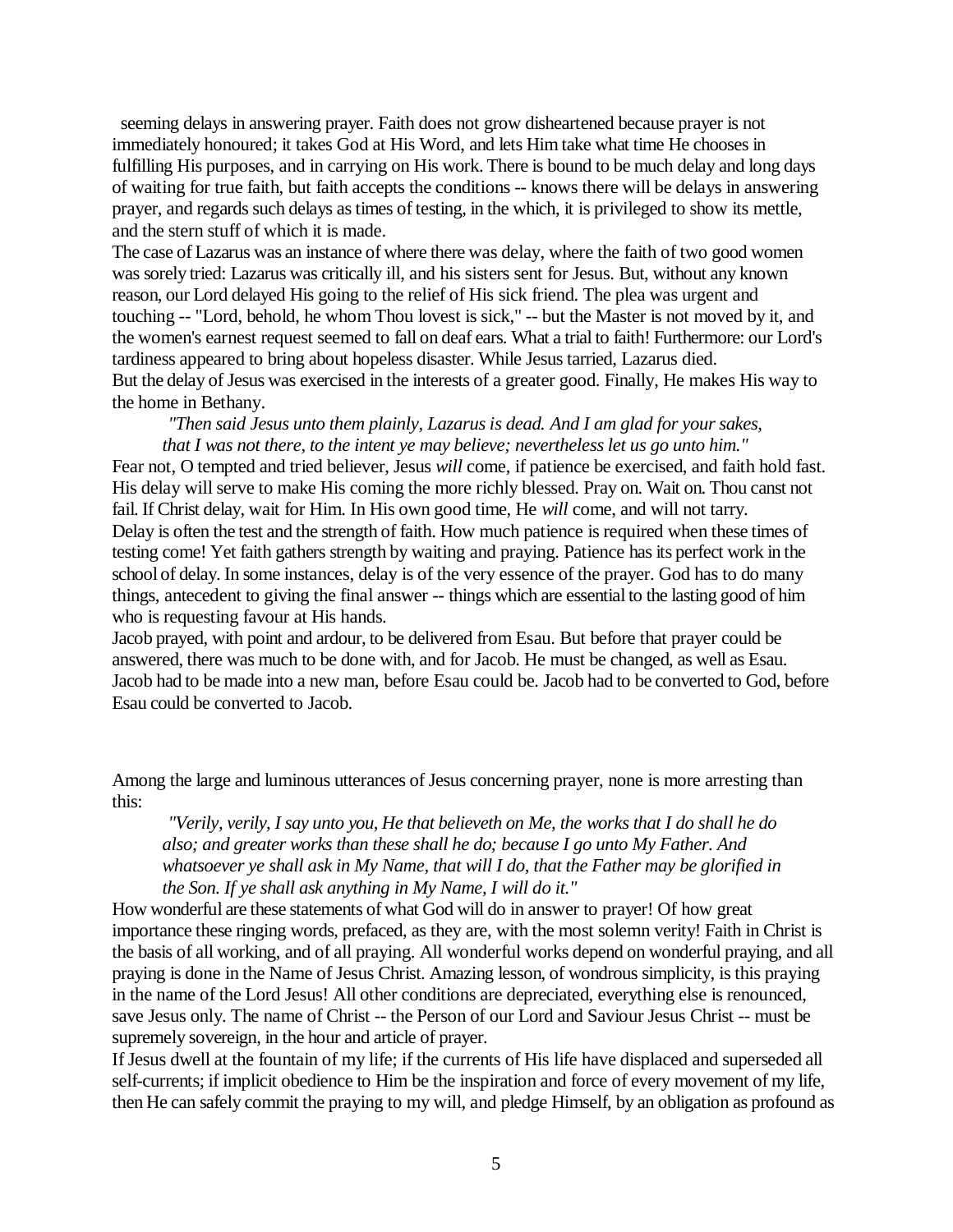His own nature, that whatsoever is asked shall be granted. Nothing can be clearer, more distinct, more unlimited both in application and extent, than the exhortation and urgency of Christ, "Have faith in God."

Faith covers temporal as well as spiritual needs. Faith dispels all undue anxiety and needless care about what shall be eaten, what shall he drunk, what shall be worn. Faith lives in the present, and regards the day as being sufficient unto the evil thereof. It lives day by day, and dispels all fears for the morrow. Faith brings great ease of mind and perfect peace of heart.

### *"Thou wilt keep him in perfect peace whose mind is stayed on Thee: because he trusted in Thee."*

When we pray, "Give us this day our daily bread," we are, in a measure, shutting tomorrow out of our prayer. We do not live in tomorrow but in today. We do not seek tomorrow's grace or tomorrow's bread. They thrive best, and get most out of life, who live in the living present. They pray best who pray for today's needs, not for tomorrow's, which may render our prayers unnecessary and redundant by not existing at all!

True prayers are born of present trials and present needs. Bread, for today, is bread enough. Bread given for today is the strongest sort of pledge that there will be bread tomorrow. Victory today, is the assurance of victory tomorrow. Our prayers need to be focussed upon the present, We must trust God today, and leave the morrow entirely with Him. The present is ours; the future belongs to God. Prayer is the task and duty of each recurring day -- daily prayer for daily needs.

As every day demands its bread, so every day demands its prayer. No amount of praying, done today, will suffice for tomorrow's praying. On the other hand, no praying for tomorrow is of any great value to us today. To-day's manna is what we need; tomorrow God will see that our needs are supplied. This is the faith which God seeks to inspire. So leave tomorrow, with its cares, its needs, its troubles, in God's hands. There is no storing tomorrow's grace or tomorrow's praying; neither is there any laying-up of today's grace, to meet tomorrow's necessities. We cannot have tomorrow's grace, we cannot eat tomorrow's bread, we cannot do tomorrow's praying. "Sufficient unto the day is the evil thereof;" and, most assuredly, if we possess faith, sufficient also, will be the good.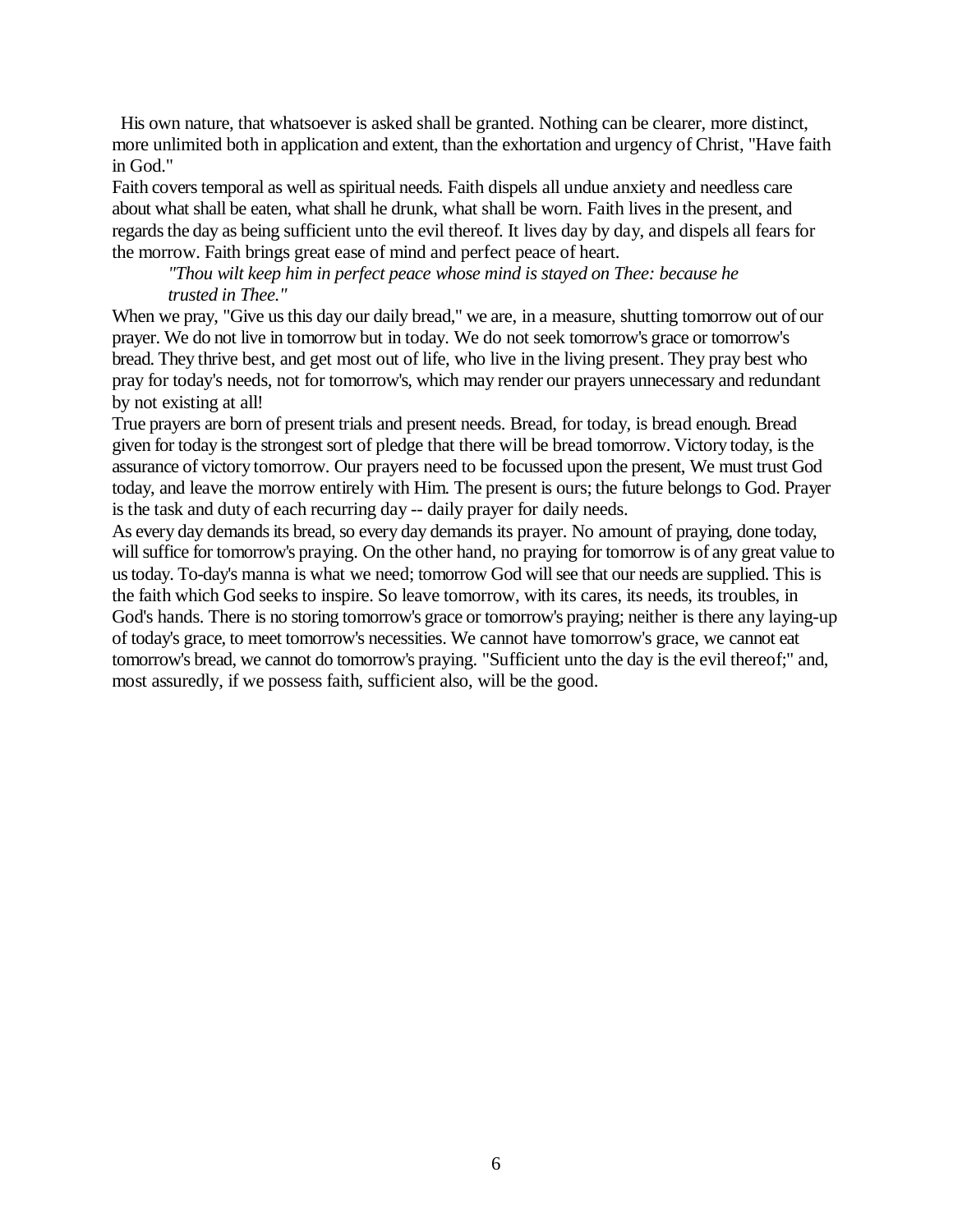### **II. PRAYER AND FAITH** *(Continued)*

*"The guests at a certain hotel were being rendered uncomfortable by repeated strumming on a piano, done by a little girl who possessed no knowledge of music. They complained to the proprietor with a view to having the annoyance stopped. 'I am sorry you are annoyed,' he said. 'But the girl is the child of one of my very best guests. I can scarcely ask her not to touch the piano. But her father, who is away for a day or so, will return tomorrow. You can then approach him, and have the matter set right.' When the father returned, he found his daughter in the reception-room and, as usual, thumping on the piano. He walked up behind the child and, putting his arms over her shoulders, took her hands in his, and produced some most beautiful music. Thus it may be with us, and thus it will be, some coming day. Just now, we can produce little but clamour and disharmony; but, one day, the Lord Jesus will take hold of our hands of faith and prayer, and use them to bring forth the music of the skies." --* ANON

GENUINE, authentic faith must be definite and free of doubt. Not simply general in character; not a mere belief in the being, goodness and power of God, but a faith which believes that the things which "he saith, shall come to pass." As the faith is specific, so the answer likewise will be definite: "He shall have whatsoever he saith." Faith and prayer select the things, and God commits Himself to do the very things which faith and persevering prayer nominate, and petition Him to accomplish. The American Revised Version renders the twenty-fourth verse of the eleventh chapter of Mark, thus: "Therefore I say unto you, All things whatsoever ye pray and ask for, believe that ye receive them, and ye shall have them." Perfect faith has always in its keeping what perfect prayer asks for. How large and unqualified is the area of operation -- the "All things whatsoever!" How definite and specific the promise -- "Ye shall have them!"

Our chief concern is with our faith, -- the problems of its growth, and the activities of its vigorous maturity. A faith which grasps and holds in its keeping the very things it asks for, without wavering, doubt or fear -- that is the faith we need -- faith, such as is a pearl of great price, in the process and practise of prayer.

The statement of our Lord about faith and prayer quoted above is of supreme importance. Faith must be definite, specific; an unqualified, unmistakable request for the things asked for. It is not to be a vague, indefinite, shadowy thing; it must be something more than an abstract belief in God's willingness and ability to do for us. It is to be a definite, specific, asking for, and expecting the things for which we ask. Note the reading of Mark 11:23:

*"And shall not doubt in his heart, but shall believe that those things which he saith shall come to pass; he shall have whatever he saith."*

Just so far as the faith and the asking is definite, so also will the answer be. The giving is not to be something other than the things prayed for, but the actual things sought and named. "He shall have whatsoever he saith." It is all imperative, "He shall have." The granting is to be unlimited, both in quality and in quantity.

Faith and prayer select the subjects for petition, thereby determining what God is to do. "He shall have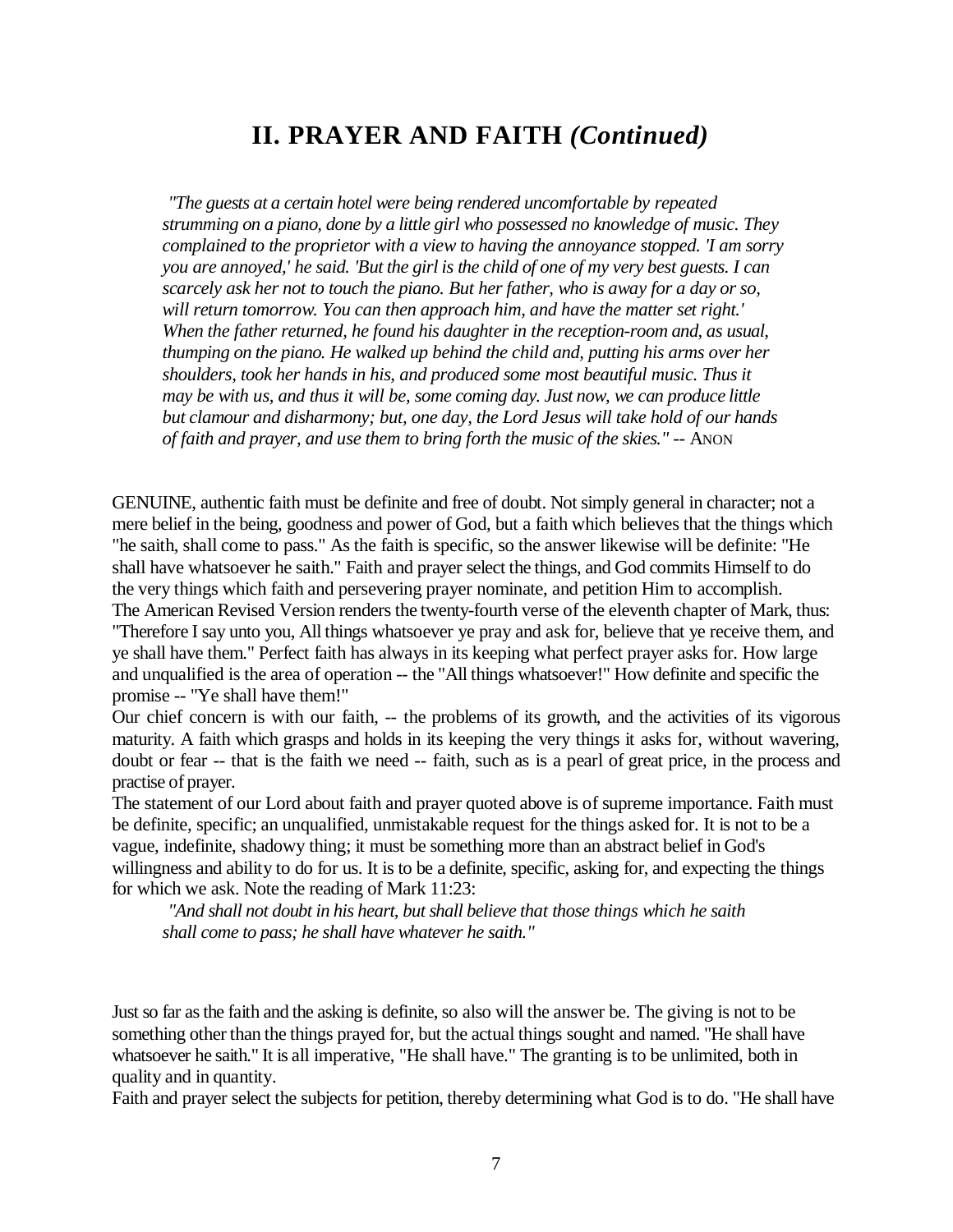whatsoever he saith." Christ holds Himself ready to supply exactly, and fully, all the demands of faith and prayer. If the order on God be made clear, specific and definite, God will fill it, exactly in accordance with the presented terms.

Faith is not an abstract belief in the Word of God, nor a mere mental credence, nor a simple assent of the understanding and will; nor is it a passive acceptance of facts, however sacred or thorough. Faith is an operation of God, a Divine illumination, a holy energy implanted by the Word of God and the Spirit in the human soul -- a spiritual, Divine principle which takes of the Supernatural and makes it a thing apprehendable by the faculties of time and sense.

Faith deals with God, and is conscious of God. It deals with the Lord Jesus Christ and sees in Him a Saviour; it deals with God's Word, and lays hold of the truth; it deals with the Spirit of God, and is energized and inspired by its holy fire. God is the great objective of faith; for faith rests its whole weight on His Word. Faith is not an aimless act of the soul, but a looking to God and a resting upon His promises. Just as love and hope have always an objective so, also, has faith. Faith is not believing just *anything;* it is believing God, resting in Him, trusting His Word.

Faith gives birth to prayer, and grows stronger, strikes deeper, rises higher, in the struggles and wrestlings of mighty petitioning. Faith is the substance of things hoped for, the assurance and realization of the inheritance of the saints. Faith, too, is humble and persevering. It can wait and pray; it can stay on its knees, or lie in the dust. It is the one great condition of prayer; the lack of it lies at the root of all poor praying, feeble praying, little praying, unanswered praying.

The nature and meaning of faith is more demonstrable in what it does, than it is by reason of any definition given it. Thus, if we turn to the record of faith given us in that great honour roll, which constitutes the eleventh chapter of Hebrews, we see something of the wonderful results of faith. What a glorious list it is -- that of these men and women of faith! What marvellous achievements are there recorded, and set to the credit of faith! The inspired writer, exhausting his resources in cataloguing the Old Testament saints, who were such notable examples of wonderful faith, finally exclaims:

*"And what shall I more say? For the time would fail me to tell of Gideon and Barak, and of Samson, and of Jephthae; of David also, and Samuel, and of the prophets."*

And then the writer of *Hebrews* goes on again, in a wonderful strain, telling of the unrecorded exploits wrought through the faith of the men of old, "of whom the world was not worthy." "All these," he says, "obtained a good report through faith."

What an era of glorious achievements would dawn for the Church and the world, if only there could be reproduced a race of saints of like mighty faith, of like wonderful praying! It is not the intellectually great that the Church needs; nor is it men of wealth that the times demand. It is not people of great social influence that this day requires. Above everybody and everything else, it is men of faith, men of mighty prayer, men and women after the fashion of the saints and heroes enumerated in *Hebrews,* who "obtained a good report through faith," that the Church and the whole wide world of humanity needs.

Many men, of this day, obtain a good report because of their money-giving, their great mental gifts and talents, but few there be who obtain a "good report" because of their great faith in God, or because of the wonderful things which are being wrought through their great praying. Today, as much as at any time, we need men of great faith and men who are great in prayer. These are the two cardinal virtues which make men great in the eyes of God, the two things which create conditions of real spiritual success in the life and work of the Church. It is our chief concern to see that we maintain a faith of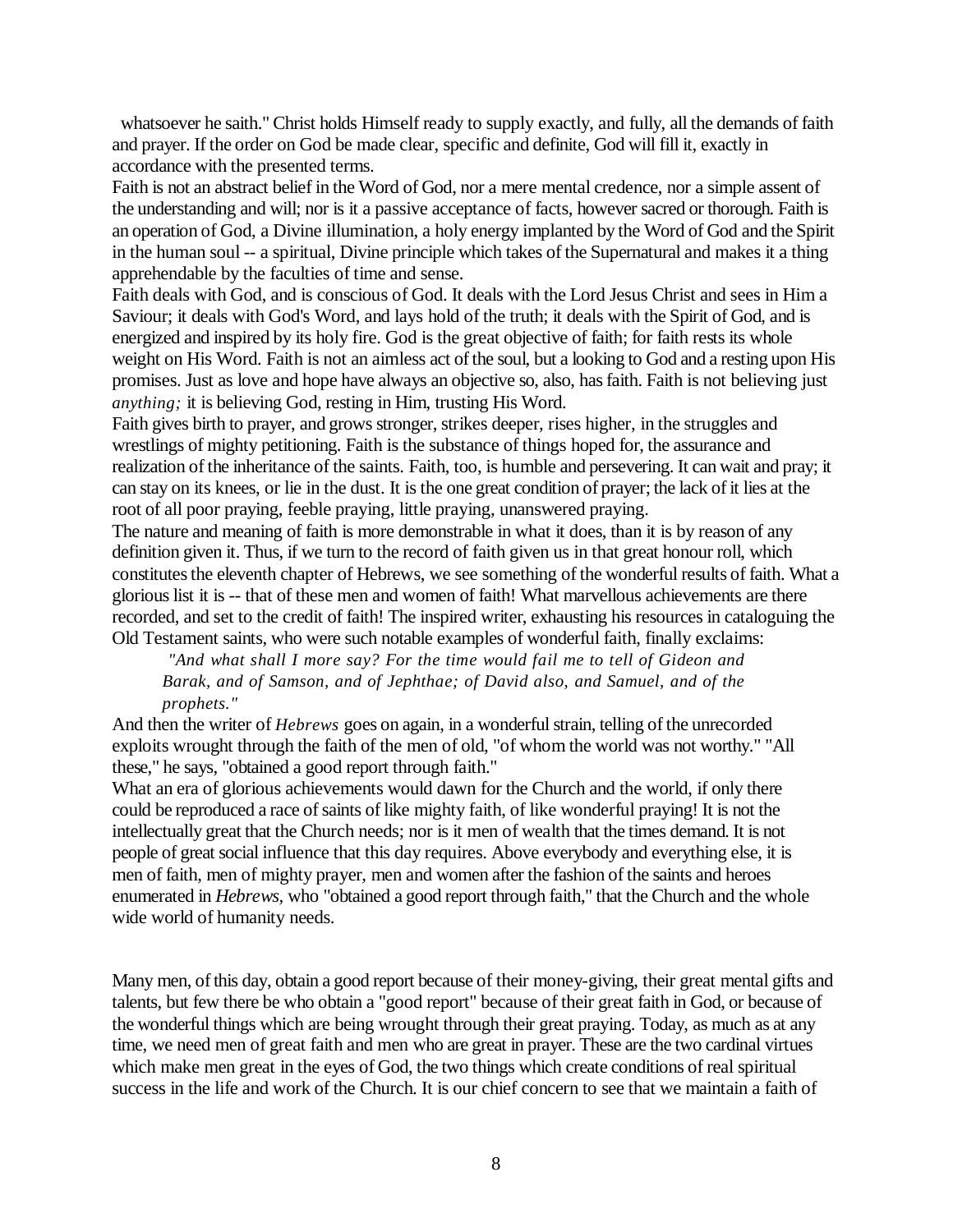such quality and texture, as counts before God; which grasps, and holds in its keeping, the things for which it asks, without doubt and without fear.

Doubt and fear are the twin foes of faith. Sometimes, they actually usurp the place of faith, and although we pray, it is a restless, disquieted prayer that we offer, uneasy and often complaining. Peter failed to walk on Gennesaret because he permitted the waves to break over him and swamp the power of his faith. Taking his eyes from the Lord and regarding the water all about him, he began to sink and had to cry for succour -- "Lord, save, or I perish!"

Doubts should never be cherished, nor fears harboured. Let none cherish the delusion that he is a martyr to fear and doubt. It is no credit to any man's mental capacity to cherish doubt of God, and no comfort can possibly derive from such a thought. Our eyes should be taken off self, removed from our own weakness and allowed to rest implicitly upon God's strength. "Cast not away therefore your confidence, which hath great recompence of reward." A simple, confiding faith, living day by day, and casting its burden on the Lord, each hour of the day, will dissipate fear, drive away misgiving and deliver from doubt:

*"Be careful for nothing, but in everything, by supplication and prayer, with thanksgiving, let your requests be made known unto God."*

That is the Divine cure for all fear, anxiety, and undue concern of soul, all of which are closely akin to doubt and unbelief. This is the Divine prescription for securing the peace which passeth all understanding, and keeps the heart and mind in quietness and peace.

All of us need to mark well and heed the caution given in *Hebrews:* "Take heed, brethren, lest there be in any of you an evil heart of unbelief, in departing from the living God."

We need, also, to guard against unbelief as we would against an enemy. Faith needs to be cultivated. We need to keep on praying, "Lord, increase our faith," for faith is susceptible of increase. Paul's tribute to the Thessalonians was, that their faith grew exceedingly. Faith is increased by exercise, by being put into use. It is nourished by sore trials.

*"That the trial of your faith, being much more precious than of gold that perisheth, though it be tried with fire, might be found unto praise and honour and glow at the appearing of Jesus Christ."*

Faith grows by reading and meditating upon the Word of God. Most, and best of all, faith thrives in an atmosphere of prayer.

It would be well, if all of us were to stop, and inquire personally of ourselves: "Have I faith in God? Have I *real* faith, -- faith which keeps me in perfect peace, about the things of earth and the things of heaven?" This is the most important question a man can propound and expect to be answered. And there is another question, closely akin to it in significance and importance -- "Do I really pray to God so that He hears me and answers my prayers? And do I truly pray unto God so that I get direct from God the things I ask of Him?"

It was claimed for Augustus Caesar that he found Rome a city of wood, and left it a city of marble. The pastor who succeeds in changing his people from a prayerless to a prayerful people, has done a greater work than did Augustus in changing a city from wood to marble. And after all, this is the prime work of the preacher. Primarily, he is dealing with prayerless people -- with people of whom it is said, "God is not in all their thoughts." Such people he meets everywhere, and all the time. His main business is to turn them from being forgetful of God, from being devoid of faith, from being prayerless, so that they become people who habitually pray, who believe in God, remember Him and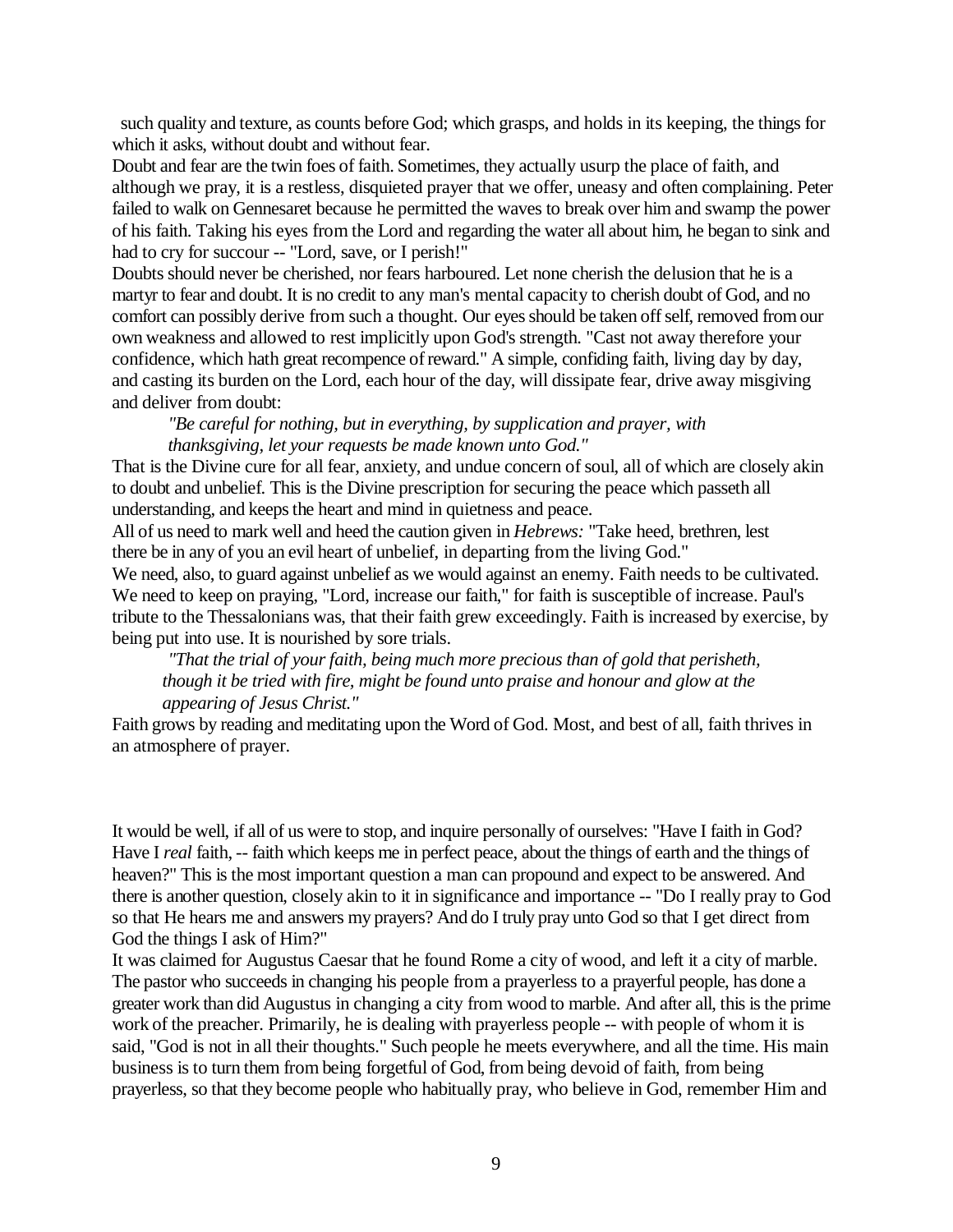do His will. The preacher is not sent to merely induce men to join the Church, nor merely to get them to do better. It is to get them to pray, to trust God, and to keep God ever before their eyes, that they may not sin against Him.

The work of the ministry is to change unbelieving sinners into praying and believing saints. The call goes forth by Divine authority, "Believe on the Lord Jesus Christ, and thou shalt be saved." We catch a glimpse of the tremendous importance of faith and of the great value God has set upon it, when we remember that He has made it the one indispensable condition of being saved. "By grace are ye saved, through faith." Thus, when we contemplate the great importance of prayer, we find faith standing immediately by its side. By faith are we saved, and by faith we *stay* saved. Prayer introduces us to a life of faith. Paul declared that the life he lived, he lived by faith in the Son of God, who loved him and gave Himself for him -- that he walked by faith and not by sight.

Prayer is absolutely dependent upon faith. Virtually, it has no existence apart from it, and accomplishes nothing unless it be its inseparable companion. Faith makes prayer effectual, and in a certain important sense, must precede it.

### *"For he that cometh to God must believe that He is, and that He is a rewarder of them that diligently seek Him."*

Before prayer ever starts toward God; before its petition is preferred, before its requests are made known -- faith must have gone on ahead; must have asserted its belief in the existence of God; must have given its assent to the gracious truth that "God is a rewarder of those that diligently seek His face." This is the primary step in praying. In this regard, while faith does not bring the blessing, yet it puts prayer in a position to ask for it, and leads to another step toward realization, by aiding the petitioner to believe that God is able and willing to bless.

Faith starts prayer to work -- clears the way to the mercy-seat. It gives assurance, first of all, that there is a mercy-seat, and that there the High Priest awaits the pray-ers and the prayers. Faith opens the way for prayer to approach God. But it does more. It accompanies prayer at every step she takes. It is her inseparable companion and when requests are made unto God, it is faith which turns the asking into obtaining. And faith follows prayer, since the spiritual life into which a believer is led by prayer, is a life of faith. The one prominent characteristic of the experience into which believers are brought through prayer, is not a life of works, but of faith.

Faith makes prayer strong, and gives it patience to wait on God. Faith believes that God is a rewarder. No truth is more clearly revealed in the Scriptures than this, while none is more encouraging. Even the closet has its promised reward, "He that seeth in secret, shall reward thee openly," while the most insignificant service rendered to a disciple in the name of the Lord, surely receives its reward. And to this precious truth faith gives its hearty assent.

Yet faith is narrowed down to one particular thing -- it does not believe that God will reward everybody, nor that He is a rewarder of all who pray, but that He is a rewarder of them that *diligently seek Him.* Faith rests its care on diligence in prayer, and gives assurance and encouragement to diligent seekers after God, for it is they, alone, who are richly rewarded when they pray.

We need constantly to be reminded that faith is the one inseparable condition of successful praying. There are other considerations entering into the exercise, but faith is the final, the one indispensable condition of true praying. As it is written in a familiar, primary declaration: "Without faith, it is impossible to please Him."

James puts this truth very plainly.

*"If any of you lack wisdom," he says, "let him ask of God, that giveth to all men*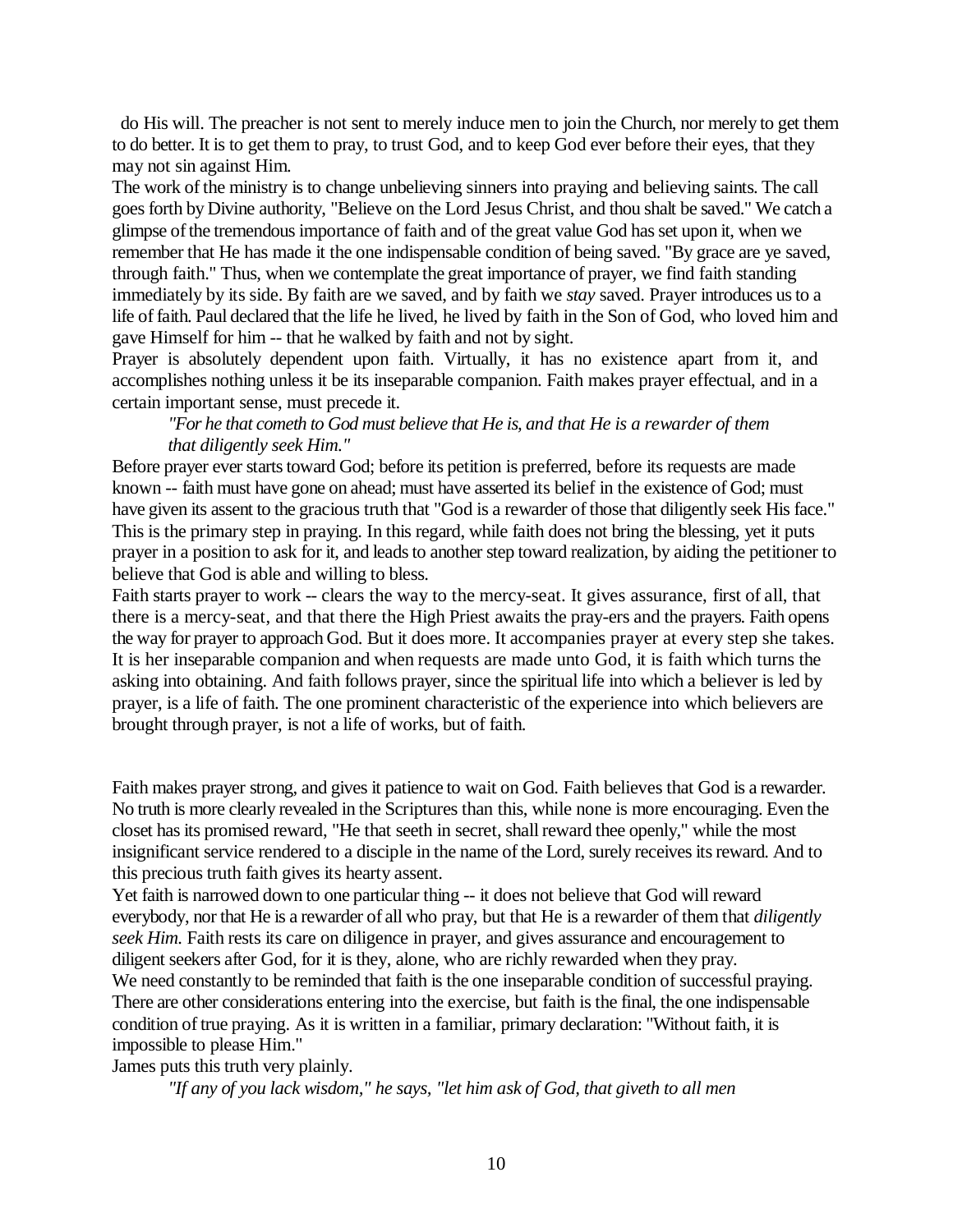*liberally, and upbraideth not, and it shall be given him. But let him ask in faith, nothing wavering. For he that wavereth (or doubteth) is like a wave of the sea, driven with the wind and tossed. For let not that man think that he shall receive any thing of the Lord."*

Doubting is always put under the ban, because it stands as a foe to faith and hinders effectual praying. In the First Epistle to Timothy Paul gives us an invaluable truth relative to the conditions of successful praying, which he thus lays down: "I will therefore that men pray everywhere, lifting up holy hands, without wrath and doubting."

All questioning must be watched against and eschewed. Fear and peradventure have no place in true praying. Faith must assert itself and bid these foes to prayer depart.

Too much authority cannot be attributed to faith; but prayer is the sceptre by which it signalizes its power. How much of spiritual wisdom there is in the following advice written by an eminent old divine.

*"Would you be freed from the bondage to corruption?" he asks. "Would you grow in grace in general and grow in grace in particular? If you would, your way is plain. Ask of God more faith. Beg of Him morning, and noon and night, while you walk by the way, while you sit in the house, when you lie down and when you rise up; beg of Him simply to impress Divine things more deeply on your heart, to give you more and more of the substance of things hoped for and of the evidence of things not seen."*

Great incentives to pray are furnished in Holy Scriptures, and our Lord closes His teaching about prayer, with the assurance and promise of heaven. The presence of Jesus Christ in heaven, the preparation for His saints which He is making there, and the assurance that He will come again to receive them -- how all this helps the weariness of praying, strengthens its conflicts, sweetens its arduous toil! These things are the star of hope to prayer, the wiping away of its tears, the putting of the odour of heaven into the bitterness of its cry. The spirit of a pilgrim greatly facilitates praying. An earth-bound, earth-satisfied spirit cannot pray. In such a heart, the flame of spiritual desire is either gone out or smouldering in faintest glow. The wings of its faith are clipped, its eyes are filmed, its tongue silenced. But they, who in unswerving faith and unceasing prayer, wait continually upon the Lord, *do* renew their strength, *do* mount up with wings as eagles, *do* run, and are not weary, *do* walk, and not faint.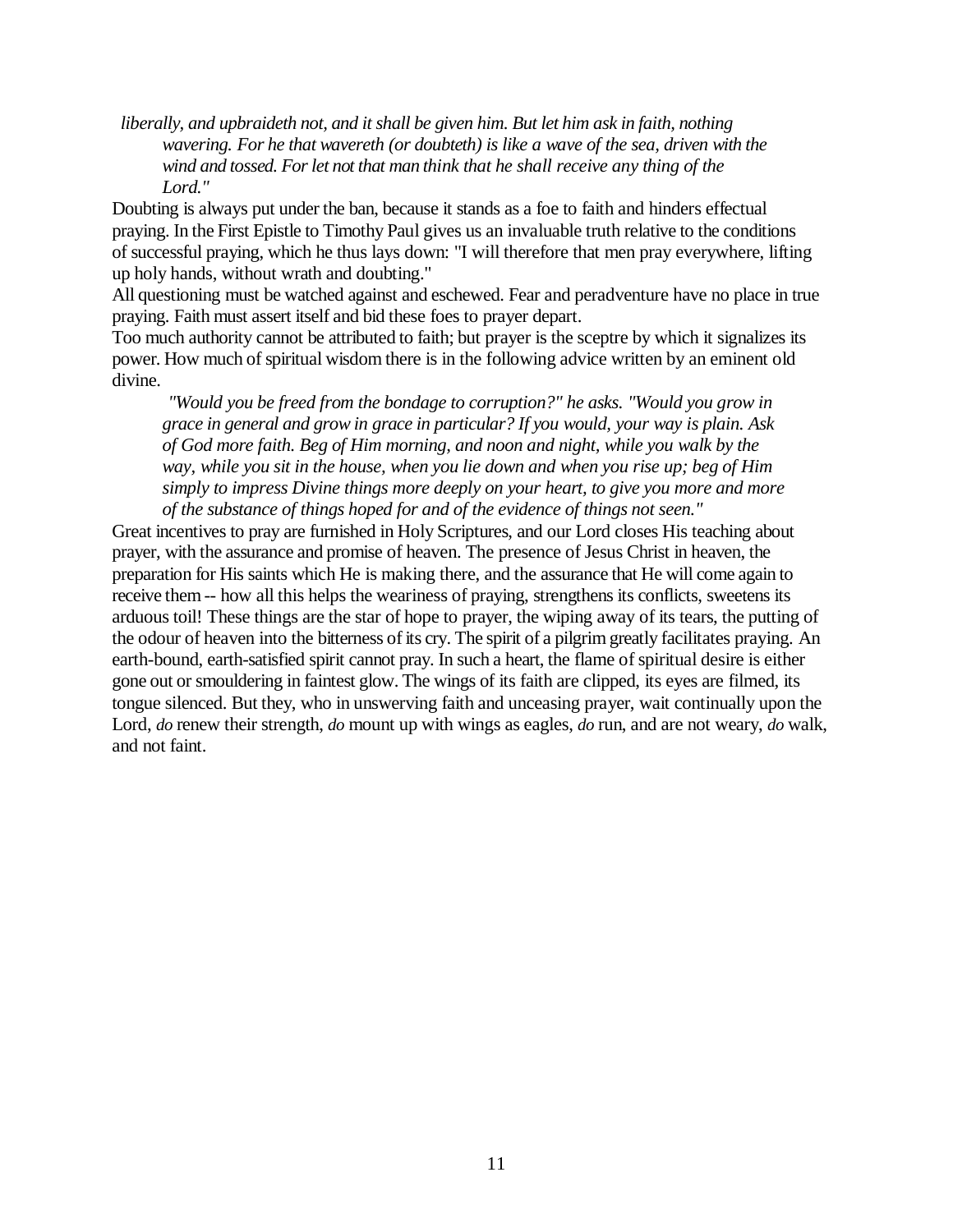# **III. PRAYER AND TRUST**

*"One evening I left my office in New York, with a bitterly cold wind in my face. I had with me, (as I thought) my thick, warm muffler, but when I proceeded to button-up against the storm, I found that it was gone. I turned back, looked along the streets, searched my office, but in vain. I realized, then, that I must have dropped it, and prayed God that I might find it; for such was the state of the weather, that it would be running a great risk to proceed without it. I looked, again, up and down the surrounding streets, but without success. Sudden]y, I saw a man on the opposite side of the road holding out something in his hand. I crossed over and asked him if that were my muffler? He handed it to me saying, 'It was blown to me by the wind.' He who rides upon the storm, had used the wind as a means of answering prayer." --* WILLIAM HORST.

PRAYER does not stand alone. It is not an isolated duty and independent principle. It lives in association with other Christian duties, is wedded to other principles, is a partner with other graces. But to faith, prayer is indissolubly joined. Faith gives it colour and tone, shapes its character, and secures its results.

Trust is faith become absolute, ratified, consummated. There is, when all is said and done, a sort of venture in faith and its exercise. But trust *is firm belief,* it is faith in full flower. Trust is a conscious act, a fact of which we are sensible. According to the Scriptural concept it is the eye of the new-born soul, and the ear of the renewed soul. It is the feeling of the soul, the spiritual eye, the ear, the taste, the feeling -- these one and all have to do with trust. How luminous, how distinct, how conscious, how powerful, and more than all, how Scriptural is such a trust! How different from many forms of modern belief, so feeble, dry, and cold! These new phases of belief bring no consciousness of their presence, no "Joy unspeakable and full of glory" results from their exercise. They are, for the most part, adventures in the peradventures of the soul. There is no safe, sure trust in anything. The whole transaction takes place in the realm of Maybe and Perhaps.

Trust like life, is feeling, though much more than feeling. An unfelt life is a contradiction; an unfelt trust is a misnomer, a delusion, a contradiction. Trust is the most felt of all attributes. It is *all* feeling, and it works only by love. An unfelt love is as impossible as an unfelt trust. The trust of which we are now speaking is a conviction. An unfelt conviction? How absurd!

Trust sees God doing things here and now. Yea, more. It rises to a lofty eminence, and looking into the invisible and the eternal, realizes that God has done things, and regards them as being already done. Trust brings eternity into the annals and happenings of time, transmutes the substance of hope into the reality of fruition, and changes promise into present possession. We know when we trust just as we know when we see, just as we are conscious of our sense of touch. Trust sees, receives, holds. Trust is its own witness.

Yet, quite often, faith is too weak to obtain God's greatest good, immediately; so it has to wait in loving, strong, prayerful, pressing obedience, until it grows in strength, and is able to bring down the eternal, into the realms of experience and time.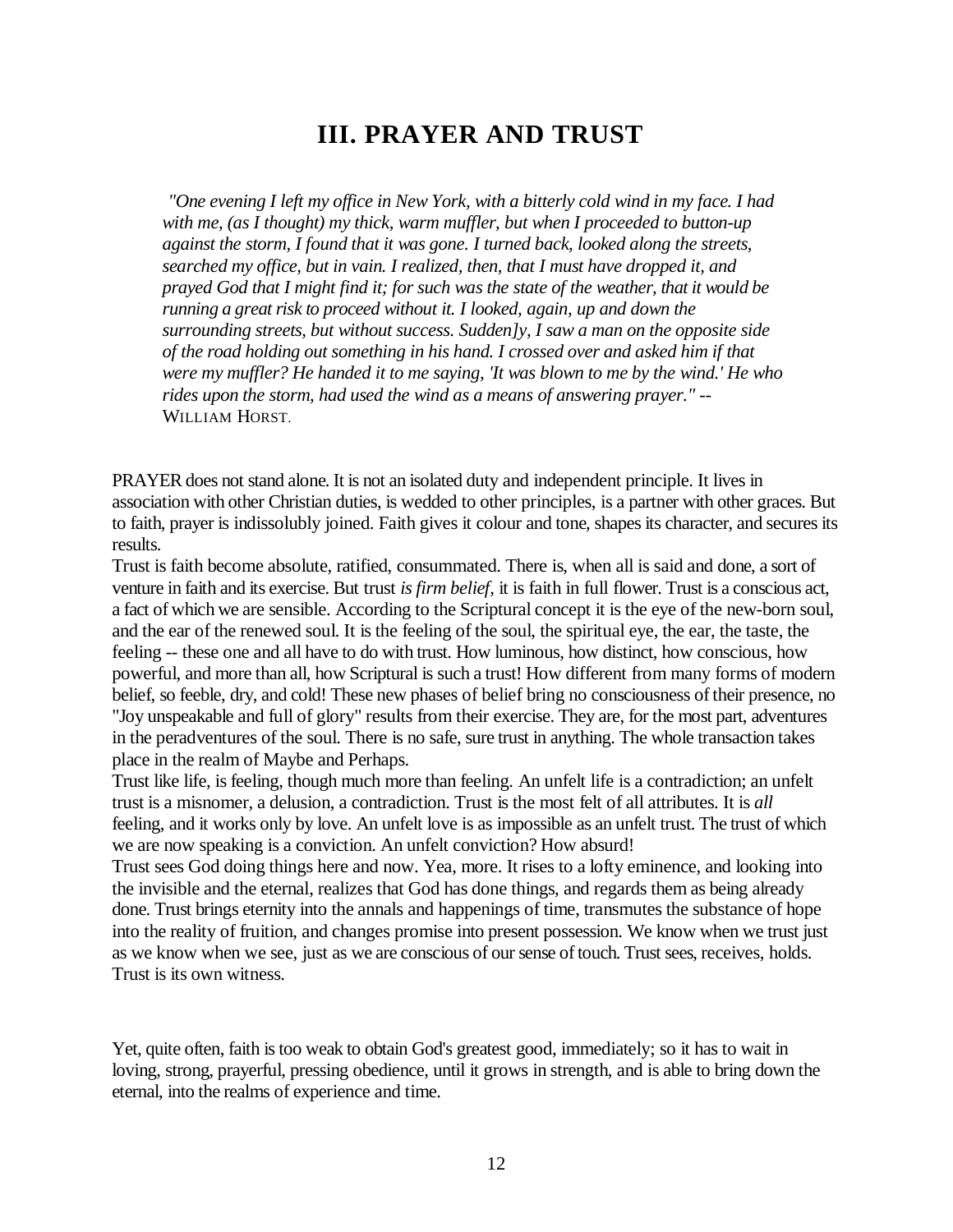To this point, trust masses all its forces. Here it holds. And in the struggle, trust's grasp becomes mightier, and grasps, for itself, all that God has done for it in His eternal wisdom and plenitude of grace.

In the matter of waiting in prayer, mightiest prayer, faith rises to its highest plane and becomes indeed the gift of God. It becomes the blessed disposition and expression of the soul which is secured by a constant intercourse with, and unwearied application to God.

Jesus Christ clearly taught that faith was the condition on which prayer was answered. When our Lord had cursed the fig-tree, the disciples were much surprised that its withering had actually taken place, and their remarks indicated their in credulity. It was then that Jesus said to them, "Have faith in God."

*"For verily I say unto you, That whosoever shall say unto this mountain, Be thou removed and be thou cast into the sea, and shall not doubt in his heart, but shall believe that those things which he saith shall come to pass, he shall have whatsoever he saith. Therefore, I say unto you, What things soever ye desire, when ye pray, believe that ye receive them, and ye shall have them."*

Trust grows nowhere so readily and richly as in the prayer-chamber. Its unfolding and development are rapid and wholesome when they are regularly and well kept. When these engagements are hearty and full and free, trust flourishes exceedingly. The eye and presence of God give vigorous life to trust, just as the eye and the presence of the sun make fruit and flower to grow, and all things glad and bright with fuller life.

"Have faith in God," "Trust in the Lord" form the keynote and foundation of prayer. Primarily, it is not trust in the Word of God, but rather trust in the Person of God. For trust in the Person of God must precede trust in the Word of God. "Ye believe in God, believe also in Me," is the demand our Lord makes on the personal trust of His disciples. The person of Jesus Christ must be central, to the eye of trust. This great truth Jesus sought to impress upon Martha, when her brother lay dead, in the home at Bethany. Martha asserted her belief in the fact of the resurrection of her brother:

*"Martha saith unto Him, I know that he shall rise again in the resurrection at the last day."*

Jesus lifts her trust clear above the mere fact of the resurrection, to His own Person, by saying: *"I am the resurrection and the life: he that believeth in Me, though he were dead, yet shall he live: and whosoever liveth and believeth in Me, shall never die. Believest thou this? She saith unto Him, Yea, Lord: I believe that Thou art the Christ, the Son of God, which should come into the world."*

Trust, in an historical fact or in a mere record may be a very passive thing, but trust in a person vitalizes the quality, fructifies it, informs it with love. The trust which informs prayer centres in a Person. Trust goes even further than this. The trust which inspires our prayer must be not only trust in the Person of God, and of Christ, but in their ability and willingness to grant the thing prayed for. It is not only, "Trust, ye, in the Lord," but, also, "for in the Lord Jehovah, is everlasting strength."

The trust which our Lord taught as a condition of effectual prayer, is not of the head but of the heart. It is trust which "doubteth not in his heart." Such trust has the Divine assurance that it shall be honoured with large and satisfying answers. The strong promise of our Lord brings faith down to the present, and counts on a present answer.

Do we believe, without a doubt? When we pray, do we believe, not that we shall receive the things for which we ask on a future day, but that we receive them, then and there? Such is the teaching of this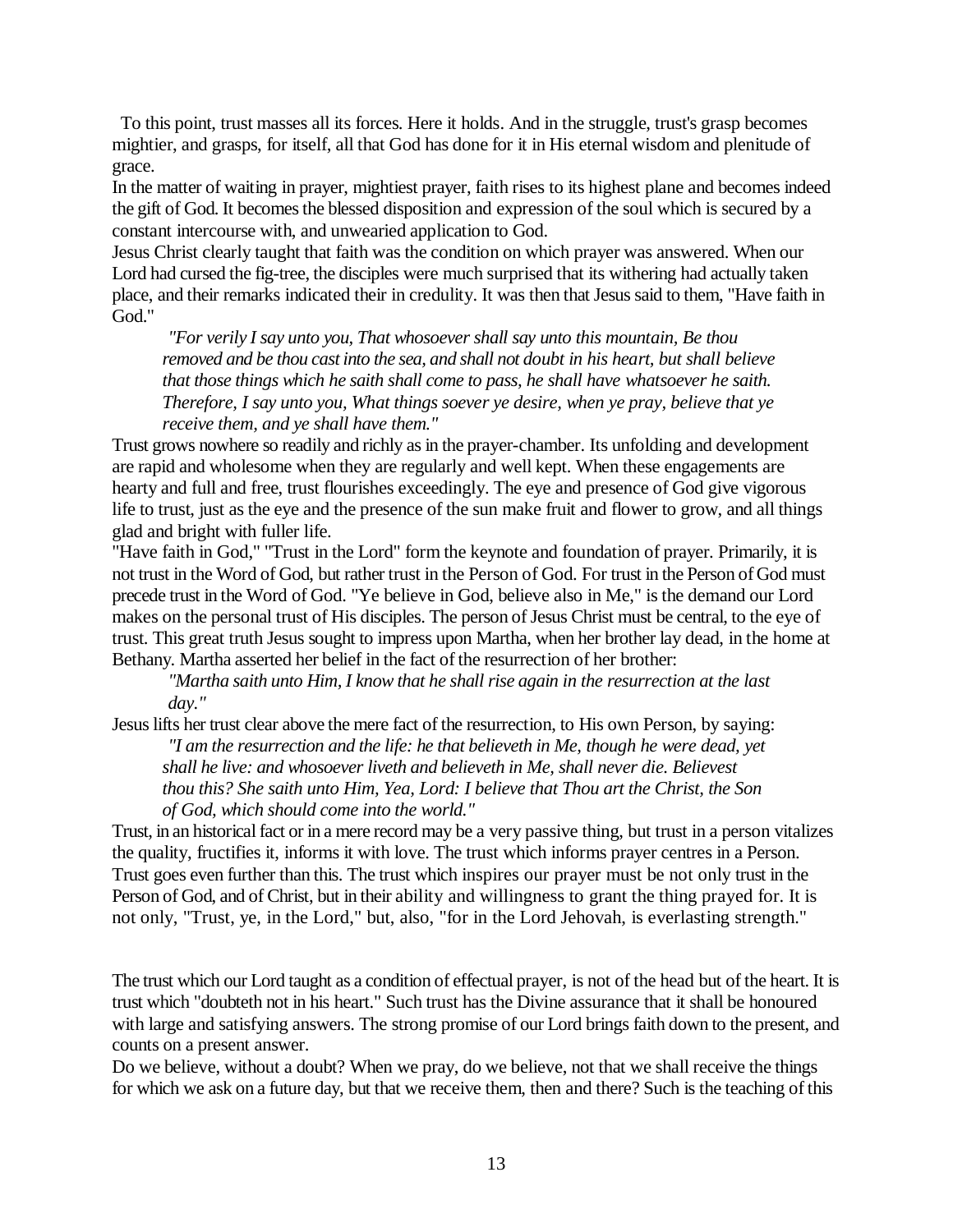inspiring Scripture. How we need to pray, "Lord, increase our faith," until doubt be gone, and implicit trust claims the promised blessings, as its very own.

This is no easy condition. It is reached only after many a failure, after much praying, after many waitings, after much trial of faith. May our faith so increase until we realize and receive all the fulness there is in that Name which guarantees to do so much.

Our Lord puts trust as the very foundation of praying. The background of prayer is trust. The whole issuance of Christ's ministry and work was dependent on implicit trust in His Father. The centre of trust is God. Mountains of difficulties, and all other hindrances to prayer are moved out of the way by trust and his virile henchman, faith. When trust is perfect and without doubt, prayer is simply the outstretched hand, ready to receive. Trust perfected, is prayer perfected. Trust looks to receive the thing asked for -- and gets it. Trust is not a belief that God *can* bless, that He *will* bless, but that He *does* bless, here and now. Trust always operates in the present tense. Hope looks toward the future. Trust looks to the present. Hope expects. Trust possesses. Trust receives what prayer acquires. So that what prayer needs, at all times, is abiding and abundant trust.

Their lamentable lack of trust and resultant failure of the disciples to do what they were sent out to do, is seen in the case of the lunatic son, who was brought by his father to nine of them while their Master was on the Mount of Transfiguration. A boy, sadly afflicted, was brought to these men to be cured of his malady. They had been commissioned to do this very kind of work. This was a part of their mission. They attempted to cast out the devil from the boy, but had signally failed. The devil was too much for them. They were humiliated at their failure, and filled with shame, while their enemies were in triumph. Amid the confusion incident to failure Jesus draws near. He is informed of the circumstances, and told of the conditions connected therewith. Here is the succeeding account:

*"Then Jesus answered and said, O faithless and perverse generation, how long shall I be with you? How long shall I suffer you? Bring him hither to me. And Jesus rebuked the devil, and he departed out of him and the child was cured from that very hour. And when He was come into the house, His disciples asked Him privately, Why could not we cast him out? And He said unto them, This kind can come forth by nothing but by prayer and fasting."*

Wherein lay the difficulty with these men? They had been lax in cultivating their faith by prayer and, as a consequence, their trust utterly failed. They trusted not God, nor Christ, nor the authenticity of His mission, or their own. So has it been many a time since, in many a crisis in the Church of God. Failure has resulted from a lack of trust, or from a weakness of faith, and this, in turn, from a lack of prayerfulness. Many a failure in revival efforts has been traceable to the same cause. Faith had not been nurtured and made powerful by prayer. Neglect of the inner chamber is the solution of most spiritual failure. And this is as true of our personal struggles with the devil as was the case when we went forth to attempt to cast *out* devils. To be much on our knees in private communion with God is the only surety that we shall have Him with us either in our personal struggles, or in our efforts to convert sinners.

Everywhere, in the approaches of the people to Him, our Lord put trust in Him, and the divinity of His mission, in the forefront. He gave no definition of trust, and He furnishes no theological discussion of, or analysis of it; for He knew that men would see what faith was by what faith *did;* and from its free exercise trust grew up, spontaneously, in His presence. It was the product of His work, His power and His Person. These furnished and created an atmosphere most favourable for its exercise and development. Trust is altogether too splendidly simple for verbal definition; too hearty and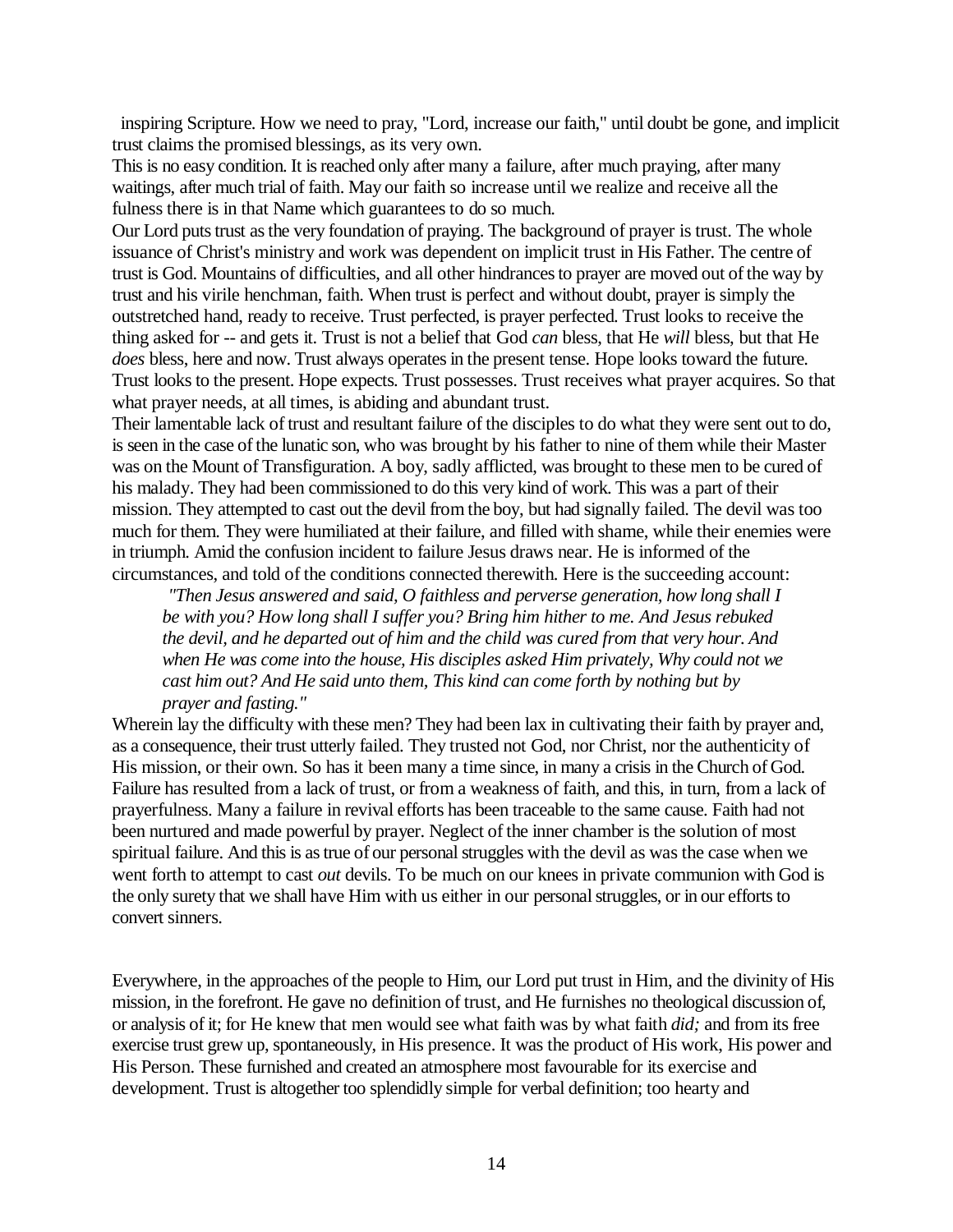spontaneous for theological terminology. The very simplicity of trust is that which staggers many people. They look away for some great thing to come to pass, while all the time "the word is nigh thee, even in thy mouth, and in thy heart."

When the saddening news of his daughter's death was brought to Jairus our Lord interposed: "Be not afraid," He said calmly, "only believe." To the woman with the issue of blood, who stood tremblingly before Him, He said:

*"Daughter, thy faith hath made thee whole; go in peace, and be whole of thy plague."*

As the two blind men followed Him, pressing their way into the house, He said: *"According to your faith be it unto you. And their eyes were opened."*

When the paralytic was let down through the roof of the house, where Jesus was teaching, and placed before Him by four of his friends, it is recorded after this fashion:

*"And Jesus seeing their faith, said unto the sick of the palsy: Son, be of good cheer; thy sins be forgiven thee."*

When Jesus dismissed the centurion whose servant was seriously ill, and who had come to Jesus with the prayer that He speak the healing word, without even going to his house, He did it in the manner following:

*"And Jesus said unto the centurion, Go thy way; and as thou hast believed, so be it done unto thee. And his servant was healed in the selfsame hour."*

When the poor leper fell at the feet of Jesus and cried out for relief, "Lord, if Thou wilt, Thou canst make me clean," Jesus immediately granted his request, and the man glorified Him with a loud voice. Then Jesus said unto him, "Arise, go thy way; thy faith hath made thee whole."

The Syrophenician woman came to Jesus with the case of her afflicted daughter, making the case her own, with the prayer, "Lord, help me," making a fearful and heroic struggle. Jesus honours her faith and prayer, saying:

### *"O woman, great is thy faith: be it unto thee even as thou wilt. And her daughter was made whole from that very hour."*

After the disciples had utterly failed to cast the devil out of the epileptic boy, the father of the stricken lad came to Jesus with the plaintive and almost despairing cry, "If Thou canst do anything, have compassion on us and help us." But Jesus replied, "If thou canst believe, all things are possible to him that believeth."

Blind Bartimaeus sitting by the wayside, hears our Lord as He passes by, and cries out pitifully and almost despairingly, "Jesus, Thou son of David, have mercy on me." The keen ears of our Lord immediately catch the sound of prayer, and He says to the beggar:

*"Go thy way; thy faith hath made thee whole. And immediately he received his sight, and followed Jesus in the way."*

To the weeping, penitent woman, washing His feet with her tears and wiping them with the hair of her head, Jesus speaks cheering, soul-comforting words: "Thy faith hath saved thee; go in peace." One day Jesus healed ten lepers at one time, in answer to their united prayer, "Jesus, Master, have mercy on us," and He told them to go and show themselves to the priests. "And it came to pass as they went, they were cleansed."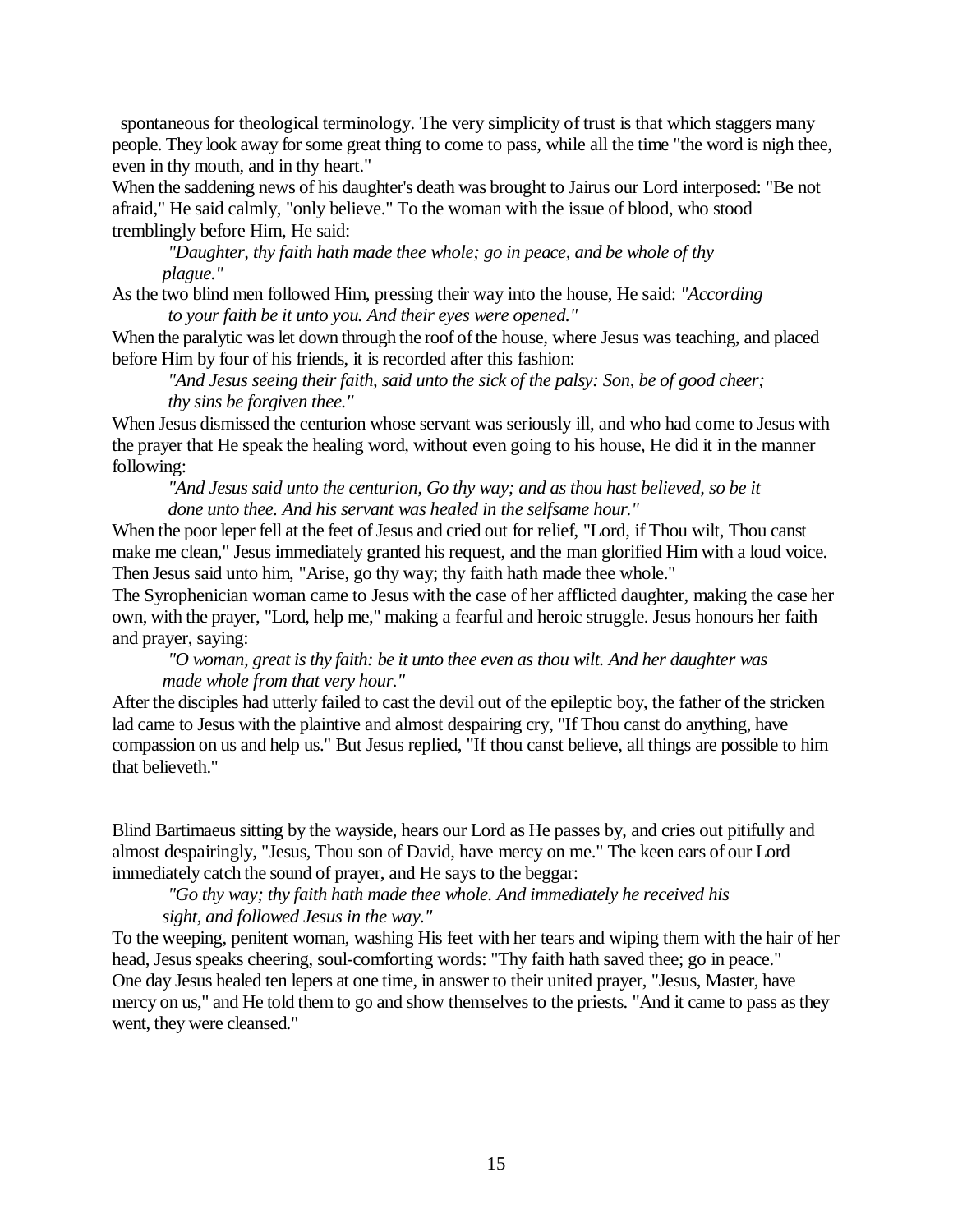### **IV. PRAYER AND DESIRE**

*"There are those who will mock me, and tell me to stick to my trade as a cobbler, and not trouble my mind with philosophy and theology. But the truth of God did so burn in my bones, that I took my pen in hand and began to set down what I had seen." --* JACOB BEHMEN.

DESIRE is not merely a simple wish; it is a deep seated craving; an intense longing, for attainment. In the realm of spiritual affairs, it is an important adjunct to prayer. So important is it, that one might say, almost, that desire is an absolute essential of prayer. Desire precedes prayer, accompanies it, is followed by it. Desire goes before prayer, and by it, created and intensified. Prayer is the oral expression of desire. If prayer is asking God for something, then prayer must be expressed. Prayer comes out into the open. Desire is silent. Prayer is heard; desire, unheard. The deeper the desire, the stronger the prayer. Without desire, prayer is a meaningless mumble of words. Such perfunctory, formal praying, with no heart, no feeling, no real desire accompanying it, is to be shunned like a pestilence. Its exercise is a waste of precious time, and from it, no real blessing accrues. And yet even if it be discovered that desire is *honestly* absent, we should pray, anyway. We *ought* to pray. The "ought" comes in, in order that both desire and expression be cultivated. God's Word commands it. Our judgment tells us we ought to pray -- to pray whether we feel like it or not -- and not to allow our feelings to determine our habits of prayer. In such circumstance, we ought to pray for the *desire* to pray; for such a desire is God-given and heaven-born. We should pray for desire; then, when desire has been given, we should pray according to its dictates. Lack of spiritual desire should grieve us, and lead us to lament its absence, to seek earnestly for its bestowal, so that our praying, henceforth, should be an expression of "the soul's sincere desire."

A sense of need creates or should create, earnest desire. The stronger the sense of need, before God, the greater should be the desire, the more earnest the praying. The "poor in spirit" are eminently competent to pray.

Hunger is an active sense of physical need. It prompts the request for bread. In like manner, the inward consciousness of spiritual need creates desire, and desire breaks forth in prayer. Desire is an inward longing for something of which we are not possessed, of which we stand in need -- something which God has promised, and which may be secured by an earnest supplication of His throne of grace. Spiritual desire, carried to a higher degree, is the evidence of the new birth. It is born in the renewed soul:

#### *"As newborn babes, desire the sincere milk of the word, that ye may grow thereby."*

The absence of this holy desire in the heart is presumptive proof, either of a decline in spiritual ecstasy, or, that the new birth has never taken place.

### *"Blessed are they which do hunger and thirst after righteousness: for they shall be filled."*

These heaven-given appetites are the proof of a renewed heart, the evidence of a stirring spiritual life. Physical appetites are the attributes of a living body, not of a corpse, and spiritual desires belong to a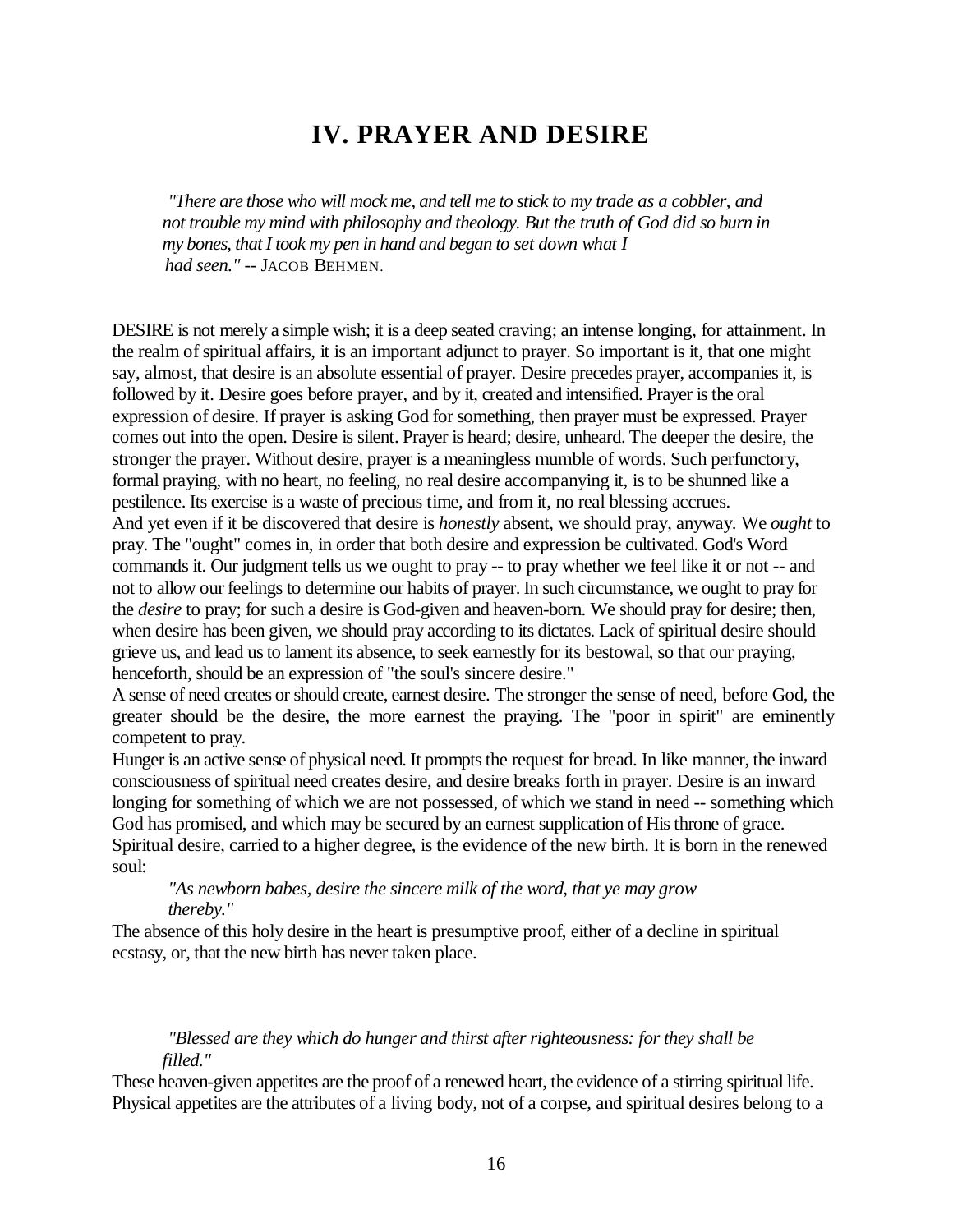soul made alive to God. And as the renewed soul hungers and thirsts after righteousness, these holy inward desires break out into earnest, supplicating prayer.

In prayer, we are shut up to the Name, merit and intercessory virtue of Jesus Christ, our great High Priest. Probing down, below the accompanying conditions and forces in prayer, we come to its vital basis, which is seated in the human heart. It is not simply our need; it is the heart's yearning for what we need, and for which we feel impelled to pray. Desire is the will in action; a strong, conscious longing, excited in the inner nature, for some great good. Desire exalts the object of its longing, and fixes the mind on it. It has choice, and fixedness, and flame in it, and prayer, based thereon, is explicit and specific. It knows its need, feels and sees the thing that will meet it, and hastens to acquire it.

Holy desire is much helped by devout contemplation. Meditation on our spiritual need, and on God's readiness and ability to correct it, aids desire to grow. Serious thought engaged in before praying, increases desire, makes it more insistent, and tends to save us from the menace of private prayer - wandering thought. We fail much more in desire, than in its outward expression. We retain the form, while the inner life fades and almost dies.

One might well ask, whether the feebleness of our desires for God, the Holy Spirit, and for all the fulness of Christ, is not the cause of our so little praying, and of our languishing in the exercise of prayer? Do we really feel these inward pantings of desire after heavenly treasures? Do the inbred groanings of desire stir our souls to mighty wrestlings? Alas for us! The fire burns altogether too low. The flaming heat of soul has been tempered down to a tepid lukewarmness. This, it should be remembered, was the central cause of the sad and desperate condition of the Laodicean Christians, of whom the awful condemnation is written that they were "rich, and increased in goods and *had need of nothing,"* and knew not that they "were wretched, and miserable, and poor, and blind." Again: we might well inquire -- have we that desire which presses us to close communion with God,

which is filled with unutterable burnings, and holds us there through the agony of an intense and soulstirred supplication? Our hearts need much to be worked over, not only to get the evil out of them, but to get the good into them. And the foundation and inspiration to the incoming good, is strong, propelling desire. This holy and fervid flame in the soul awakens the interest of heaven, attracts the attention of God, and places at the disposal of those who exercise it, the exhaustless riches of Divine grace.

The dampening of the flame of holy desire, is destructive of the vital and aggressive forces in church life. God requires to be represented by a fiery Church, or He is not in any proper sense, represented at all. God, Himself, is all on fire, and His Church, if it is to be like Him, must also be at white heat. The great and eternal interests of heavenborn, God-given religion are the only things about which His Church can afford to be on fire. Yet holy zeal need not to be fussy in order to be consuming. Our Lord was the incarnate antithesis of nervous excitability, the absolute opposite of intolerant or clamorous declamation, yet the zeal of God's house consumed Him; and the world is still feeling the glow of His fierce, consuming flame and responding to it, with an everincreasing readiness and an ever-enlarging response.

A lack of ardour in prayer, is the sure sign of a lack of depth and of intensity of desire; and the absence of intense desire is a sure sign of God's absence from the heart! To abate fervour is to retire from God. He can, and does, tolerate many things in the way of infirmity and error in His children. He can, and will pardon sin when the penitent prays, but two things are intolerable to Him -- insincerity and lukewarmness. Lack of heart and lack of heat are two things He loathes, and to the Laodiceans He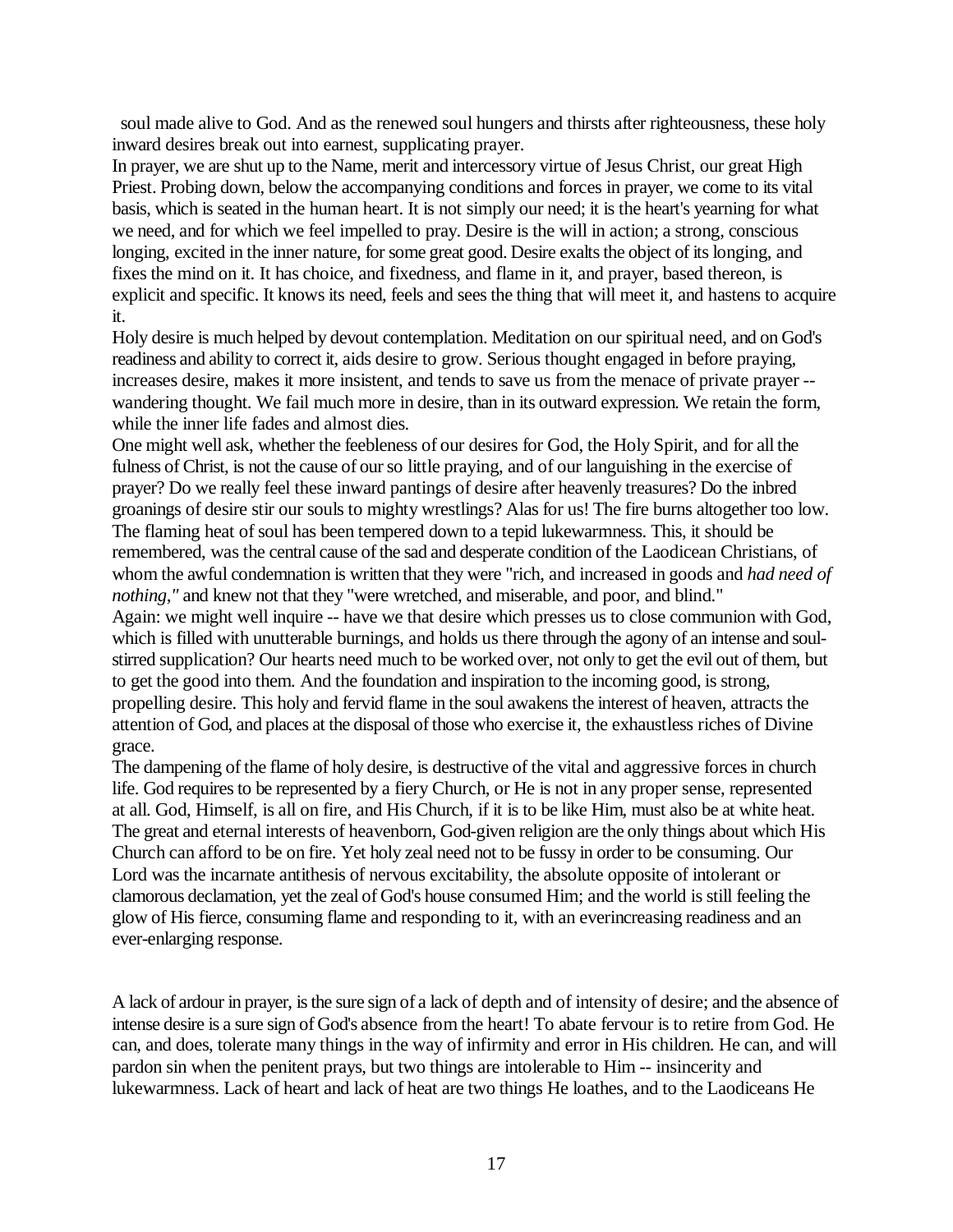said, in terms of unmistakable severity and condemnation:

*"I would thou wert cold or hot. So then because thou art lukewarm, and neither cold nor hot, I will spue thee out of My mouth."*

This was God's expressed judgment on the lack of fire in one of the Seven Churches, and it is His indictment against individual Christians for the fatal want of sacred zeal. In prayer, fire is the motive power. Religious principles which do not emerge in flame, have neither force nor effect. Flame is the wing on which faith ascends; fervency is the soul of prayer. It was the "fervent, effectual prayer" which availed much. Love is kindled in a flame, and ardency is its life. Flame is the air which true Christian experience breathes. It feeds on fire; it can withstand anything, rather than a feeble flame; and it dies, chilled and starved to its vitals, when the surrounding atmosphere is frigid or lukewarm.

True prayer, *must* be aflame. Christian life and character need to be all on fire. Lack of spiritual heat creates more infidelity than lack of faith. Not to be consumingly interested about the things of heaven, is not to be interested in them at all. The fiery souls are those who conquer in the day of battle, from whom the kingdom of heaven suffereth violence, and who take it by force. The citadel of God is taken only by those, who storm it in dreadful earnestness, who besiege it, with fiery, unabated zeal. Nothing short of being red hot for God, can keep the glow of heaven in our hearts, these chilly days. The early Methodists had no heating apparatus in their churches. They declared that the flame in the pew and the fire in the pulpit must suffice to keep them warm. And we, of this hour, have need to have the live coal from God's altar and the consuming flame from heaven glowing in our hearts. This flame is not mental vehemence nor fleshy energy. It is Divine fire in the soul, intense, dross-consuming -the very essence of the Spirit of God.

No erudition, no purity of diction, no width of mental outlook, no flowers of eloquence, no grace of person, can atone for lack of fire. Prayer ascends by fire. Flame gives prayer access as well as wings, acceptance as well as energy. There is no incense without fire; no prayer without flame. Ardent desire is the basis of unceasing prayer. It is not a shallow, fickle inclination, but a strong yearning, an unquenchable ardour, which impregnates, glows, burns and fixes the heart. It is the flame of a present and active principle mounting up to God. It is ardour propelled by desire, that burns its way to the Throne of mercy, and gains its plea. It is the pertinacity of desire that gives triumph to the conflict, in a great struggle of prayer. It is the burden of a weighty desire that sobers, makes restless, and reduces to quietness the soul just emerged from its mighty wrestlings. It is the embracing character of desire which arms prayer with a thousand pleas, and robes it with an invincible courage and an all-conquering power.

The Syrophenician woman is an object lesson of desire, settled to its consistency, but invulnerable in its intensity and pertinacious boldness. The importunate widow represents desire gaining its end, through obstacles insuperable to feebler impulses.

Prayer is not the rehearsal of a mere performance; nor is it an indefinite, widespread clamour. Desire, while it kindles the soul, holds it to the object sought. Prayer is an indispensable phase of spiritual habit, but it ceases to be prayer when carried on by habit alone. It is depth and intensity of spiritual desire which give intensity and depth to prayer. The soul cannot be listless when some great desire fires and inflames it. The urgency of our desire holds us to the thing desired with a tenacity which refuses to be lessened or loosened; it stays and pleads and persists, and refuses to let go until the blessing has been vouchsafed.

*"Lord, I cannot let Thee go, Till a blessing Thou bestow; Do not*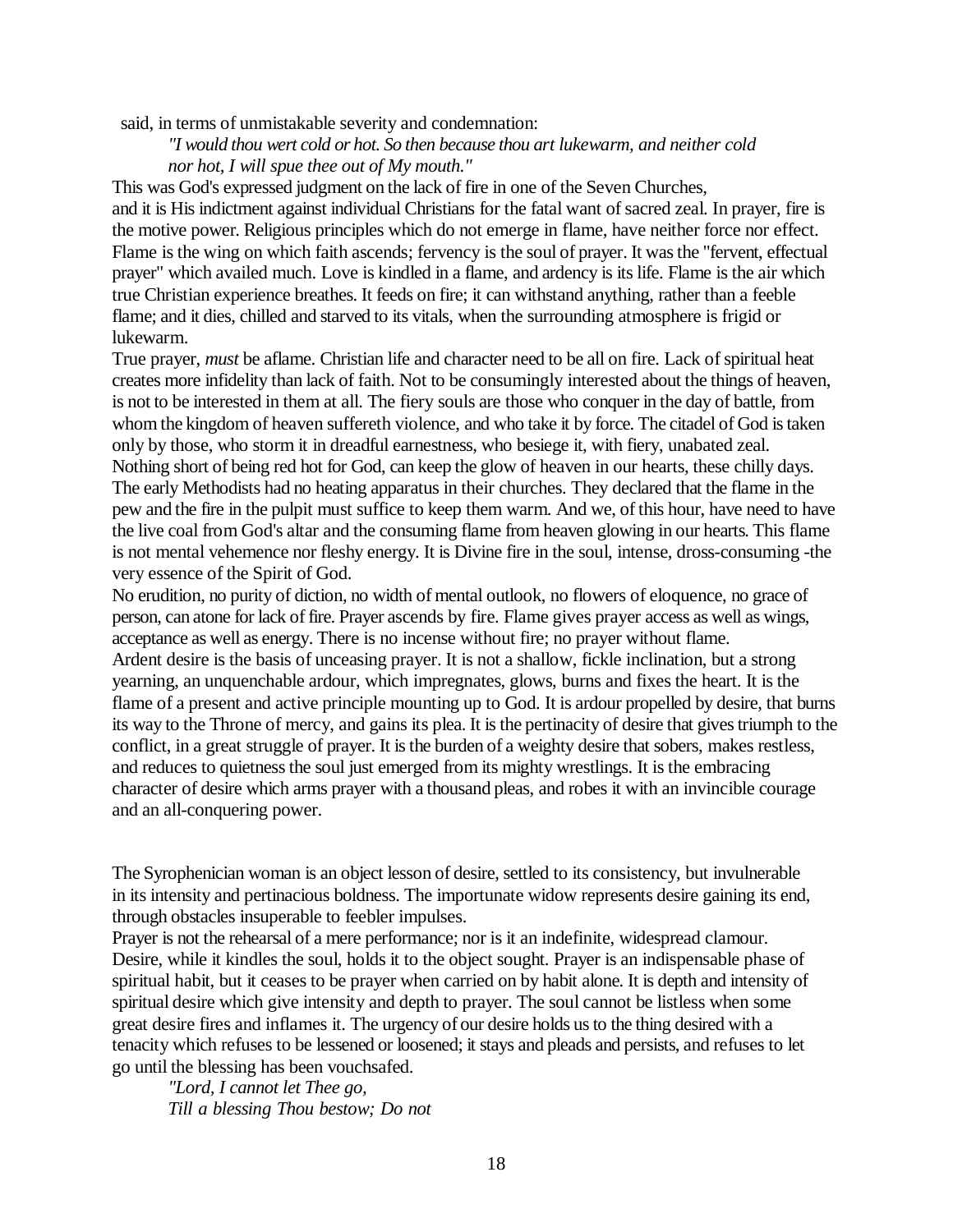*turn away Thy face; Mine's an urgent, pressing case."*

The secret of faint heartedness, lack of importunity, want of courage and strength in prayer, lies in the weakness of spiritual desire, while the non-observance of prayer is the fearful token of that desire having ceased to live. That soul has turned from God whose desire after Him no longer presses it to the inner chamber. There can be no successful praying without consuming desire. Of course there can be much *seeming* to pray, without desire of any kind.

Many things may be catalogued and much ground covered. But does desire compile the catalogue? Does desire map out the region to be covered? On the answer, hangs the issue of whether our petitioning be prating or prayer. Desire is intense, but narrow; it cannot spread itself over a wide area. It wants a few things, and wants them badly, so badly, that nothing but God's willingness to answer, can bring it easement or content.

Desire single-shots at its objective. There may be many things desired, but they are specifically and individually felt and expressed. David did not yearn for everything; nor did he allow his desires to spread out everywhere and hit nothing. Here is the way his desires ran and found expression:

*"One thing have I desired of the Lord, that will I seek after; that I may dwell in the house of the Lord all the days of my life, to behold the beauty of the Lord, and to enquire in His temple."*

It is this singleness of desire, this definiteness of yearning, which counts in praying, and which drives prayer directly to core and centre of supply.

In the Beatitudes Jesus voiced the words which directly bear upon the innate desires of a renewed soul, and the promise that they will be granted: "Blessed are they that do hunger and thirst after righteousness, for they shall be filled."

This, then, is the basis of prayer which compels an answer -- that strong inward desire has entered into the spiritual appetite, and clamours to be satisfied. Alas for us! It is altogether too true and frequent, that our prayers operate in the arid region of a mere wish, or in the leafless area of a memorized prayer. Sometimes, indeed, our prayers are merely stereotyped expressions of set phrases, and conventional proportions, the freshness and life of which have departed long years ago.

Without desire, there is no burden of soul, no sense of need, no ardency, no vision, no strength, no glow of faith. There is no mighty pressure, no holding on to God, with a deathless, despairing grasp -- "I will not let Thee go, except Thou bless me." There is no utter self-abandonment, as there was with Moses, when, lost in the throes of a desperate, pertinacious, and all-consuming plea he cried: "Yet now, if Thou wilt forgive their sin; if not, blot me, I pray Thee, out of Thy book." Or, as there was with John Knox when he pleaded: "Give me Scotland, or I die!"

God draws mightily near to the praying soul. To see God, to know God, and to live for God -- these form the objective of all true praying. Thus praying is, after all, inspired to seek after God. Prayerdesire is inflamed to see God, to have clearer, fuller, sweeter and richer revelation of God. So to those who thus pray, the Bible becomes a *new* Bible, and Christ a new Saviour, by the light and revelation of the inner chamber.

We iterate and reiterate that burning desire -- enlarged and ever enlarging -- for the best, and most powerful gifts and graces of the Spirit of God, is the legitimate heritage of true and effectual praying. Self and service cannot be divorced -- cannot, possibly, be separated. More than that: desire must be made intensely personal, must be centered on God with an insatiable hungering and thirsting after Him and His righteousness. "My soul thirsteth for God, the living God." The indispensable requisite for all true praying is a deeply seated desire which seeks after God Himself, and remains unappeased, until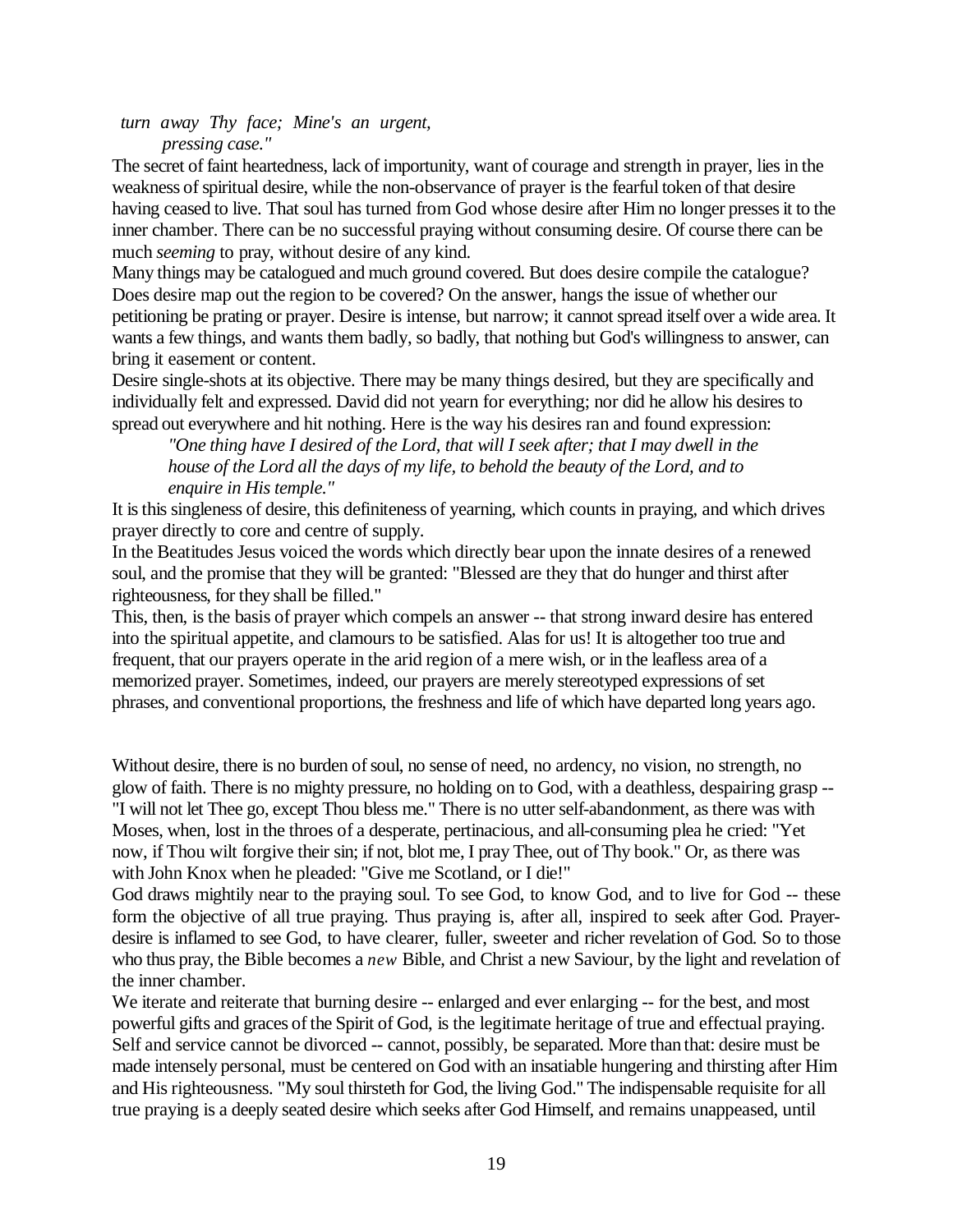the choicest gifts in heaven's bestowal, have been richly and abundantly vouchsafed.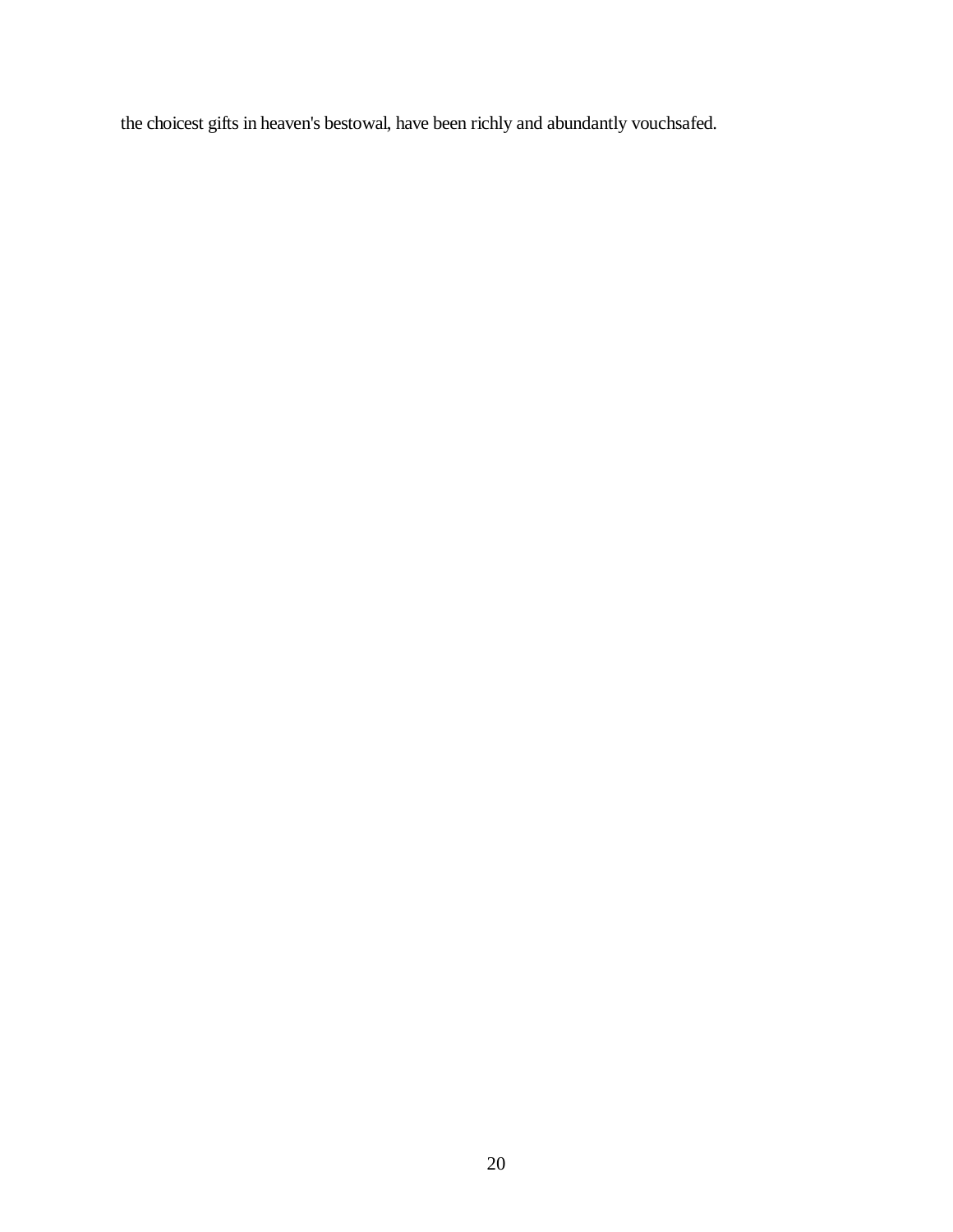# **V. PRAYER AND FERVENCY**

*"St. Teresa rose off her deathbed to finish her work. She inspected, with all her quickness of eye and love of order the whole of the house in which she had been carried to die. She saw everything put into its proper place, and every one answering to their proper order, after which she attended the divine offices of the day. She then went back to her bed, summoned her daughters around her . . . and, with the most penitential of David's penitential prayers upon her tongue, Teresa of Jesus went forth to meet her Bridegroom." --* ALEXANDER WHYTE.

PRAYER, without fervour, stakes nothing on the issue, because it has nothing to stake. It comes with empty hands. Hands, too, which are listless, as well as empty, which have never learned the lesson of clinging to the Cross.

Fervourless prayer has no heart in it; it is an empty thing, an unfit vessel. Heart, soul, and life, must find place in all real praying. Heaven must be made to feel the force of this crying unto God. Paul was a notable example of the man who possessed a fervent spirit of prayer. His petitioning was all-consuming, centered immovably upon the object of his desire, and the God who was able to meet it.

Prayers must be red hot. It is the fervent prayer that is effectual and that availeth. Coldness of spirit hinders praying; prayer cannot live in a wintry atmosphere. Chilly surroundings freeze out petitioning; and dry up the springs of supplication. It takes fire to make prayers go. Warmth of soul creates an atmosphere favourable to prayer, because it is favourable to fervency. By flame, prayer ascends to heaven. Yet fire is not fuss, nor heat, noise. Heat is intensity -- something that glows and burns. Heaven is a mighty poor market for ice.

God wants warm-hearted servants. The Holy Spirit comes *as a fire,* to dwell in us; we are to be baptized, with the Holy Ghost and with fire. Fervency is warmth of soul. A phlegmatic temperament is abhorrent to vital experience. If our religion does not set us on fire, it is because we have frozen hearts. God dwells in a flame; the Holy Ghost descends in fire. To be absorbed in God's will, to be so greatly in earnest about doing it that our whole being takes fire, is the qualifying condition of the man who would engage in effectual prayer.

Our Lord warns us against feeble praying. "Men ought always to pray," He declares, "and not to faint." That means, that we are to possess sufficient fervency to carry us through the severe and long periods of pleading prayer. Fire makes one alert and vigilant, and brings him off, more than conqueror. The atmosphere about us is too heavily charged with resisting forces for limp or languid prayers to make headway. It takes heat, and fervency and meteoric fire, to push through, to the upper heavens, where God dwells with His saints, in light.

Many of the great Bible characters were notable examples of fervency of spirit when seeking God. The Psalmist declares with great earnestness:

*"My soul breaketh for the longing that it hath unto Thy judgments at all times."*

What strong desires of heart are here! What earnest soul longings for the Word of the living God! An even greater fervency is expressed by him in another place:

*"As the hart panteth after the water brooks, so panteth my soul after Thee, O God. My soul thirsteth for God, for the living God: when shall I come and appear before*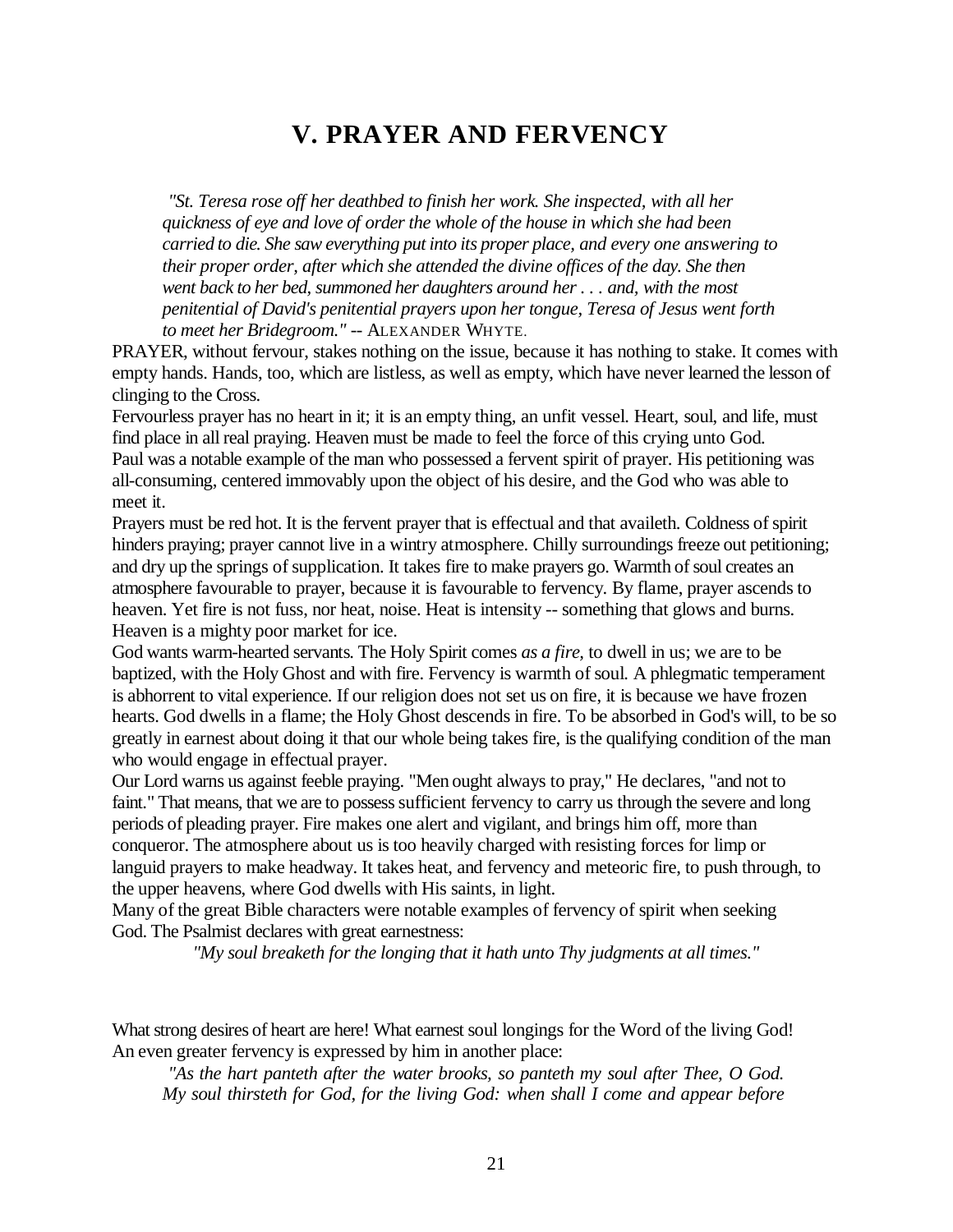### *God?"*

That is the word of a man who lived in a state of grace, which had been deeply and supernaturally wrought in his soul.

Fervency before God counts in the hour of prayer, and finds a speedy and rich reward at His hands. The Psalmist gives us this statement of what God had done for the king, as his heart turned toward his Lord:

### *"Thou hast given him his heart's desire, and hast not withholden the request of his lips."*

At another time, he thus expresses himself directly to God in preferring his request: *"Lord, all my desire is before Thee; and my groaning is not hid from Thee."*

What a cheering thought! Our inward groanings, our secret desires, our heart-longings, are not hidden from the eyes of Him with whom we have to deal in prayer.

The incentive to fervency of spirit before God, is precisely the same as it is for continued and earnest prayer. While fervency is not prayer, yet it derives from an earnest soul, and is precious in the sight of God. Fervency in prayer is the precursor of what God will do by way of answer. God stands pledged to give us the desire of our hearts in proportion to the fervency of spirit we exhibit, when seeking His face in prayer.

Fervency has its seat in the heart, not in the brain, nor in the intellectual faculties of the mind. Fervency therefore, is not an expression of the intellect. Fervency of spirit is something far transcending poetical fancy or sentimental imagery. It is something else besides mere preference, the contrasting of like with dislike. Fervency is the throb and gesture of the emotional nature.

It is not in our power, perhaps, to create fervency of spirit at will, but we can pray God to implant it. It is ours, then, to nourish and cherish it, to guard it against extinction, to prevent its abatement or decline. The process of personal salvation is not only to pray, to express our desires to God, but to acquire a fervent spirit and seek, by all proper means, to cultivate it. It is never out of place to pray God to beget within us, and to keep alive the spirit of fervent prayer.

Fervency has to do with God, just as prayer has to do with Him. Desire has always an objective. If we desire at all, we desire *something.* The degree of fervency with which we fashion our spiritual desires, will always serve to determine the earnestness of our praying. In this relation, Adoniram Judson says:

*"A travailing spirit, the throes of a great burdened desire, belongs to prayer. A fervency strong enough to drive away sleep, which devotes and inflames the spirit, and which retires all earthly ties, all this belongs to wrestling, prevailing prayer. The Spirit, the power, the air, and food of prayer is in such a spirit."*

Prayer must be clothed with fervency, strength and power. It is the force which, centered on God, determines the outlay of Himself for earthly good. Men who are fervent in spirit are bent on attaining to righteousness, truth, grace, and all other sublime and powerful graces which adorn the character of the authentic, unquestioned child of God.

God once declared, by the mouth of a brave prophet, to a king who, at one time, had been true to God, but, by the incoming of success and material prosperity, had lost his faith, the following message:

*"The eyes of the Lord run to and fro throughout the whole earth, to shew Himself strong in the behalf of them whose heart is perfect toward Him. Herein hast thou*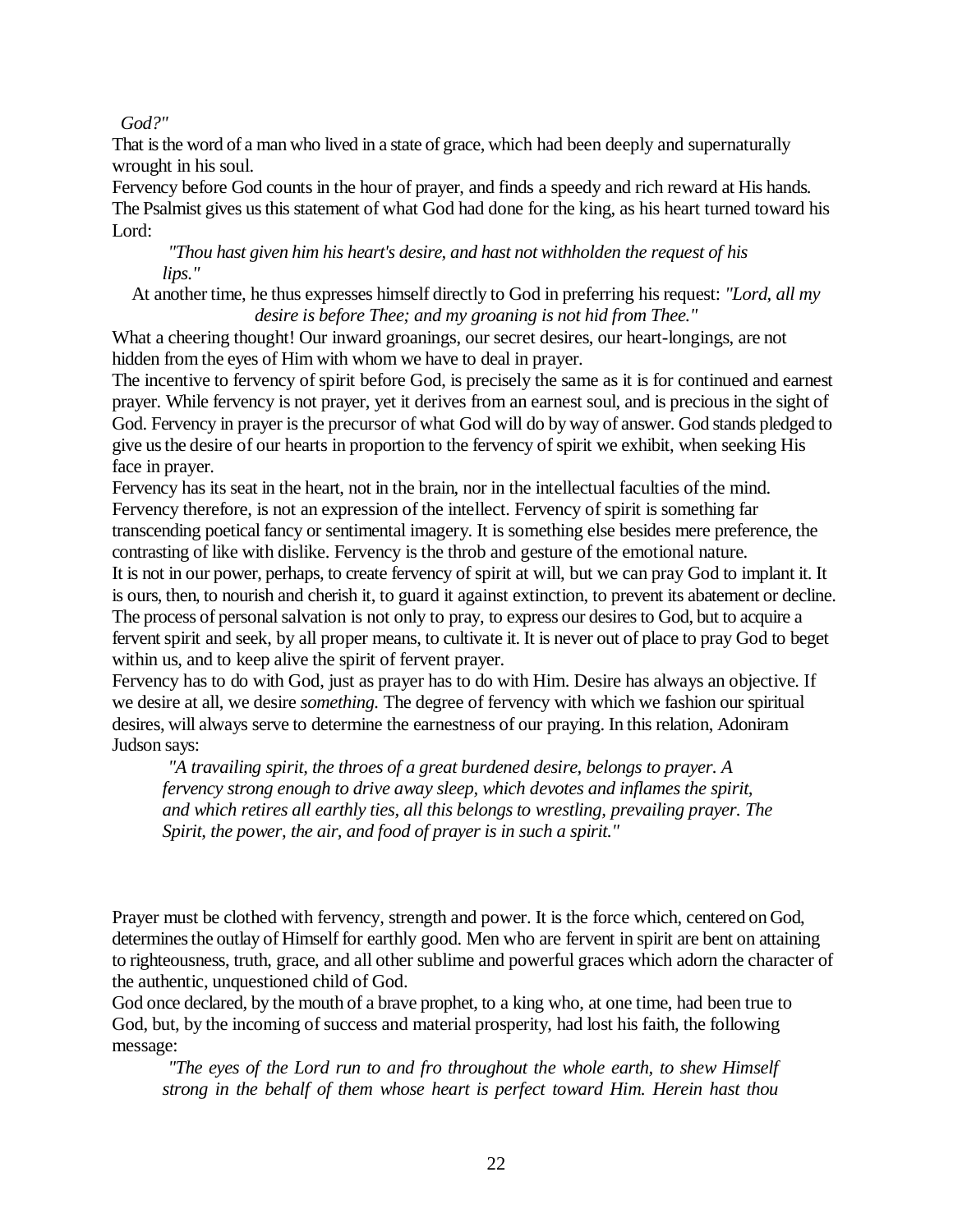*done foolishly; therefore, from henceforth thou shalt have wars."*

God had heard Asa's prayer in early life, but disaster came and trouble was sent, because he had given up the life of prayer and simple faith.

In Romans 15:30, we have the word, "strive," occurring, in the request which Paul made for prayerful cooperation.

In Colossians 4:12, we have the same word, but translated differently: "Epaphras always labouring fervently for you in prayer." Paul charged the Romans to "strive together with him in prayer," that is, to help him in his struggle of prayer. The word means to enter into a contest, to fight against adversaries. It means, moreover, to engage with fervent zeal to endeavour to obtain.

These recorded instances of the exercise and reward of faith, give us easily to see that, in almost every instance, faith was blended with trust until it is not too much to say that the former was swallowed up in the latter. It is hard to properly distinguish the specific activities of these two qualities, faith and trust. But there is a point, beyond all peradventure, at which faith is relieved of its burden, so to speak; where trust comes along and says: "You have done your part, the rest is mine!"

In the incident of the barren fig tree, our Lord transfers the marvellous power of faith to His disciples. To their exclamation, "How soon is the fig tree withered alway!" He said:

*"If ye have faith, and doubt not, ye shall not only do this which is done to the fig tree, but also if ye shall say unto this mountain, Be thou removed, and be thou cast into the sea; it shall be done. And all things, whatsoever ye shall ask in prayer, believing, ye shall receive."*

When a Christian believer attains to faith of such magnificent proportions as these, he steps into the realm of implicit trust. He stands without a tremor on the apex of his spiritual outreaching. He has attained faith's veritable top stone which is unswerving, unalterable, unalienable trust in the power of the living God.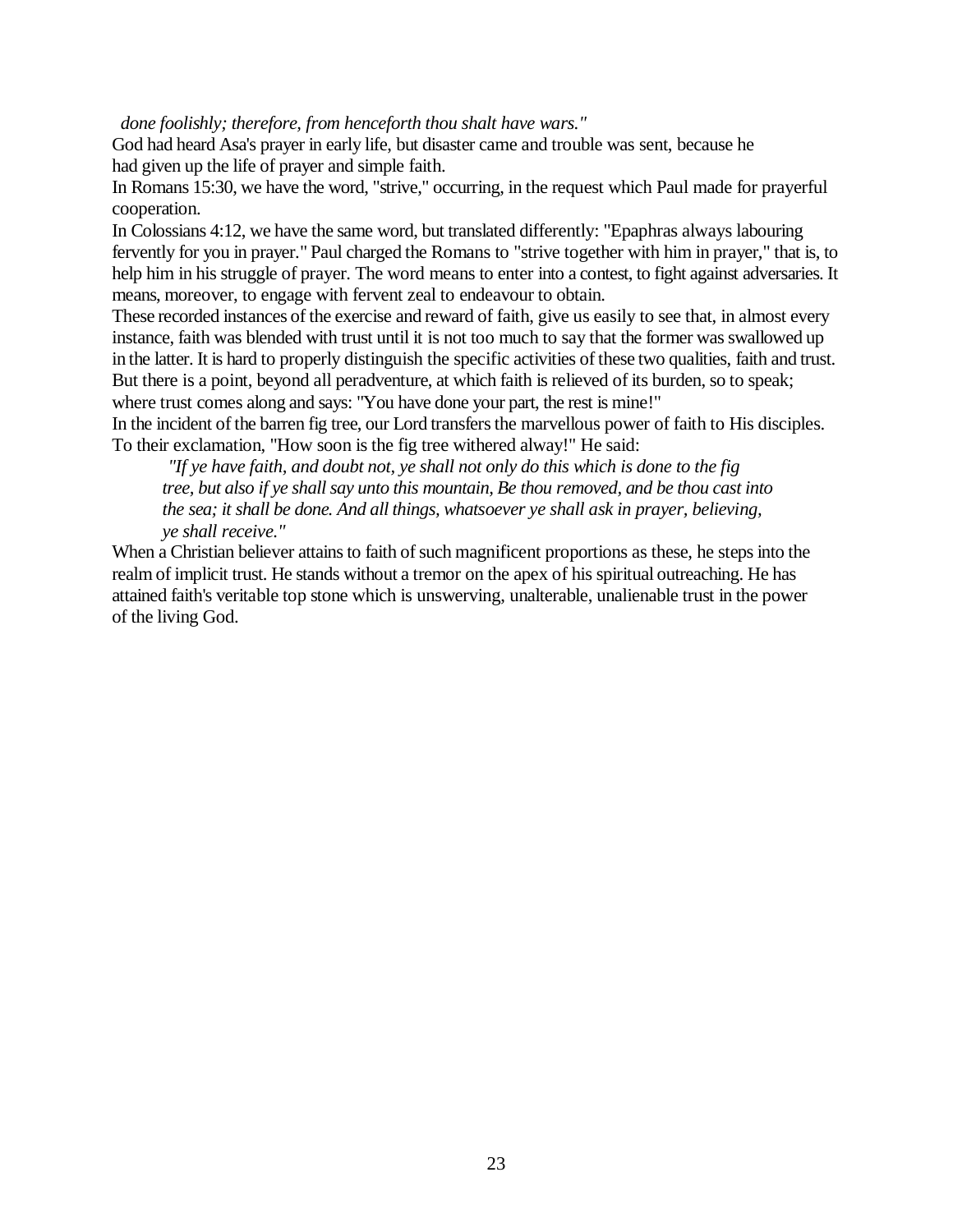## **VI. PRAYER AND IMPORTUNITY**

*"How glibly we talk of praying without ceasing! Yet we are quite apt to quit, if our prayer remained unanswered but one week or month! We assume that by a stroke of His arm or an action of His will, God will give us what we ask. It never seems to dawn on us, that He is the Master of nature, as of grace, and that, sometimes He chooses one way, and sometimes another in which to do His work. It takes years, sometimes, to answer a prayer and when it is answered, and we look backward we can see that it did. But God knows all the time, and it is His will that we pray, and pray, and still pray, and so come to know, indeed and of a truth, what it is to pray without ceasing." --* ANON.

OUR Lord Jesus declared that "men ought always to pray and not to faint," and the parable in which His words occur, was taught with the intention of saving men from faint-heartedness and weakness in prayer. Our Lord was seeking to teach that laxity must be guarded against, and persistence fostered and encouraged. There can be no two opinions regarding the importance of the exercise of this indispensable quality in our praying.

Importunate prayer is a mighty movement of the soul toward God. It is a stirring of the deepest forces of the soul, toward the throne of heavenly grace. It is the ability to hold on, press on, and wait. Restless desire, restful patience, and strength of grasp are all embraced in it. It is not an incident, or a performance, but a passion of soul. It is not a want, half-needed, but a sheer necessity.

The wrestling quality in importunate prayers does not spring from physical vehemence or fleshly energy. It is not an impulse of energy, not a mere earnestness of soul; it is an inwrought force, a faculty implanted and aroused by the Holy Spirit. Virtually, it is the intercession of the Spirit of God, in us; it is, moreover, "the effectual, fervent prayer, which availeth much." The Divine Spirit informing every element within us, with the energy of His own striving, is the essence of the importunity which urges our praying at the mercy-seat, to continue until the fire falls and the blessing descends. This wrestling in prayer may not be boisterous nor vehement, but quiet, tenacious and urgent. Silent, it may be, when there are no visible outlets for its mighty forces.

Nothing distinguishes the children of God so clearly and strongly as prayer. It is the one infallible mark and test of being a Christian. Christian people are prayerful, the worldlyminded, prayerless. Christians call on God; worldlings ignore God, and call not on His Name. But even the Christian had need to cultivate continual prayer. Prayer must be habitual, but much more than a habit. It is duty, yet one which rises far above, and goes beyond the ordinary implications of the term. It is the expression of a relation to God, a yearning for Divine communion. It is the outward and upward flow of the inward life toward its original fountain. It is an assertion of the soul's paternity, a claiming of the sonship, which links man to the Eternal.

Prayer has everything to do with moulding the soul into the image of God, and has everything to do with enhancing and enlarging the measure of Divine grace. It has everything to do with bringing the soul into complete communion with God. It has everything to do with enriching, broadening and maturing the soul's experience of God. That man cannot possibly be called a Christian, who does not pray. By no possible pretext can he claim any right to the term, nor its implied significance. If he do not pray, he is a sinner, pure and simple, for prayer is the only way in which the soul of man can enter into fellowship and communion with the Source of all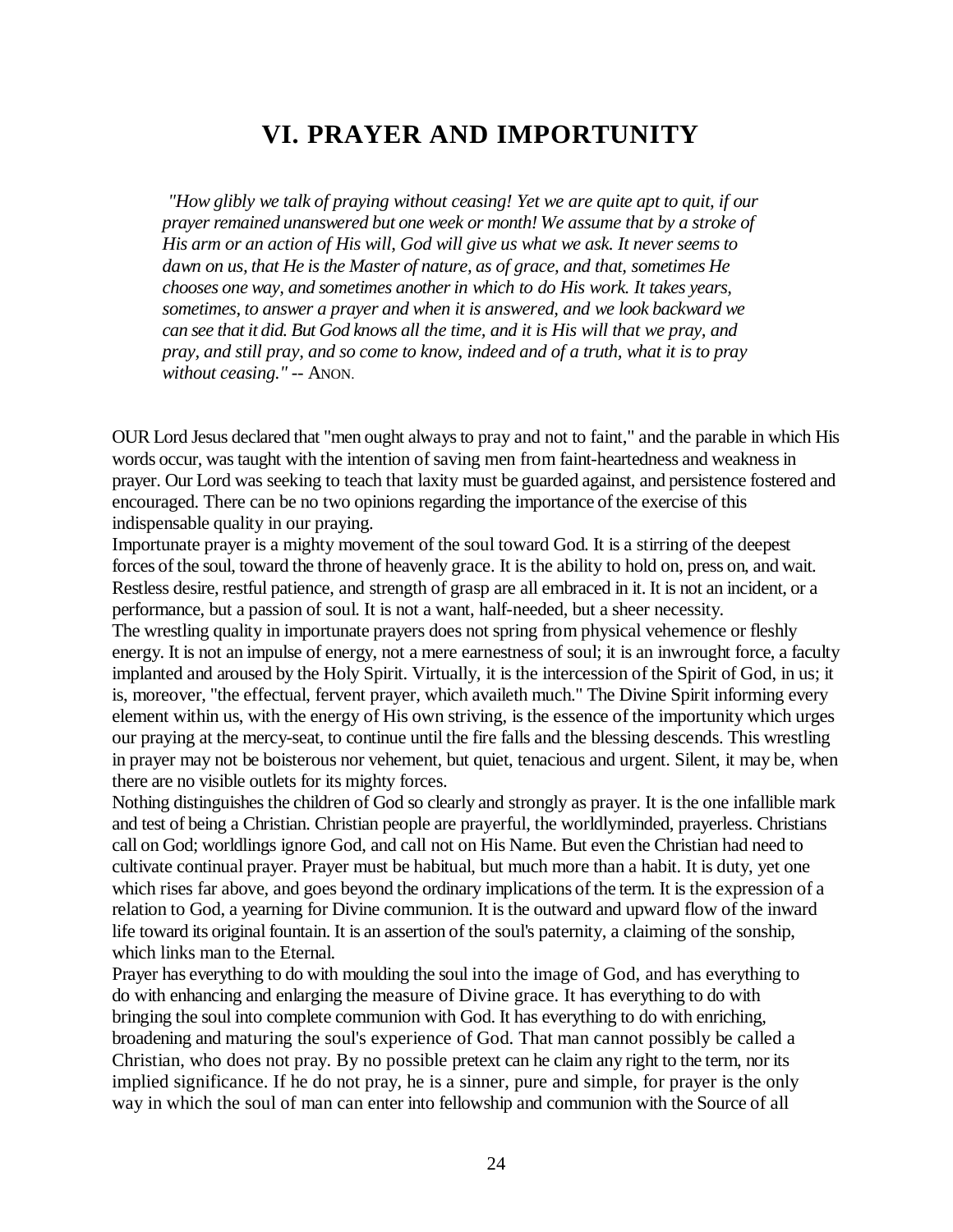Christlike spirit and energy. Hence, if he pray not, he is not of the household of faith.

In this study however, we turn our thought to one phase of prayer -- that of importunity; the pressing of our desires upon God with urgency and perseverance; the praying with that tenacity and tension which neither relaxes nor ceases until its plea is heard, and its cause is won.

He who has clear views of God, and Scriptural conceptions of the Divine character; who appreciates his privilege of approach unto God; who understands his inward need of all that God has for him -- that man will be solicitous, outspoken and importunate. In Holy Writ, the duty of prayer, itself, is advocated in terms which are only barely stronger than those in which the necessity for its importunity is set forth. The praying which influences God is declared to be that of the fervent, effectual outpouring of a righteous man. That is to say, it is prayer on fire, having no feeble, flickering flame, no momentary flash, but shining with a vigorous and steady glow.

The repeated intercessions of Abraham for the salvation of Sodom and Gomorrah present an early example of the necessity for, and benefit deriving from importunate praying. Jacob, wrestling all night with the angel, gives significant emphasis to the power of a dogged perseverance in praying, and shows how, in things spiritual, importunity succeeds, just as effectively as it does in matters relating to time and sense.

As we have noted, elsewhere, Moses prayed forty days and forty nights, seeking to stay the wrath of God against Israel, and his example and success are a stimulus to presentday faith in its darkest hour. Elijah repeated and urged his prayer seven times ere the raincloud appeared above the horizon, heralding the success of his prayer and the victory of his faith. On one occasion Daniel though faint and weak, pressed his case three weeks, ere the answer and the blessing came.

Many nights during His earthly life did the blessed Saviour spend in prayer. In Gethsemane He presented the same petition, three times, with unabated, urgent, yet submissive importunity, which involved every element of His soul, and issued in tears and bloody sweat. His life crises were distinctly marked, his life victories all won, in hours of importunate prayer. And the servant is not greater than his Lord.

The Parable of the Importunate Widow is a classic of insistent prayer. We shall do well to refresh our remembrance of it, at this point in our study:

*"And He spake a parable unto them to this end, that men ought always to pray, and not to faint; saying, There was in a city a judge, which feared not God, neither regarded man; and there was a widow in that city; and she came unto him, saying, Avenge me of my adversary. And he would not for a while; but afterward he said within himself, Though I fear not God nor regard man; yet because this widow troubleth me, I will avenge her, lest by her continual coming she weary me. And the Lord said, Hear what the unjust judge saith. And shall not God avenge*

#### *His own elect, which cry day and night unto Him, though He bear long with them? I tell you He will avenge them speedily."*

This parable stresses the central truth of importunate prayer. The widow presses her case till the unjust judge yields. If this parable does not teach the necessity for importunity, it has neither point nor instruction in it. Take this one thought away, and you have nothing left worth recording. Beyond all cavil, Christ intended it to stand as an evidence of the need that exists, for insistent prayer. We have the same teaching emphasized in the incident of the Syrophenician woman, who came to Jesus on behalf of her daughter. Here, importunity is demonstrated, not as a stark impertinence, but as with the persuasive habiliments of humility, sincerity, and fervency. We are given a glimpse of a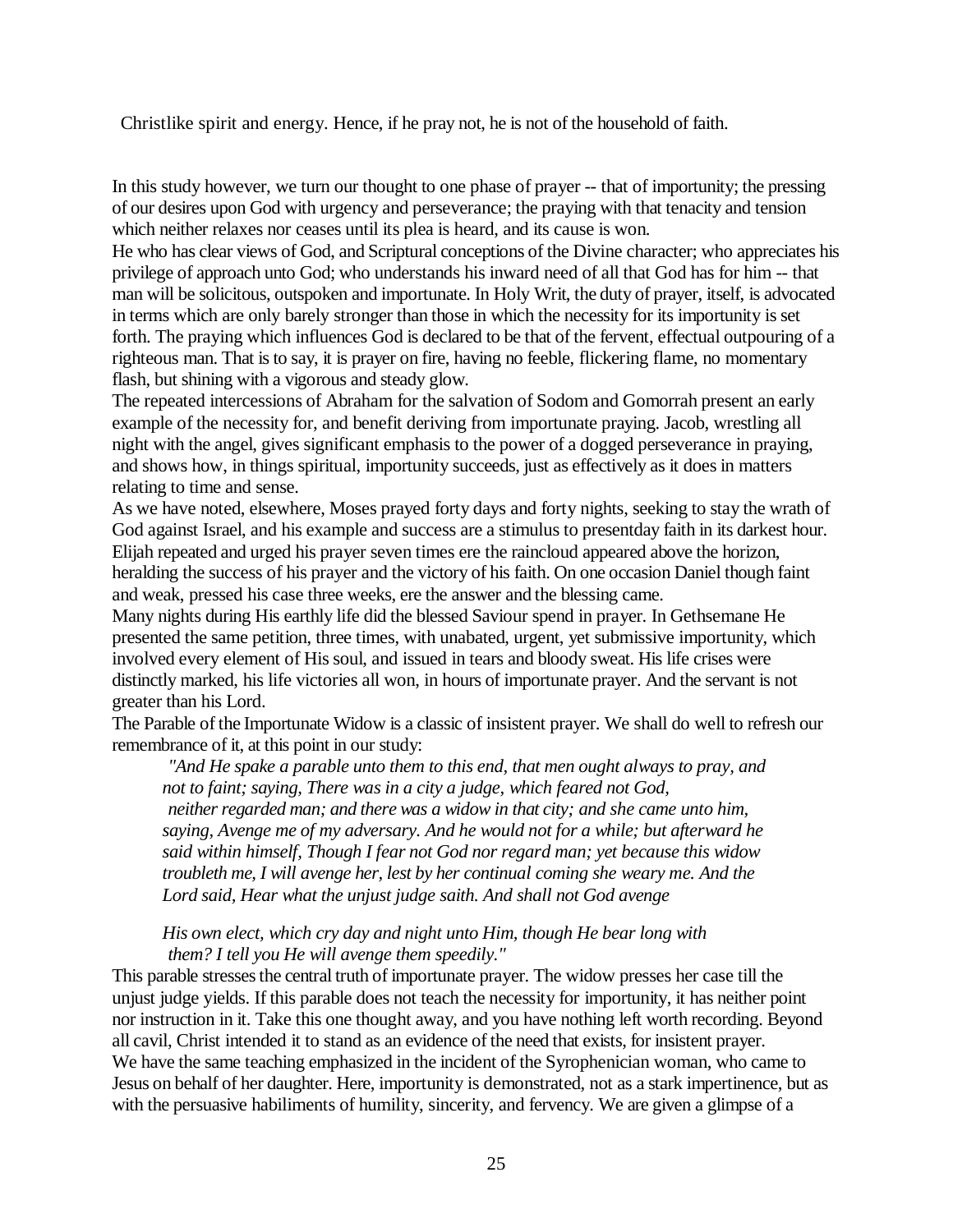woman's clinging faith, a woman's bitter grief, and a woman's spiritual insight. The Master went over into that Sidonian country in order that this truth might be mirrored for all time -- there is no plea so efficacious as importunate prayer, and none to which God surrenders Himself so fully and so freely. The importunity of this distressed mother, won her the victory, and materialized her request. Yet instead of being an offence to the Saviour, it drew from Him a word of wonder, and glad surprise. "O woman, great is thy faith! Be it unto thee, even as thou wilt."

He prays not at all, who does not press his plea. Cold prayers have no claim on heaven, and no hearing in the courts above. Fire is the life of prayer, and heaven is reached by flaming importunity rising in an ascending scale.

Reverting to the case of the importunate widow, we see that her widowhood, her friendlessness, and her weakness counted for nothing with the unjust judge. Importunity was everything. "Because this widow *troubleth* me," he said, "I will avenge her speedily, lest she weary me." Solely because the widow imposed upon the time and attention of the unjust judge, her case was won.

God waits patiently as, day and night, His elect cry unto Him. He is moved by their requests a thousand times more than was this unjust judge. A limit is set to His tarrying, by the importunate praying of His people, and the answer richly given. God finds faith in His praying child -- the faith which stays and cries -- and He honours it by permitting its further exercise, to the end that it is strengthened and enriched. Then He rewards it by granting the burden of its plea, in plenitude and finality.

The case of the Syrophenician woman previously referred to is a notable instance of successful importunity, one which is eminently encouraging to all who would pray successfully. It was a remarkable instance of insistence and perseverance to ultimate victory, in the face of almost insuperable obstacles and hindrances. But the woman surmounted them all by heroic faith and persistent spirit that were as remarkable as they were successful. Jesus had gone over into her country, "and would have no man know it." But she breaks through His purpose, violates His privacy, attracts His attention, and pours out to Him a poignant appeal of need and faith. Her heart was in her prayer.

At first, Jesus appears to pay no attention to her agony, and ignores her cry for relief. He gives her neither eye, nor ear, nor word. Silence, deep and chilling, greets her impassioned cry. But she is not turned aside, nor disheartened. She holds on. The disciples, offended at her unseemly clamour, intercede for her, but are silenced by the Lord's declaring that the woman is entirely outside the scope of His mission and His ministry.

But neither the failure of the disciples to gain her a hearing nor the knowledge -despairing in its very nature -- that she is barred from the benefits of His mission, daunt her, and serve only to lend intensity and increased boldness to her approach to Christ. She came closer, cutting her prayer in twain, and falling at His feet, worshipping Him, and making her daughter's case her own cries, with pointed brevity -- "Lord, help me!" This last cry won her case; her daughter was healed in the self-same hour. Hopeful, urgent, and unwearied, she stays near the Master, insisting and praying until the answer is given. What a study in importunity, in earnestness, in persistence, promoted and propelled under conditions which would have disheartened any but an heroic, a constant soul.

In these parables of importunate praying, our Lord sets forth, for our information and encouragement, the serious difficulties which stand in the way of prayer. At the same time He teaches that importunity conquers all untoward circumstances and gets to itself a victory over a whole host of hindrances. He teaches, moreover, that an answer to prayer is conditional upon the amount of faith that goes to the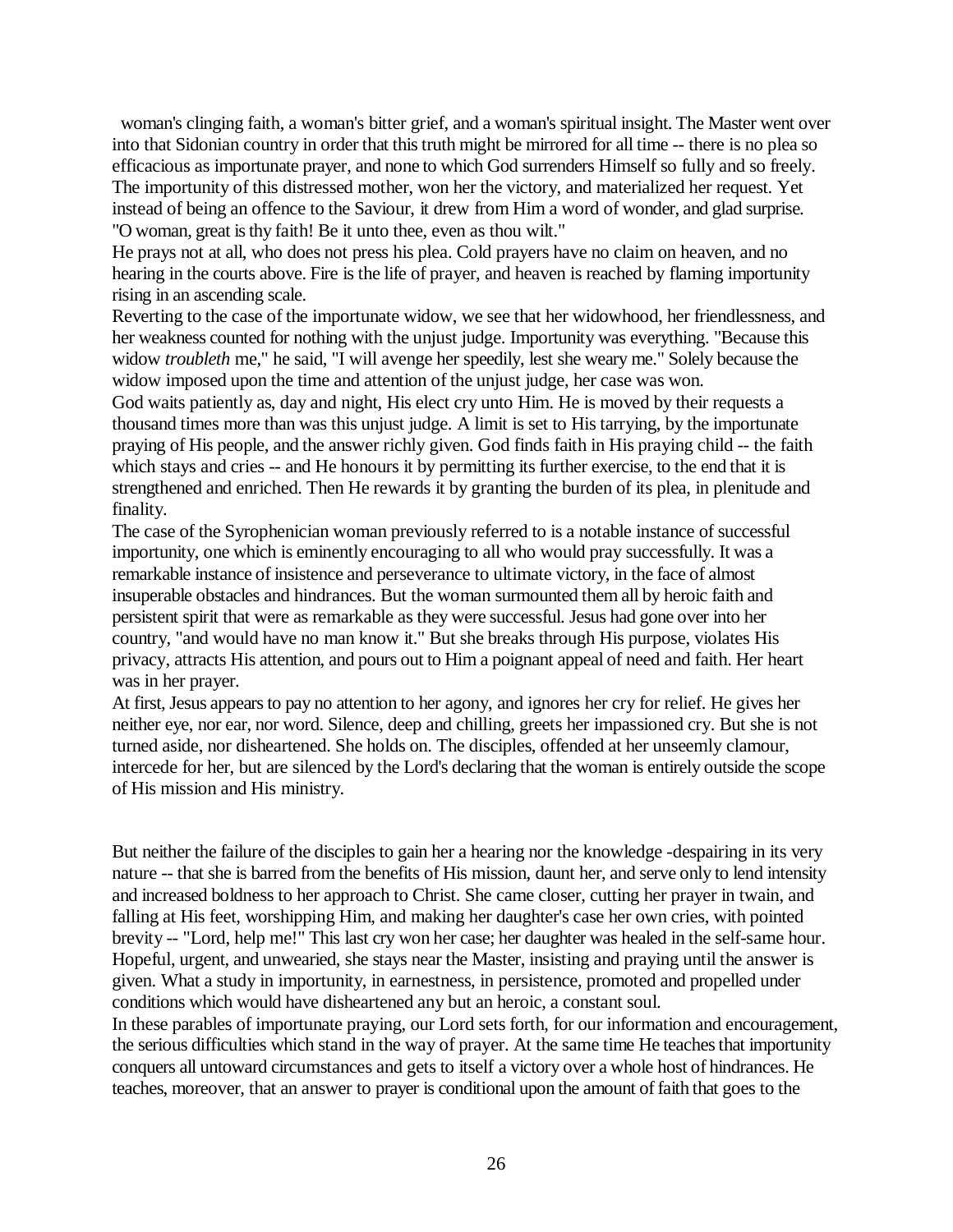petition. To test this, He delays the answer. The superficial pray-er subsides into silence, when the answer is delayed. But the man of prayer hangs on, and on. The Lord recognizes and honours his faith, and gives him a rich and abundant answer to his faith-evidencing, importunate prayer.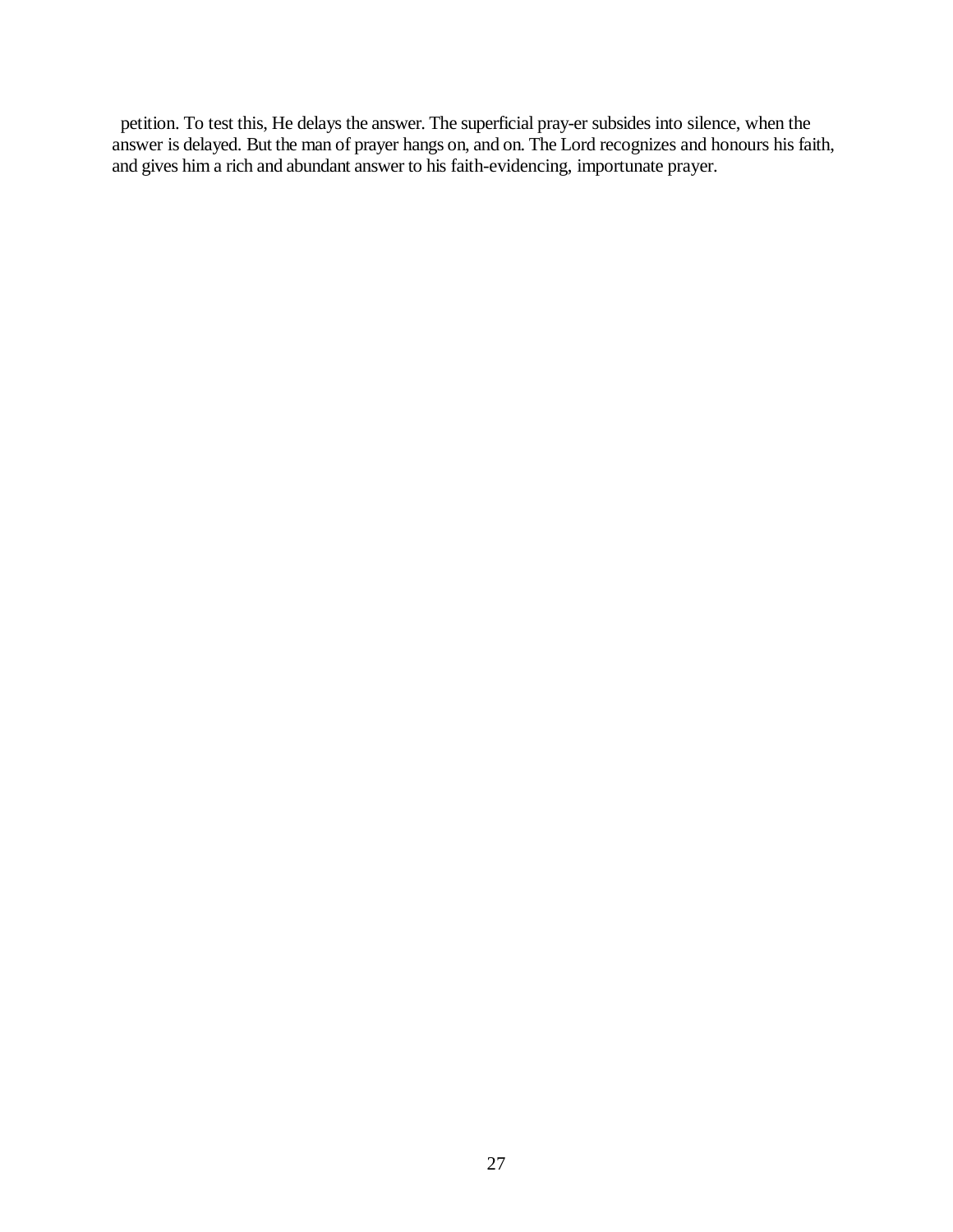# **VII. PRAYER AND IMPORTUNITY** *(Continued)*

*"Two-thirds of the praying we do, is for that which would give us the greatest possible pleasure to receive. It is a sort of spiritual self-indulgence in which we engage, and as a consequence is the exact opposite of self-discipline. God knows all this, and keeps His children asking. In process of time -- His time -- our petitions take on another aspect, and we, another spiritual approach. God keeps us praying until, in His wisdom, He deigns to answer. And no matter how long it may be before He speaks, it is, even then, far earlier than we have a right to expect or hope to deserve." - -* ANON.

THE tenor of Christ's teachings, is to declare that men are to pray earnestly -- to pray with an earnestness that cannot be denied. Heaven has harkening ears only for the whole-hearted, and the deeply-earnest. Energy, courage, and persistent perseverance must back the prayers which heaven respects, and God hears. All these qualities of soul, so essential to effectual praying, are brought out in the parable of the man who went to his friend for bread, at midnight. This man entered on his errand with confidence. Friendship promised him success. His plea was pressing: of a truth, he could not go back empty-handed. The flat refusal chagrined and surprised him. Here even friendship failed! But there was something to be tried yet -- stern resolution, set, fixed determination. He would stay and press his demand until the door was opened, and the request granted. This he proceeded to do, and by dint of importunity secured what ordinary solicitation had failed to obtain.

The success of this man, achieved in the face of a flat denial, was used by the Saviour to illustrate the necessity for insistence in supplicating the throne of heavenly grace. When the answer is not immediately given, the praying Christian must gather courage at each delay, and advance in urgency till the answer comes which is assured, if he have but the faith to press his petition with vigorous faith. Laxity, faint-heartedness, impatience, timidity will be fatal to our prayers. Awaiting the onset of our importunity and insistence, is the Father's heart, the Father's hand, the Father's infinite power, the Father's infinite willingness to hear and give to His children.

Importunate praying is the earnest, inward movement of the heart toward God. It is the throwing of the entire force of the spiritual man into the exercise of prayer. Isaiah lamented that no one stirred himself, to take hold of God. Much praying was done in Isaiah's time, but it was too easy, indifferent and complacent. There were no mighty movements of souls toward God. There was no array of sanctified energies bent on reaching and grappling with God, to draw from Him the treasures of His grace. Forceless prayers have no power to overcome difficulties, no power to win marked results, or to gain complete victories. We must win God, ere we can win our plea.

Isaiah looked forward with hopeful eyes to the day when religion would flourish, when there would be times of real praying. When those times came, the watchmen would not abate their vigilance, but cry day and night, and those, who were the Lord's remembrancers, would give Him no rest. Their urgent, persistent efforts would keep all spiritual interests engaged, and make increasing drafts on God's exhaustless treasures.

Importunate praying never faints nor grows weary; it is never discouraged; it never yields to cowardice, but is buoyed up and sustained by a hope that knows no despair, and a faith which will not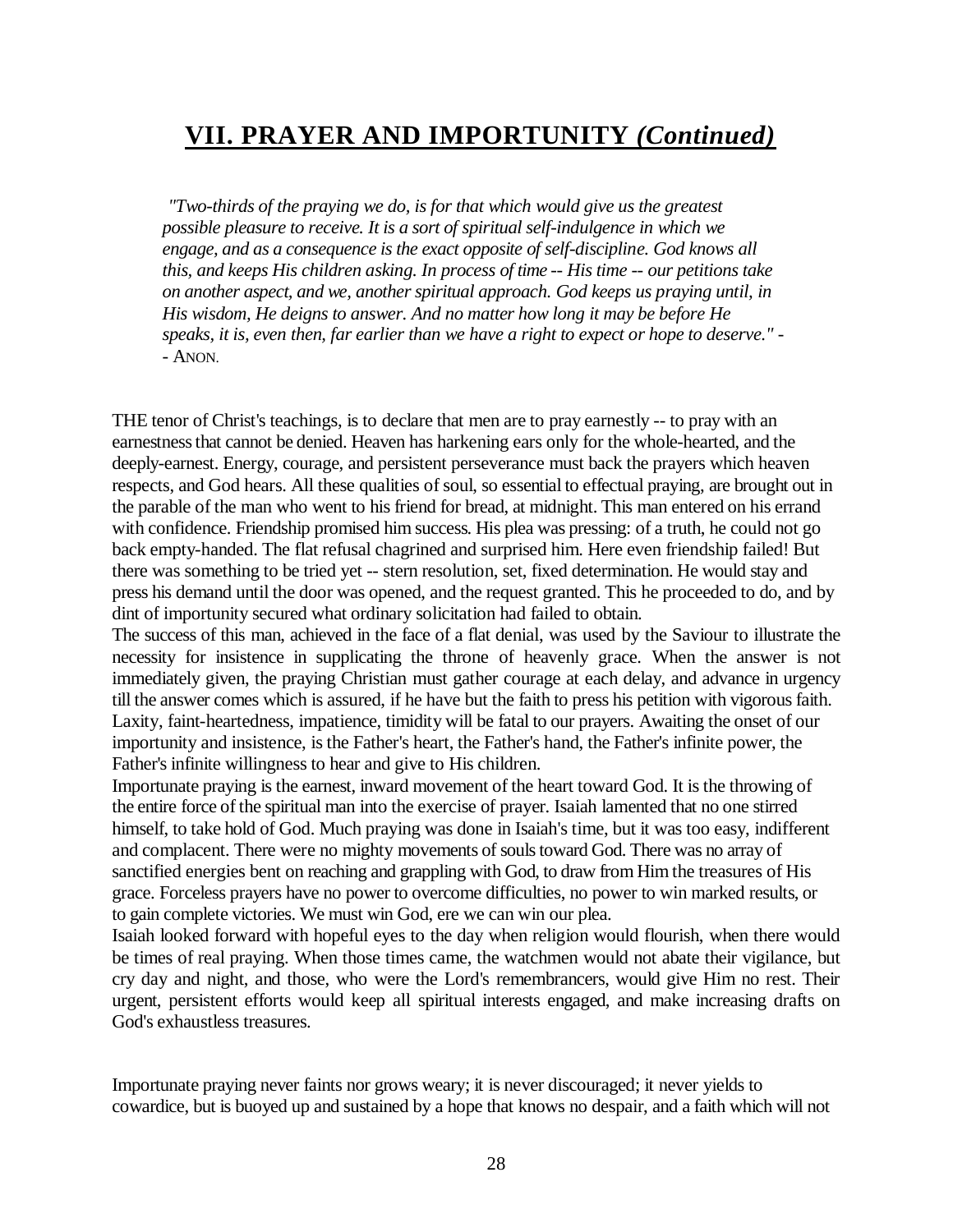let go. Importunate praying has patience to wait and strength to continue. It never prepares itself to quit praying, and declines to rise from its knees until an answer is received.

The familiar, yet heartening words of that great missionary, Adoniram Judson, is the testimony of a man who was importunate at prayer. He says:

*"I was never deeply interested in any object, never prayed sincerely and earnestly for it, but that it came at some time, no matter how distant the day. Somehow, in some shape, probably the last I would have devised, it came."*

"Ask, and ye shall receive. Seek, and ye shall find. Knock, and it shall be opened unto you." These are the ringing challenges of our Lord in regard to prayer, and His intimation that true praying must stay, and advance in effort and urgency, till the prayer is answered, and the blessing sought, received.

In the three words ask, seek, knock, in the order in which He places them, Jesus urges the necessity of importunity in prayer. Asking, seeking, knocking, are ascending rounds in the ladder of successful prayer. No principle is more definitely enforced by Christ than that prevailing prayer must have in it the quality which waits and perseveres, the courage that never surrenders, the patience which never grows tired, the resolution that never wavers.

In the parable preceding that of the Friend at Midnight, a most significant and instructive lesson in this respect is outlined. Indomitable courage, ceaseless pertinacity, fixity of purpose, chief among the qualities included in Christ's estimate of the highest and most successful form of praying. Importunity is made up of intensity, perseverance, patience and persistence. The seeming delay in answering prayer is the ground and the demand of importunity. In the first recorded instance of a miracle being wrought upon one who was blind, as given by Matthew, we have an illustration of the way in which our Lord appeared not to hearken at once to those who sought Him. But the two blind men continue their crying, and follow Him with their continual petition, saying, "Thou Son of David, have mercy on us." But He answered them not, and passed into the house. Yet the needy ones followed Him, and, finally, gained their eyesight and their plea.

The case of blind Bartimaeus is a notable one in many ways. Especially is it remarkable for the show of persistence which this blind man exhibited in appealing to our Lord. If it be -- as it seems -- that his first crying was done as Jesus entered into Jericho, and that he continued it until Jesus came out of the place, it is all the stronger an illustration of the necessity of importunate prayer and the success which comes to those who stake their all on Christ, and give Him no peace until He grants them their hearts' desire.

Mark puts the whole incident graphically before us. At first, Jesus seems not to hear. The crowd rebukes the noisy clamour of Bartimaeus. Despite the seeming unconcern of our Lord, however, and despite the rebuke of an impatient and quick-tempered crowd, the blind beggar still cries, and increases the loudness of his cry, until Jesus is impressed and moved. Finally, the crowd, as well as Jesus, hearken to the beggar's plea and declare in favour of his cause. He gains his case. His importunity avails even in the face of apparent neglect on the part of Jesus, and despite opposition and rebuke from the surrounding populace. His persistence won where half-hearted indifference would surely have failed.

Faith has its province, in connection with prayer, and, of course, has its inseparable association with importunity. But the latter quality *drives* the prayer to the believing point. A persistent spirit brings a man to the place where faith takes hold, claims and appropriates the blessing. The imperative necessity of importunate prayer is plainly set forth in the Word of God, and needs to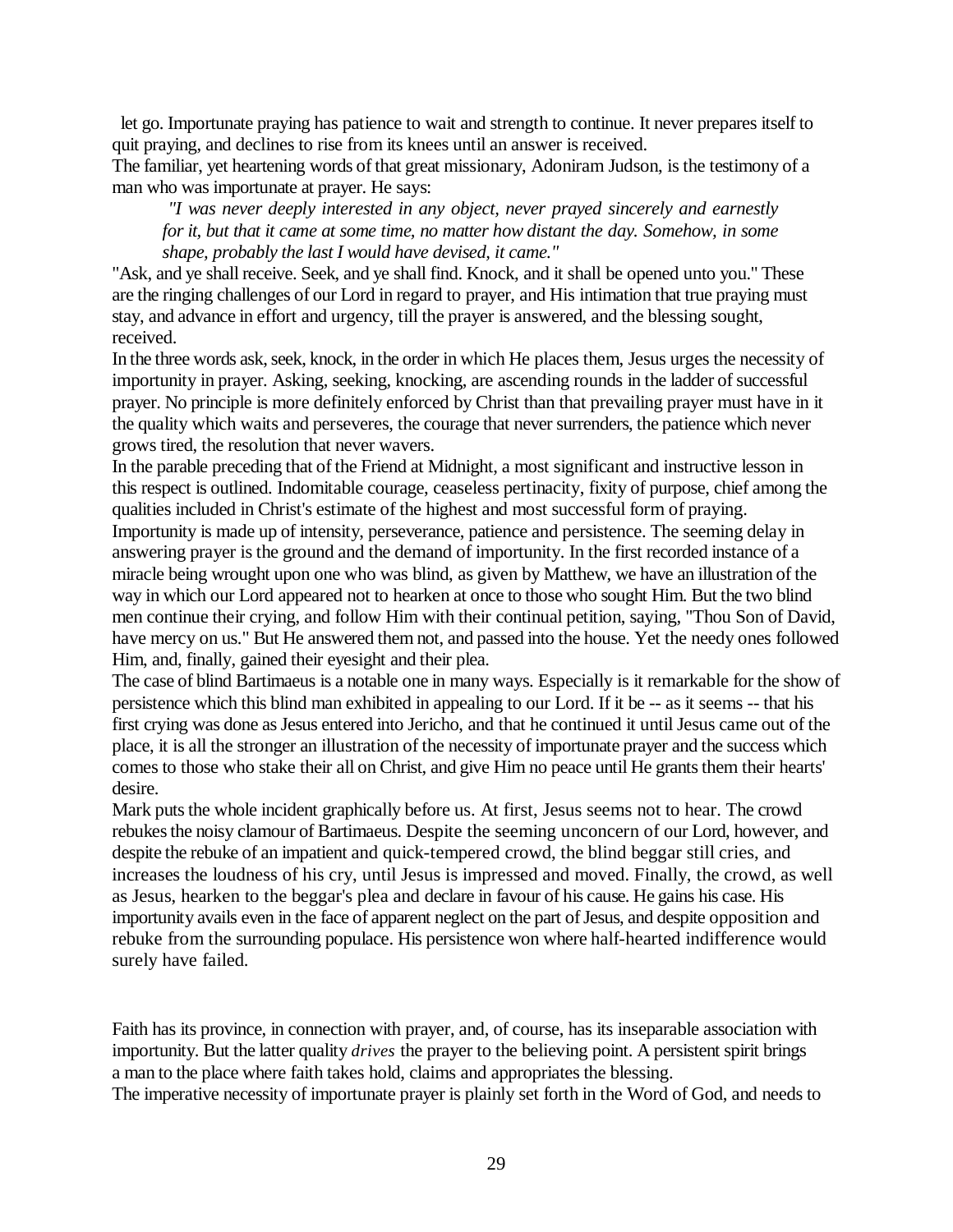be stated and re-stated today. We are apt to overlook this vital truth. Love of ease, spiritual indolence, religious slothfulness, all operate against this type of petitioning. Our praying, however, needs to be pressed and pursued with an energy that never tires, a persistency which will not be denied, and a courage which never fails.

We have need, too, to give thought to that mysterious fact of prayer -- the certainty that there will be delays, denials, and seeming failures, in connection with its exercise. We are to prepare for these, to brook them, and cease not in our urgent praying. Like a brave soldier, who, as the conflict grows sterner, exhibits a superior courage than in the earlier stages of the battle; so does the praying Christian, when delay and denial face him, increase his earnest asking, and ceases not until prayer prevail. Moses furnishes an illustrious example of importunity in prayer. Instead of allowing his nearness to God and his intimacy with Him to dispense with the necessity for importunity, he regards them as the better fitting him for its exercise. When Israel set up the golden calf, the wrath of God waxed fierce against them, and Jehovah, bent on executing justice, said to Moses when divulging what He purposed doing, "Let Me alone!" But Moses would *not* let Him alone. He threw himself down before the Lord in an agony of intercession in behalf of the sinning Israelites, and for forty days and nights, fasted and prayed. What a season of importunate prayer was that!

Jehovah was wroth with Aaron, also, who had acted as leader in this idolatrous business of the golden calf. But Moses prayed for Aaron as well as for the Israelites; had he not, both Israel and Aaron had perished, under the consuming fire of God's wrath.

That long season of pleading before God, left its mighty impress on Moses. He had been in close relation with God aforetime, but never did his character attain the greatness that marked it in the days and years following this long season of importunate intercession.

There can be no question but that importunate prayer moves God, and heightens human character! If we were more with God in this great ordinance of intercession, more brightly would our face shine, more richly endowed would life and service be, with the qualities which earn the goodwill of humanity, and bring glory to the Name of God.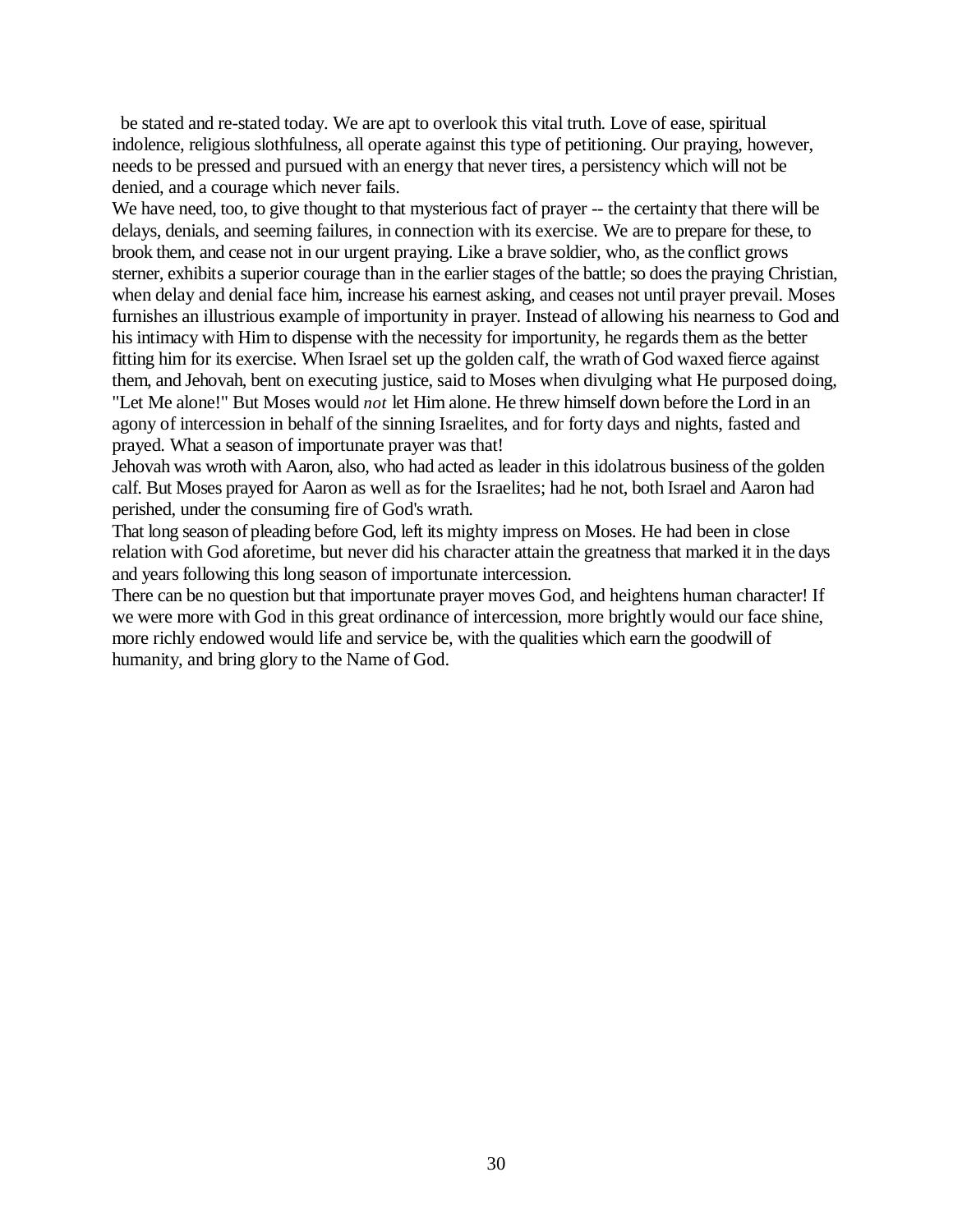# **VIII. PRAYER AND CHARACTER AND CONDUCT**

*"General Charles James Gordon, the hero of Khartum, was a truly Christian soldier. Shut up in the Sudanese town he gallantly held out for one year, but, finally, was overcome and slain. On his memorial in Westminster Abbey are these words, 'He gave his money to the poor; his sympathy to the sorrowing; his life to his country and his soul to God.'" --* HOMER W. HODGE.

PRAYER governs conduct and conduct makes character. Conduct, is what we do; character, is what we are. Conduct is the outward life. Character is the life unseen, hidden within, yet evidenced by that which *is* seen. Conduct is external, seen from without; character is internal -- operating within. In the economy of grace conduct is the offspring of character. Character is the state of the heart, conduct its outward expression. Character is the root of the tree, conduct, the fruit it bears.

Prayer is related to all the gifts of grace. To character and conduct its relation is that of a helper. Prayer helps to establish character and fashion conduct, and both for their successful continuance depend on prayer. There may be a certain degree of moral character and conduct independent of prayer, but there cannot be anything like distinctive religious character and Christian conduct without it. Prayer helps, where all other aids fail. The more we pray, the better we are, the purer and better our lives. The very end and purpose of the atoning work of Christ is to create religious character and to make Christian conduct.

### *"Who gave Himself for us, that He might redeem us from all iniquity, and purify unto Himself a peculiar people, zealous of good works."*

In Christ's teaching, it is not simply works of charity and deeds of mercy upon which He insists, but inward spiritual character. This much is demanded, and nothing short of it, will suffice. In the study of Paul's Epistles, there is one thing which stands out, clearly and unmistakably -- the insistence on holiness of heart, and righteousness of life. Paul does not seek, so much, to promote what is termed "personal work," nor is the leading theme of his letters deeds of charity. It is the condition of the human heart and the blamelessness of the personal life, which form the burden of the writings of St. Paul.

Elsewhere in the Scriptures, too, it is character and conduct which are made preeminent. The Christian religion deals with men who are devoid of spiritual character, and unholy in life, and aims so to change them, that they become holy in heart and righteous in life. It aims to change bad men into good men; it deals with inward badness, and works to change it into inward goodness. And it is just here where prayer enters and demonstrates its wonderful efficacy and fruit. Prayer drives toward this specific end. In fact, without prayer, no such supernatural change in moral character, can ever be effected. For the change from badness to goodness is not wrought "by works of righteousness which we have done," but according to God's mercy, which saves us "by the washing of regeneration." And this marvellous change is brought to pass through earnest, persistent, faithful prayer. Any alleged form of Christianity, which does not effect this change in the hearts of men, is a delusion and a snare.

The office of prayer is to change the character and conduct of men, and in countless instances, has been wrought by prayer. At this point, prayer, by its credentials, has proved its divinity. And just as it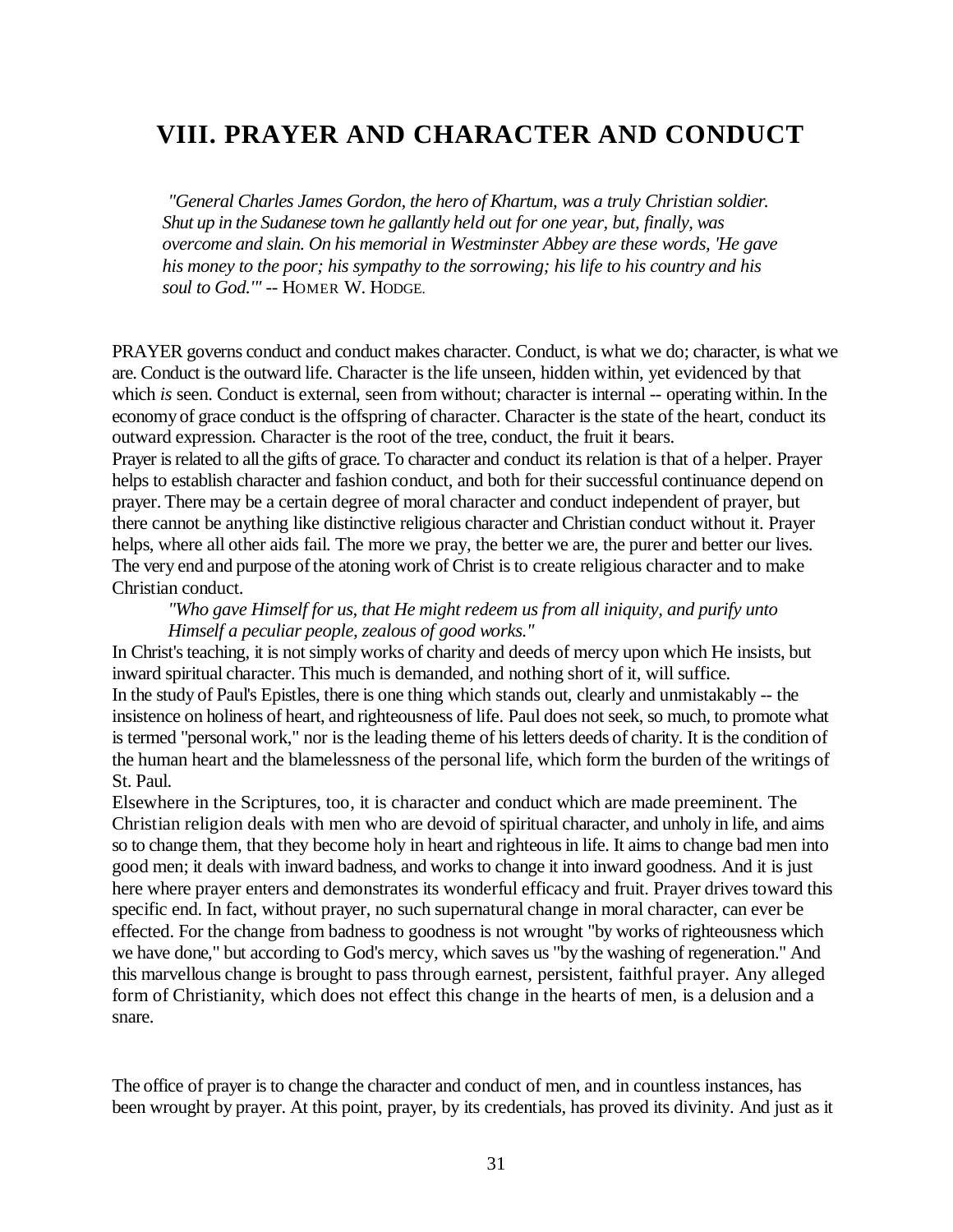is the office of prayer to effect this, so it is the prime work of the Church to take hold of evil men and make them good. Its mission is to change human nature, to change character, influence behaviour, to revolutionize conduct. The Church is presumed to be righteous, and should be engaged in turning men to righteousness. The Church is God's manufactory on earth, and its primary duty is to create and foster righteousness of character. This is its very first business. Primarily, its work is not to acquire members, nor amass numbers, nor aim at moneygetting, nor engage in deeds of charity and works of mercy, but to produce righteousness of character, and purity of the outward life.

A product reflects and partakes of the character of the manufactory which makes it. A righteous Church with a righteous purpose makes righteous men. Prayer produces cleanliness of heart and purity of life. It can produce nothing else. Unrighteous conduct is born of prayerlessness; the two go hand-in-hand. Prayer and sinning cannot keep company with each other. One, or the other, must, of necessity, stop. Get men to pray, and they will quit sinning, because prayer creates a distaste for sinning, and so works upon the heart, that evil-doing becomes repugnant, and the entire nature lifted to a reverent contemplation of high and holy things.

Prayer is based on character. What we are with God gauges our influence with Him. It was the inner character, not the outward seeming, of such men as Abraham, Job, David, Moses and all others, who had such great influence with God in the days of old. And, today, it is not so much our words, as what we really are, which weighs with God. Conduct affects character, of course, and counts for much in our praying. At the same time, character affects conduct to a far greater extent, and has a superior influence over prayer. Our inner life not only gives colour to our praying, but body, as well. Bad living means bad praying and, in the end, no praying at all. We pray feebly because we live feebly. The stream of prayer cannot rise higher than the fountain of living. The force of the inner chamber is made up of the energy which flows from the confluent streams of living. And the weakness of living grows out of the shallowness and shoddiness of character.

Feebleness of living reflects its debility and langour in the praying hours. We simply cannot talk to God, strongly, intimately, and confidently unless we are living for Him, faithfully and truly. The prayer-closet cannot become sanctified unto God, when the life is alien to His precepts and purpose. We must learn this lesson well -- that righteous character and Christlike conduct give us a peculiar and preferential standing in prayer before God. His holy Word gives special emphasis to the part conduct has in imparting value to our praying when it declares:

*"Then shalt thou call and the Lord shall answer; thou shalt cry, and He shall say, Here I am; if thou take away from the midst of thee the yoke, the putting forth the finger, and speaking vanity."*

The wickedness of Israel and their heinous practices were definitely cited by Isaiah, as the reason why God would turn His ears away from their prayers:

*"And when ye spread forth your hands, I will hide mine eyes from you: yea, when ye make many prayers, I will not hear: your hands are full of blood."*

The same sad truth was declared by the Lord through the mouth of Jeremiah:

*"Therefore, pray not thou for this people, neither lift up a cry or prayer for them;*

*for I will not hear them in the time that they cry unto Me for their trouble."*

Here, it is plainly stated, that unholy conduct is a bar to successful praying, just as it is clearly intimated that, in order to have full access to God in prayer, there must be a total abandonment of conscious and premeditated sin.

We are enjoined to pray, "lifting up holy hands, without wrath and doubting," and must pass the time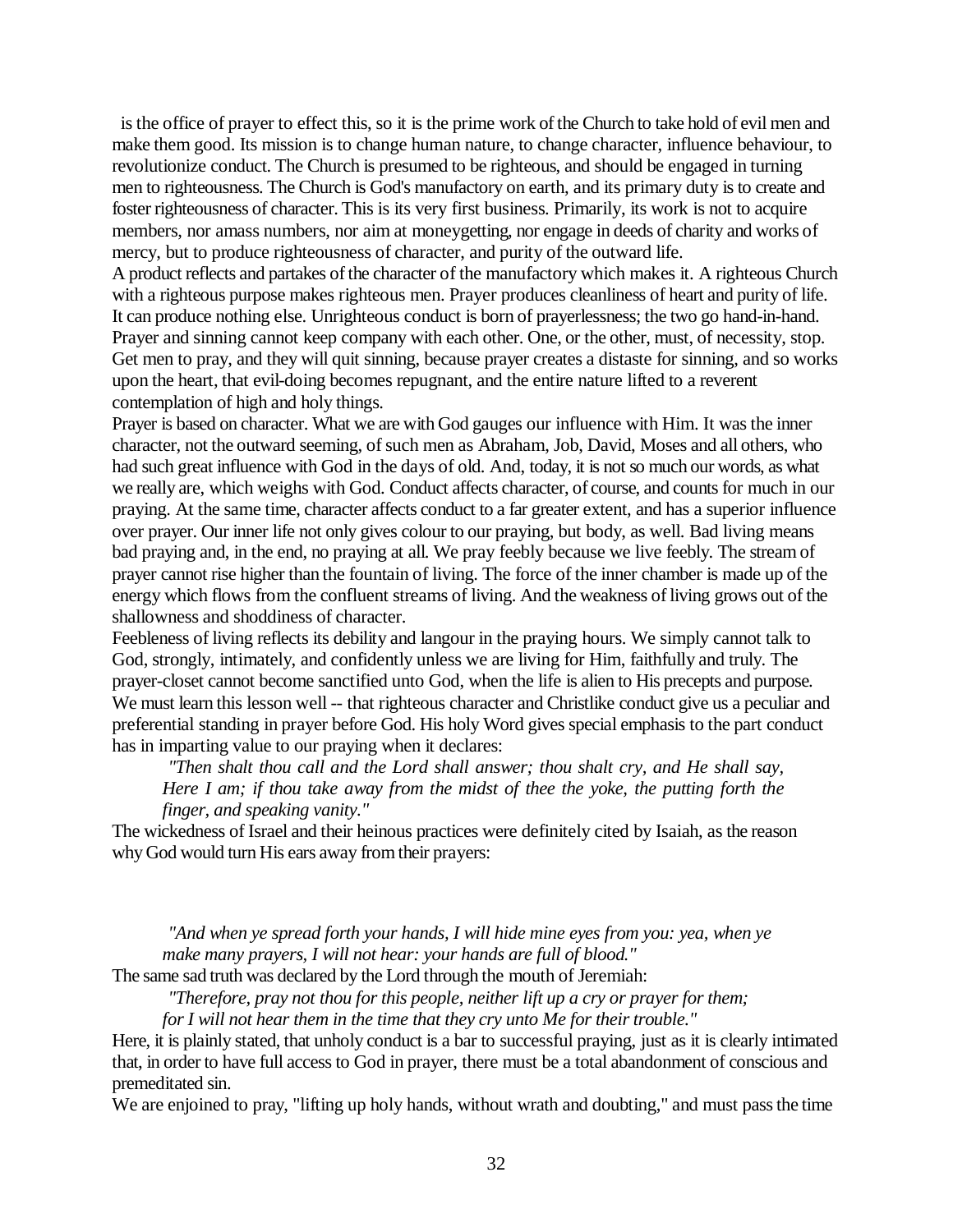of our sojourning here, in a rigorous abstaining from evil if we are to retain our privilege of calling upon the Father. We cannot, by any process, divorce praying from conduct.

*"Whatsoever we ask, we receive of Him, because we keep His commandments, and do those things which are pleasing in His sight."*

And James declares roundly that men ask and receive not, because they ask amiss, and seek only the gratification of selfish desires.

Our Lord's injunction, "Watch ye, and pray always," is to cover and guard all our conduct, so that we may come to our inner chamber with all its force secured by a vigilant guard kept over our lives.

*"And take heed to yourselves, lest at any time your hearts be overcharged with surfeiting, and drunkenness, and cares of this life, and so that day come upon you unawares."*

Quite often, Christian experience founders on the rock of conduct. Beautiful theories are marred by ugly lives. The most difficult thing about piety, as it is the most impressive, is to be able to live it. It is the life which counts, and our praying suffers, as do other phases of our religious experience, from bad living.

In primitive times preachers were charged to preach by their lives, or not to preach at all. So, today, Christians, everywhere, ought to be charged to pray by their lives, or not to pray at all. The most effective preaching, is not that which is heard from the pulpit, but that which is proclaimed quietly, humbly and consistently; which exhibits its excellencies in the home, and in the community. Example preaches a far more effective sermon than precept. The best preaching, even in the pulpit, is that which is fortified by godly living, in the preacher, himself. The most effective work done by the pew is preceded by, and accompanied with, holiness of life, separation from the world, severance from sin. Some of the strongest appeals are made with mute lips -- by godly fathers and saintly mothers who, around the fireside, feared God, loved His cause, and daily exhibited to their children and others about them, the beauties and excellencies of Christian life and conduct.

The best-prepared, most eloquent sermon can be marred and rendered ineffective, by questionable practices in the preacher. The most active church worker can have the labour of his hands vitiated by worldliness of spirit and inconsistency of life. Men preach by their lives, not by their words, and sermons are delivered, not so much in, and from a pulpit, as in tempers, actions, and the thousand and one incidents which crowd the pathway of daily life.

Of course, the prayer of repentance is acceptable to God. He delights in hearing the cries of penitent sinners. But repentance involves not only sorrow for sin, but the turning away from wrong-doing, and the learning to do well. A repentance which does not produce a change in character and conduct, is a mere sham, which should deceive nobody. Old things *must* pass away, all things *must* become new. Praying, which does not result in right thinking and right living, is a farce. We have missed the whole office of prayer if it fail to purge character and rectify conduct. We have failed entirely to apprehend the virtue of prayer, if it bring not about the revolutionizing of the life. In the very nature of things, we must quit praying, or our bad conduct. Cold, formal praying may exist side by side, with bad conduct, but such praying, in the estimation of God, is no praying at all. Our praying advances in power, just in so far as it rectifies the life. Growing in purity and devotion to God will be a more prayerful life.

The character of the inner life is a condition of effectual praying. As is the life, so will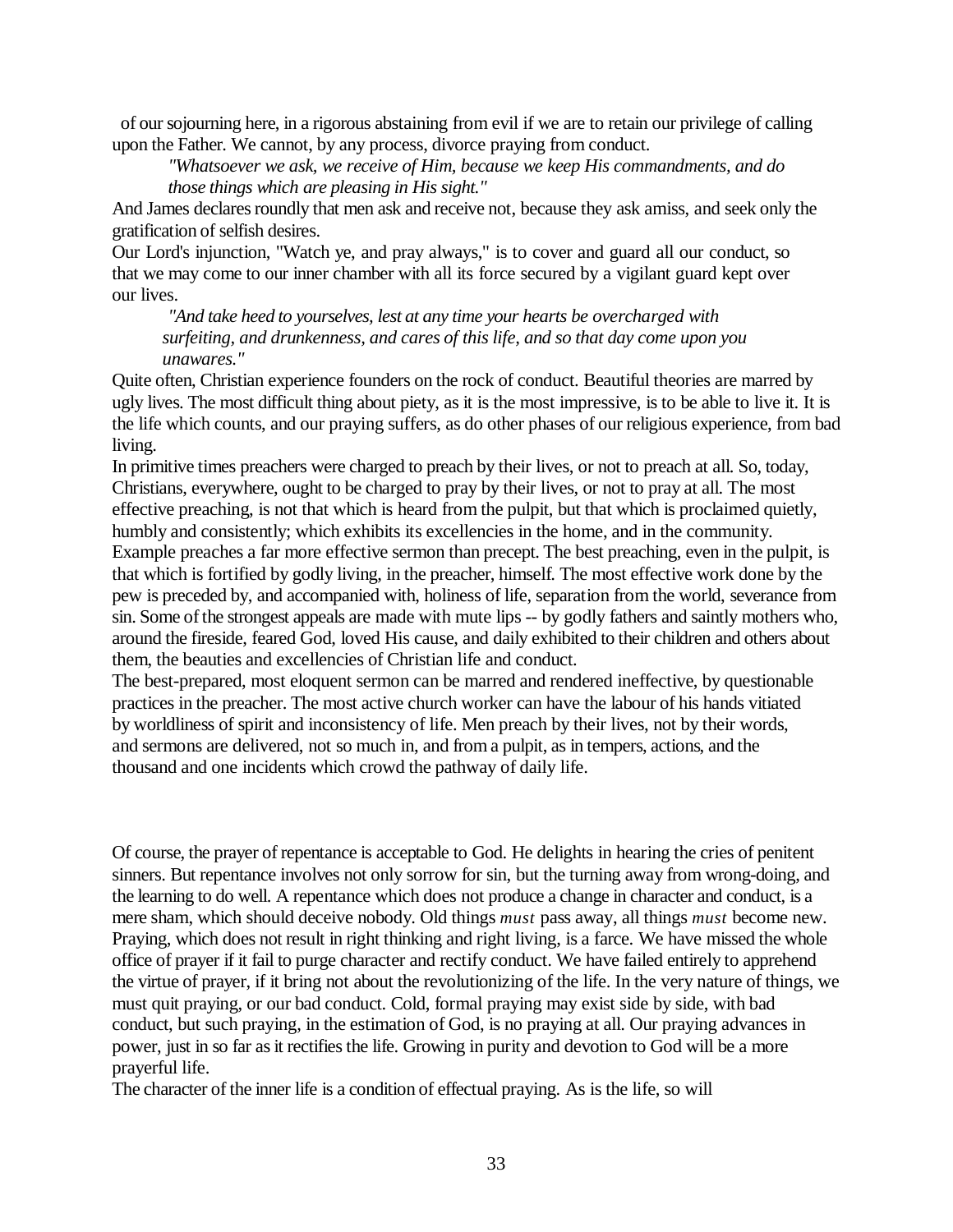the praying be. An inconsistent life obstructs praying and neutralizes what little praying we may do. Always, it is "the prayer of the righteous man which availeth much." Indeed, one may go further and assert, that it is only the prayer of the righteous which avails anything at all -- at any time. To have an eye to God's glory; to be possessed by an earnest desire to please Him in all our ways; to possess hands busy in His service; to have feet swift to run in the way of His commandments -- these give weight and influence and power to prayer, and secure an audience with God. The incubus of our lives often breaks the force of our praying, and, not unfrequently, are as doors of brass, in the face of prayer. Praying must come out of a cleansed heart and be presented and urged with the "lifting up of holy hands." It must be fortified by a life aiming, unceasingly, to obey God, to attain conformity to the Divine law, and to come into submission to the Divine will.

Let it not be forgotten, that, while life is a condition of prayer, prayer is also the condition of righteous living. Prayer promotes righteous living, and is the one great aid to uprightness of heart and life. The fruit of real praying is right living. Praying sets him who prays to the great business of "working out his salvation with fear and trembling;" puts him to watching his temper, conversation and conduct; causes him to "walk circumspectly, redeeming the time;" enables him to "walk worthy of the vocation wherewith he is called, with all lowliness and meekness;" gives him a high incentive to pursue his pilgrimage consistently by "shunning every evil way, and walking in the good."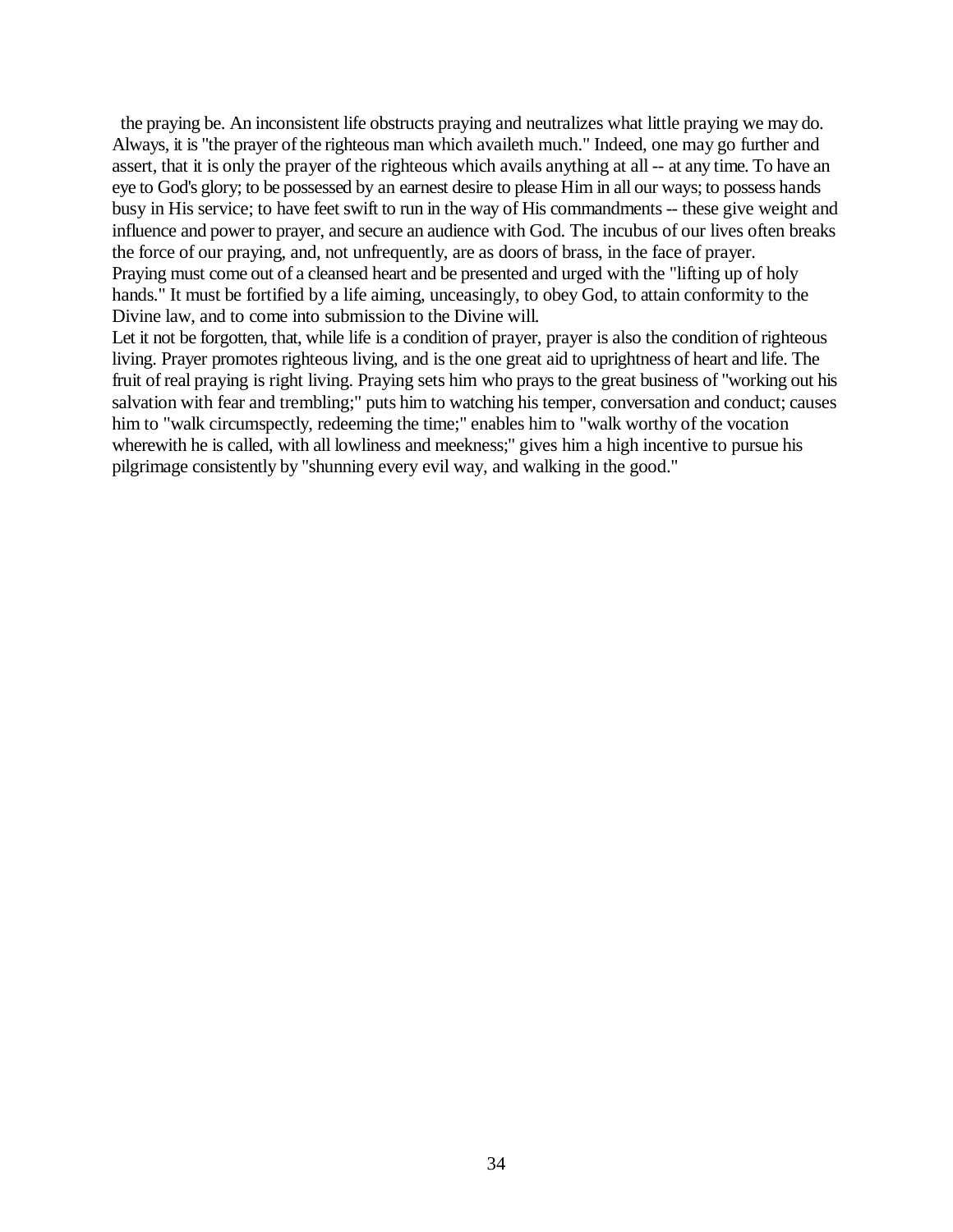### **IX. PRAYER AND OBEDIENCE**

*"An obedience discovered itself in Fletcher of Madeley, which I wish I could describe or imitate. It produced in him a ready mind to embrace every cross with alacrity and pleasure. He had a singular love for the lambs of the flock, and applied himself with the greatest diligence to their instruction, for which he had a peculiar gift. . . . All his intercourse with me was so mingled with prayer and praise, that every employment, and every meal was, as it were, perfumed*

*therewith." --* JOHN WESLEY.

UNDER the Mosaic law, obedience was looked upon as being "better than sacrifice, and to harken, than the fat of lambs." In Deuteronomy 5:29, Moses represents Almighty God declaring Himself as to this very quality in a manner which left no doubt as to the importance He laid upon its exercise. Referring to the waywardness of His people He cries:

*"O that there were such a heart in them, that they would fear Me, and keep all My commandments always, that it might be well with them, and with their children after them."*

Unquestionably obedience is a high virtue, a soldier quality. To obey belongs, preeminently, to the soldier. It is his first and last lesson, and he must learn how to practice it all the time, without question, uncomplainingly. Obedience, moreover, is faith in action, and is the outflow as it is the very test of love. "He that hath My commandments and keepeth them, he it is that loveth Me." Furthermore: obedience is the conserver and the life of love.

*"If ye keep My commandments," says Jesus, "ye shall abide in My love, even as I have kept My Father's commandments and abide in His love."*

What a marvellous statement of the relationship created and maintained by obedience! The Son of God is held in the bosom of the Father's love, by virtue of His obedience! And the factor which enables the Son of God to ever abide in His Father's love is revealed in His own statement, "For I do, always, those things that please Him."

The gift of the Holy Spirit in full measure and in richer experience, depends upon loving obedience:

*"If ye love Me, keep My commandments," is the Master's word. "And I will pray the Father, and He shall give you another Comforter, that He may abide with you for ever."*

Obedience to God is a condition of spiritual thrift, inward satisfaction, stability of heart. "If ye be willing and obedient, ye shall eat the fruit of the land." Obedience opens the gates of the Holy City, and gives access to the tree of life.

*"Blessed are they that do His commandments, that they may have right to the tree of life, and may enter in through the gates, into the city."*

What is obedience? It is doing God's will: it is keeping His commandments. How many of the commandments constitute obedience? To keep half of them, and to break the other half -- is that real obedience? To keep all the commandments but one -- is that obedience? On this point, James the Apostle is most explicit: "Whosoever shall keep the whole law," he declares, "and yet offend in one point, he is guilty of all."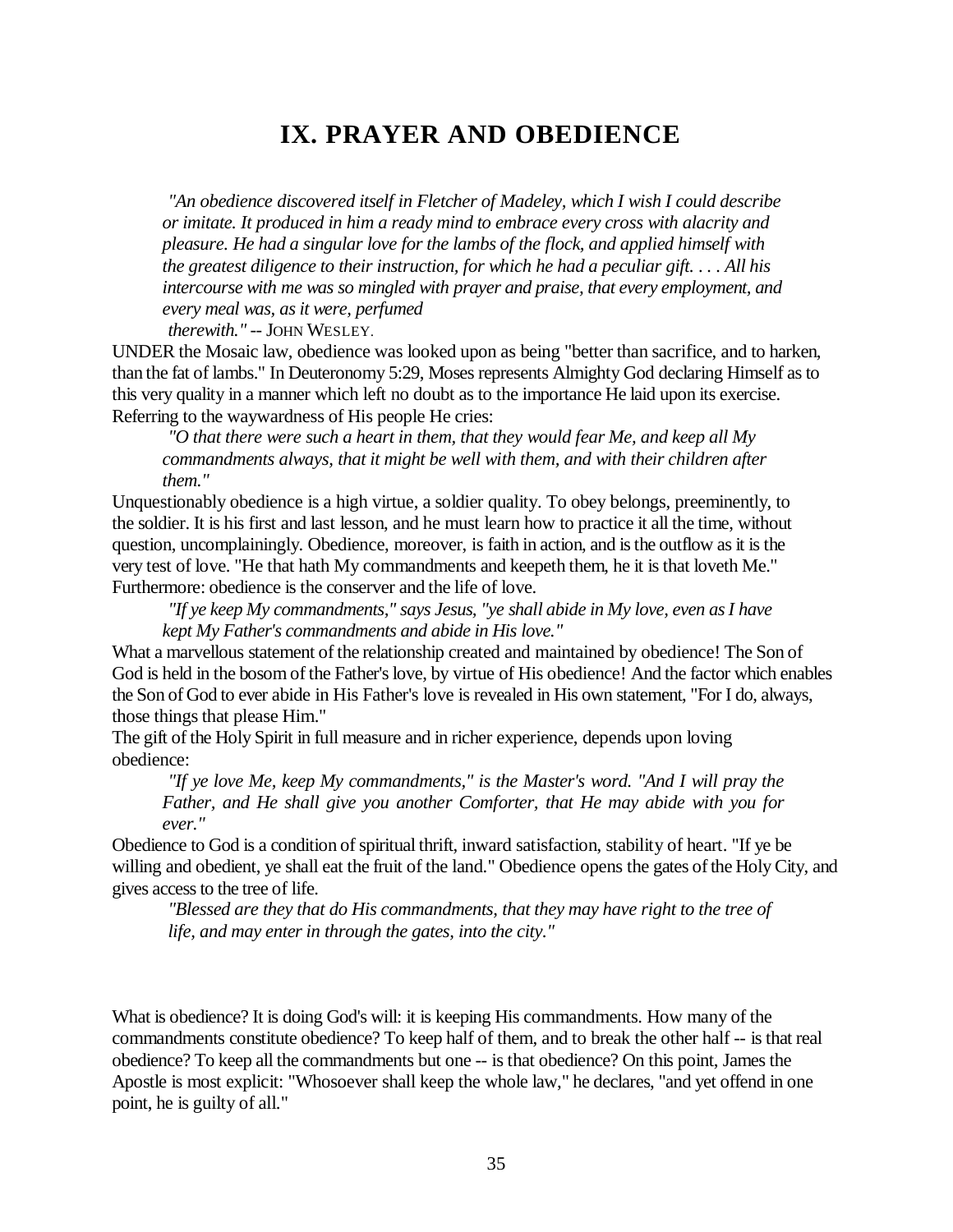The spirit which prompts a man to break one commandment is the spirit which may move him to break them all. God's commandments are a unit, and to break one strikes at the principle which underlies and runs through the whole. He who hesitates not to break a single commandment, would -- it is more than probable -- under the same stress, and surrounded by the same circumstances, break them all.

Universal obedience of the race is demanded. Nothing short of implicit obedience will satisfy God, and the keeping of all His commandments is the demonstration of it that God requires. But can we keep all of God's commandments? Can a man receive moral ability such as enables him to obey every one of them? Certainly he can. By every token, man can, through prayer, obtain ability to do this very thing. Does God give commandments which men cannot obey? Is He so arbitrary, so severe, so unloving, as to issue commandments which cannot be obeyed? The answer is that in all the annals of Holy Scripture, not a single instance is recorded of God having commanded any man to do a thing, which was beyond his power. Is God so unjust and so inconsiderate as to require of man that which he is unable to render? Surely not. To infer it, is to slander the character of God.

Let us ponder this thought, a moment: Do earthly parents require of their children duties which they cannot perform? Where is the father who would think, even, of being so unjust, and so tyrannical? Is God less kind and just than faulty, earthly parents? Are they better and more just than a perfect God? How utterly foolish and untenable a thought!

In principle, obedience to God is the same quality as obedience to earthly parents. It implies, in general effect, the giving up of one's own way, and following that of another; the surrendering of the will to the will of another; the submission of oneself to the authority and requirements of a parent. Commands, either from our heavenly Father or from our earthly father, are love-directing, and all such commands are in the best interests of those who are commanded. God's commands are issued neither in severity nor tyranny. They are always issued in love and in our interests, and so it behooves us to heed and obey them. In other words, and appraised at its lowest value -- God having issued His commands to us, in order to promote our good, it pays, therefore, to be obedient. Obedience brings its own reward. God has ordained it so, and since He has, even human reason can realize that He would never demand that which is out of our power to render.

Obedience is love, fulfilling every command, love expressing itself. Obedience, therefore, is not a hard demand made upon us, any more than is the service a husband renders his wife, or a wife renders her husband. Love delights to obey, and please whom it loves. There are no hardships in love. There may be exactions, but no irk. There are no impossible tasks for love.

With what simplicity and in what a matter-of-fact way does the Apostle John say: "And whatsoever we ask, we receive of Him, because we keep His commandments, and do those things which are pleasing in His sight."

This is obedience, running ahead of all and every command. It is love, obeying by anticipation. They greatly err, and even sin, who declare that men are bound to commit iniquity, either because of environment, or heredity, or tendency. God's commands are not grievous. Their ways are ways of pleasantness, and their paths peace. The task which falls to obedience is not a hard one. "For My yoke is easy, and My burden is light."

Far be it from our heavenly Father, to demand impossibilities of His children. It is possible to please Him in all things, for He is not hard to please. He is neither a hard master, nor an austere lord, "taking up that which he lays not down, and reaping that which he did not sow." Thank God, it is possible for every child of God, to please his heavenly Father! It is really much easier to please Him than to please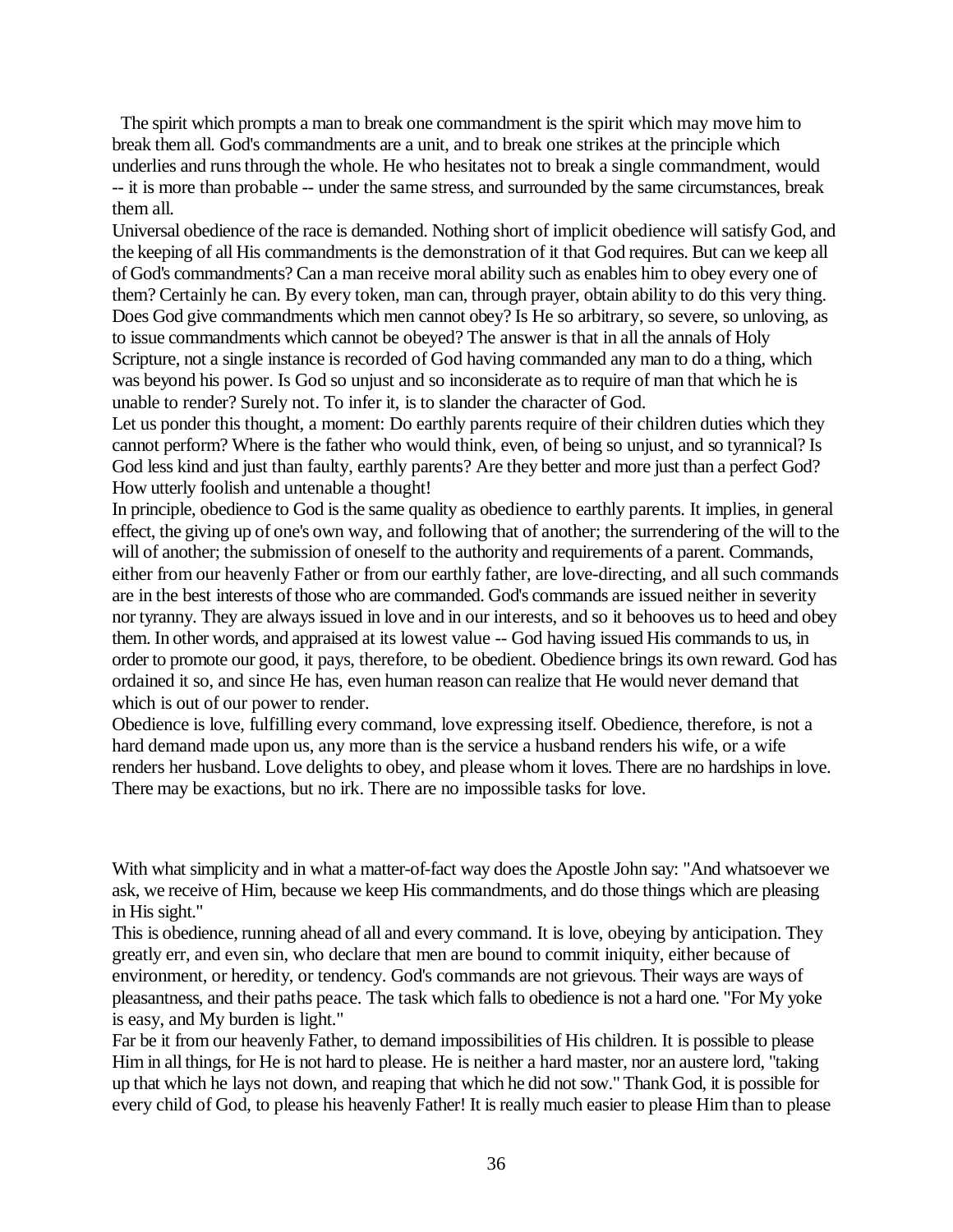men. Moreover, we may *know* when we please Him. This is the witness of the Spirit -- the inward Divine assurance, given to all the children of God that they are doing their Father's will, and that their ways are well-pleasing in His sight.

God's commandments are righteous and founded in justice and wisdom. "Wherefore the law is holy, and the commandment holy and just and good." "Just and true are Thy ways, Thou King of saints." God's commandments, then, can be obeyed by all who seek supplies of grace which enable them to obey. These commandments *must* be obeyed. God's government is at stake. God's children are under obligation to obey Him; disobedience cannot be permitted. The spirit of rebellion is the very essence of sin. It is repudiation of God's authority, which God cannot tolerate. He never has done so, and a declaration of His attitude was part of the reason the Son of the Highest was made manifest among men:

*"For what the law could not do, in that it was weak through the flesh, God sending His own Son in the likeness of sinful flesh, and for sin, condemned sin in the flesh: that the righteousness of the law might be fulfilled in us, who walk not after the flesh, but after the Spirit."*

If any should complain that humanity, under the fall, is too weak and helpless to obey these high commands of God, the reply is in order that, through the atonement of Christ, man is enabled to obey. The Atonement is God's Enabling Act. That which God works in us, in regeneration and through the agency of the Holy Spirit, bestows enabling grace sufficient for all that is required of us, under the Atonement. This grace is furnished without measure, in answer to prayer. So that, while God commands, He, at the same time, stands pledged to give us all necessary strength of will and grace of soul to meet His demands. This being true, man is without excuse for his disobedience and eminently censurable for refusing, or failing, to secure requisite grace, whereby he may serve the Lord with reverence, and with godly fear.

There is one important consideration those who declare it to be impossible to keep God's commandments strangely overlook, and that is the vital truth, which declares that through prayer and faith, man's nature is changed, and made partaker of the Divine nature; that there is taken out of him all reluctance to obey God, and that his natural inability to keep God's commandments, growing out of his fallen and helpless state, is gloriously removed. By this radical change which is wrought in his moral nature, a man receives power to obey God in every way, and to yield full and glad allegiance. Then he can say, "I delight to do Thy will, O my God." Not only is the rebellion incident to the natural man removed, but a heart which gladly obeys God's Word, blessedly received.

If it be claimed, that the unrenewed man, with all the disabilities of the Fall upon him, cannot obey God, there will be no denial. But to declare that, after one is renewed by the Holy Spirit, has received a new nature, and become a child of the King, he cannot obey God, is to assume a ridiculous attitude, and to display, moreover, a lamentable ignorance of the work and implications of the Atonement. Implicit and perfect obedience is the state to which the man of prayer is called. "Lifting up holy hands, without wrath and doubting," is the condition of obedient praying. Here inward fidelity and love, together with outward cleanness are put down as concomitants of acceptable praying. John gives the reason for answered prayer in the passage previously quoted: "And whatsoever we ask we receive of Him because we keep His commandments and do those things which are

pleasing in His sight."

Seeing that the keeping of God's commandments is here set forth as the reason why He answers prayer, it is to be reasonably assumed that we *can* keep God's commandments, *can* do those things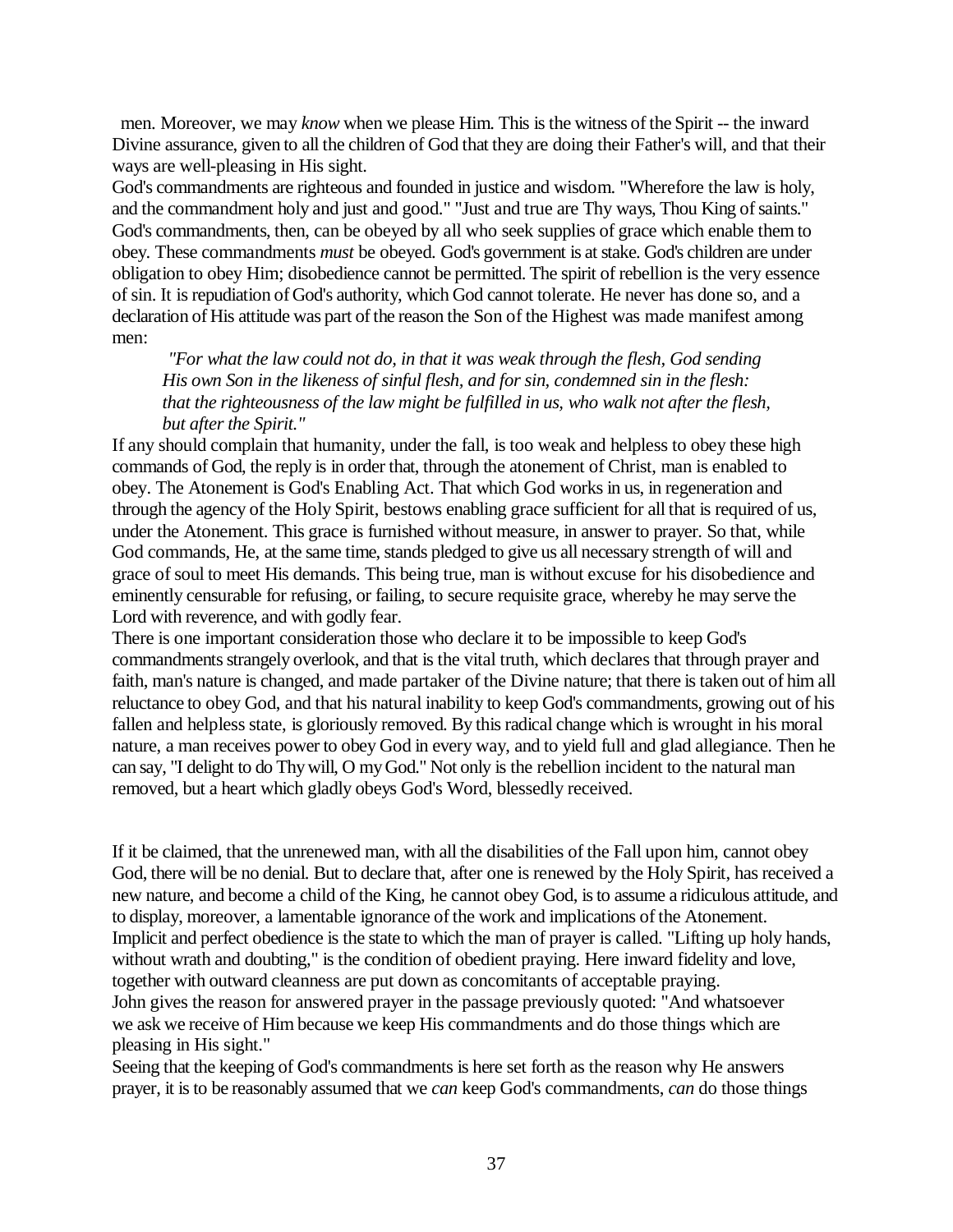which are pleasing to Him. Would God make the keeping of His commandments a condition of effectual prayer, think you, if He knew we could not keep His statutes? Surely, surely not! Obedience can ask with boldness at the Throne of grace, and those who exercise it are the only ones who *can* ask, after that fashion. The disobedient folk are timid in their approach and hesitant in their supplication. They are halted by reason of their wrongdoing. The requesting yet obedient child comes into the presence of his father with confidence and boldness. His very consciousness of obedience gives him courage and frees him from the dread born of disobedience. To do God's will without demur, is the joy as it is the privilege of the successful praying-man. It is he who has clean hands and a pure heart, that can pray with confidence. In the Sermon on the Mount, Jesus said:

*"Not every one that saith unto me, Lord, Lord, shall enter into the kingdom of heaven, but he that doeth the will of My Father which is in heaven."*

To this great deliverance may be added another:

*"If ye keep My commandments ye shall abide in My love, even as I have kept my Father's commandments, and abide in His love."*

"The Christian's trade," says Luther, "is prayer." But the Christian has another trade to learn, before he proceeds to learn the secrets of the trade of prayer. He must learn well the trade of perfect obedience to the Father's will. Obedience follows love, and prayer follows obedience. The business of*real* observance of God's commandments inseparably accompanies the business of *real* praying. One who has been disobedient may pray. He may pray for pardoning mercy and the peace of his soul. He may come to God's footstool with tears, with confession, with penitent heart, and God will hear him and answer his prayer. But this kind of praying does not belong to the child of God, but to the penitent sinner, who has no other way by which to approach God. It is the possession of the unjustified soul, not of him who has been saved and reconciled to God.

An obedient life helps prayer. It speeds prayer to the throne. God cannot help hearing the prayer of an obedient child. He always has heard His obedient children when they have prayed. Unquestioning obedience counts much in the sight of God, at the throne of heavenly grace. It acts like the confluent tides of many rivers, and gives volume and fulness of flow as well as power to the prayer chamber. An obedient life is not simply a reformed life. It is not the old life primed and painted anew nor a churchgoing life, nor a good veneering of activities. Neither is it an external conformation to the dictates of public morality. Far more than all this is combined in a truly obedient Christian, Godfearing life. A life of full obedience; a life settled on the most intimate terms with God; where the will is in full conformity to God's will; where the outward life shows the fruit of righteousness -- such a life offers no bar to the inner chamber but rather, like Aaron and Hur, it lifts up and sustains the hands of prayer. If you have an earnest desire to pray well, you must learn how to obey well. If you have a desire to learn to pray, then you must have an earnest desire to learn how to do God's will. If you desire to pray to God, you must first have a consuming desire to obey Him. If you would have free access to God in prayer, then every obstacle in the nature of sin or disobedience, must be removed. God delights in the prayers of obedient children. Requests coming from the lips of those who delight to do His will, reach His ears with great celerity, and incline Him to answer them with promptitude and abundance. In themselves, tears are not meritorious. Yet they have their uses in prayer. Tears should baptize our place of supplication. He who has never wept concerning his sins, has never really *prayed* over his sins. Tears, sometimes, is a penitent's only plea. But tears are for the past, for the sin and the wrongdoing. There is another step and stage, waiting to be taken. It is that of unquestioning obedience, and until it is taken,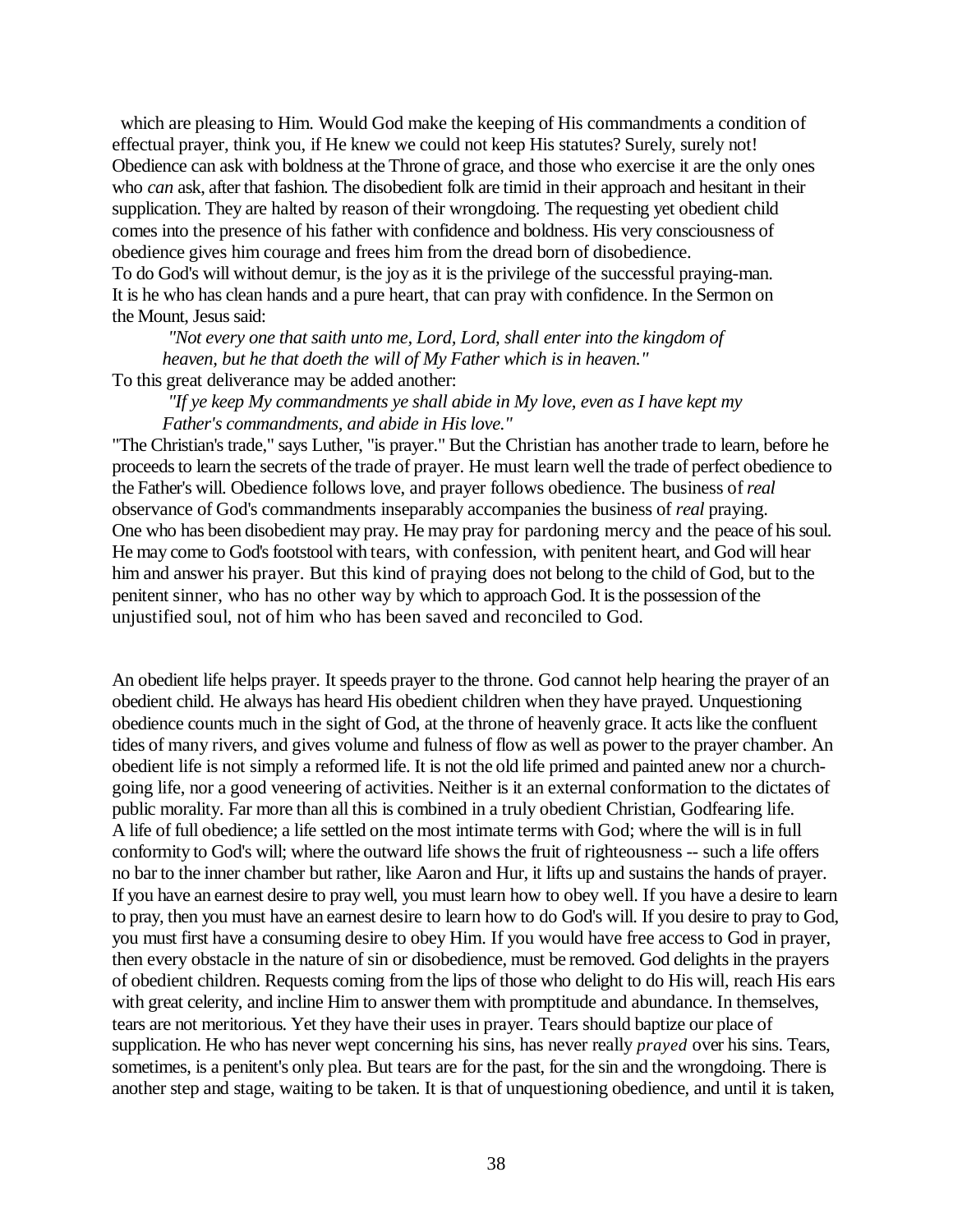prayer for blessing and continued sustenance, will be of no avail.

Everywhere in Holy Scripture God is represented as disapproving of disobedience and condemning sin, and this is as true in the lives of His elect as it is in the lives of sinners. Nowhere does He countenance sin, or excuse disobedience. Always, God puts the emphasis upon obedience to His commands. Obedience to them brings blessing, disobedience meets with disaster. This is true, in the Word of God, from its beginning to its close. It is because of this, that the men of prayer, in Holy Writ, had such influence with God. Obedient men, always, have been the closest to God. These are they who have prayed well and have received great things from God, who have brought great things to pass. Obedience to God counts tremendously in the realm of prayer. This fact cannot be emphasized too much or too often. To plead for a religious faith which tolerates sinning, is to cut the ground from under the feet of effectual praying. To excuse sinning by the plea that obedience to God is not possible to unregenerate men, is to discount the character of the new birth, and to place men where effective praying is not possible. At one time Jesus broke out with a very pertinent and personal question, striking right to the core of disobedience, when He said: "Why call ye Me, Lord, Lord, and do not the things I say?"

He who would pray, must obey. He who would get anything out of his prayers, must be in perfect harmony with God. Prayer puts into those who sincerely pray a spirit of obedience, for the spirit of disobedience is not of God and belongs not to God's praying hosts.

An obedient life is a great help to prayer. In fact, an obedient life is a necessity to prayer, to the sort which accomplishes things. The absence of an obedient life makes prayer an empty performance, a mere misnomer. A penitent sinner seeks pardon and salvation and has an answer to his prayers even with a life stained and debauched with sin. But God's *royal* intercessors come before Him with royal lives. Holy living promotes holy praying. God's intercessors "lift up holy hands," the symbols of righteous, obedient lives.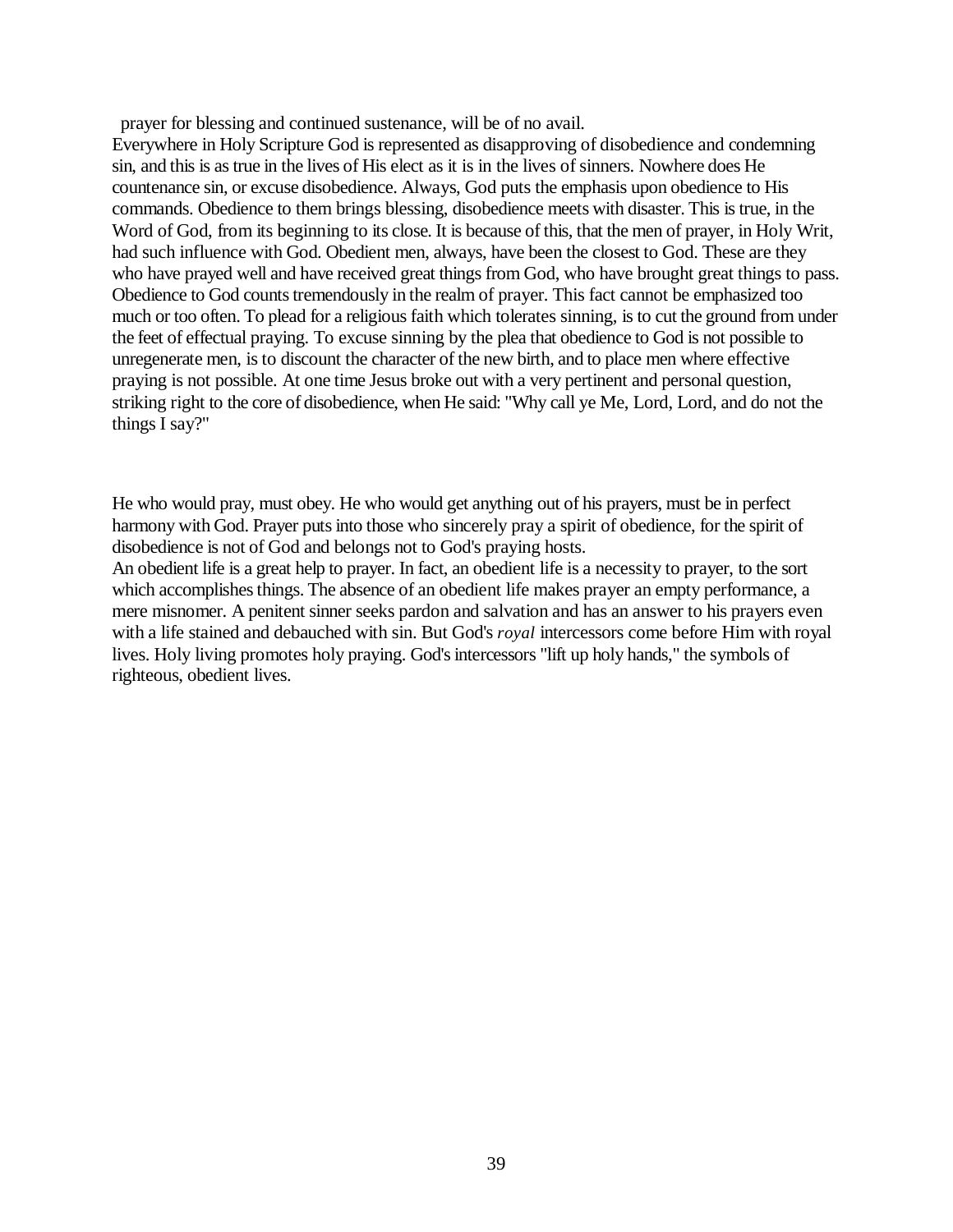# **X. PRAYER AND OBEDIENCE** *(Continued)*

*"Many exemplary men have I known, holy in heart and life, within my four score years. But one equal to John Fletcher -- one so inwardly and outwardly obedient and devoted to God -- I have not known." --* JOHN WESLEY.

IT is worthy of note that the praying to which such transcendent position is given and from which great results are attributable, is not simply the saying of prayers, but holy praying. It is the "prayers of the saints," the prayers of the holy men of God. Behind such praying, giving to it energy and flame are the men and women who are wholly devoted to God, who are entirely separated from sin, and fully separated unto God. These are they who always give energy, force and strength to praying. Our Lord Jesus Christ was preeminent in praying, because He was preeminent in saintliness. An entire dedication to God, a full surrender, which carries with it the whole being, in a flame of holy consecration -- all this gives wings to faith and energy to prayer. It opens the door to the throne of grace, and brings strong influence to bear on Almighty God.

The "lifting up of holy hands" is essential to Christly praying. It is not, however, a holiness which only dedicates a closet to God, which sets apart merely an hour to Him, but a consecration which takes hold of the entire man, which dedicates the whole life to God.

Our Lord Jesus Christ, "holy, harmless, undefiled, separate from sinners," had full liberty of approach and ready access to God in prayer. And He had this free and full access because of His unquestioning obedience to His Father. Right through His earthly life His supreme care and desire was to do the will of His Father. And this fact, coupled with another -- the consciousness of having so ordered His life - - gave Him confidence and assurance, which enabled Him to draw near to the throne of grace with unbounded confidence, born of obedience, and promising acceptance, audience, and answer. Loving obedience puts us where we can "ask anything in His name," with the assurance, that "He will do it." Loving obedience brings us into the prayer realm, and makes us beneficiaries of the wealth of Christ, and of the riches of His grace, through the coming of the Holy Spirit who will abide with us,

and be in us. Cheerful obedience to God, qualifies us to pray effectually.

This obedience which not only qualifies but fore-runs prayer, must be loving, constant, always doing the Father's will, and cheerfully following the path of God's commands.

In the instance of King Hezekiah, it was a potent plea which changed God's decree that he should die and not live. The stricken ruler called upon God to remember how that he had walked before Him in truth, and with a perfect heart. With God, this counted. He hearkened to the petition, and, as a result, death found his approach to Hezekiah barred for fifteen years.

Jesus learned obedience in the school of suffering, and, at the same time, He learned prayer in the school of obedience. Just as it is the prayer of a righteous man which availeth much, so it is righteousness which is obedience to God. A righteous man is an obedient man, and he it is, who can pray effectually, who can accomplish great things when he betakes himself to his knees. True praying, be it remembered, is not mere sentiment, nor poetry, nor eloquent utterance. Nor does it consist of saying in honeyed cadences, "Lord, Lord." Prayer is not a mere form of words; it is not just calling upon a Name. Prayer is obedience. It is founded on the adamantine rock of obedience to God.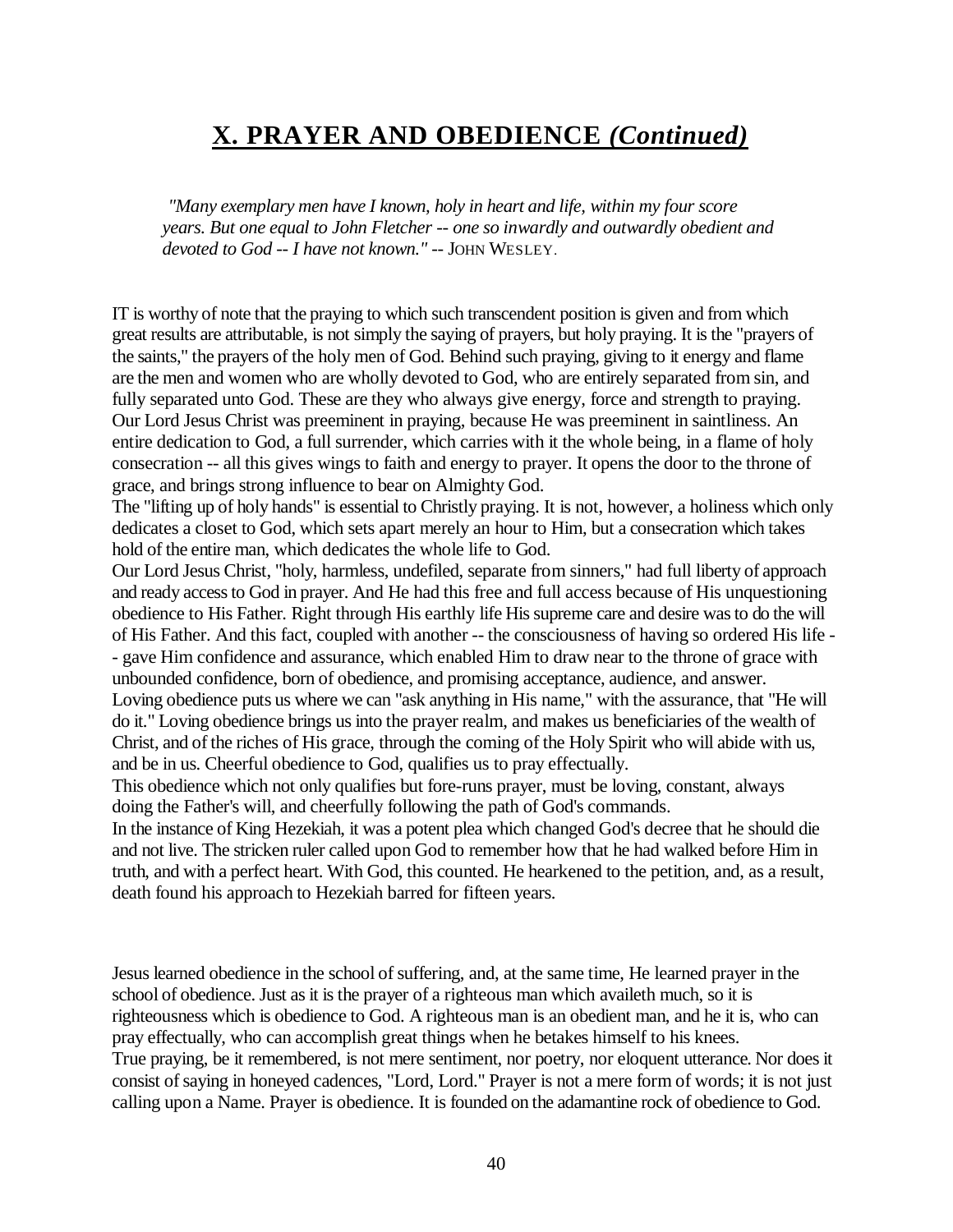Only those who obey have the right to pray. Behind the praying must be the doing; and it is the constant doing of God's will in daily life which gives prayer its potency, as our Lord plainly taught:

*"Not every one which saith unto Me, Lord, Lord, shall enter into the kingdom of heaven, but he that doeth the will of My Father which is in heaven. Many will say unto Me in that day, Lord, have we not prophesied in Thy Name, and in Thy Name have cast out devils? And in Thy Name done many wonderful works? And then will I profess unto them, I never knew you; depart from Me, ye that worketh iniquity."*

No name, however precious and powerful, can protect and give efficiency to prayer which is unaccompanied by the doing of God's will. Neither can the doing, without the praying, protect from Divine disapproval. If the will of God does not master the life, the praying will be nothing but sickly sentiment. If prayer do not inspire, sanctify and direct our work, then self-will enters, to ruin both work and worker.

How great and manifold are the misconceptions of the true elements and functionings of prayer! There are many who earnestly desire to obtain an answer to their prayers but who go unrewarded and unblest. They fix their minds on some promise of God and then endeavour by dint of dogged perseverance, to summon faith sufficient to lay hold upon, and claim it. This fixing of the mind on some great promise may avail in *strengthening* faith, but, to this holding on to the promise must be added the persistent and importunate prayer that expects, and waits till faith grows exceedingly. And who is there that is able and competent to do such praying save the man who readily, cheerfully and continually, *obeys God?*

Faith, in its highest form, is the attitude as well as the act of a soul surrendered to God, in whom His Word and His Spirit dwells. It is true that faith must exist in some form, or another, in order to prompt praying; but in its strongest form, and in its largest results, faith is the fruit of prayer. That faith increases the ability and the efficiency of prayer is true; but it is likewise true that prayer increases the ability and efficiency of faith. Prayer and faith, work, act and react, one upon the other. Obedience to God helps faith as no other attribute possibly can. When obedience -implicit recognition

of the validity, the paramountcy of the Divine commands -- faith ceases to be an almost superhuman task. It requires no straining to exercise it. Obedience to God makes it easy to believe and trust God. Where the spirit of obedience fully impregnates the soul; where the will is perfectly surrendered to God; where there is a fixed, unalterable purpose to obey God, faith almost believes itself. Faith then becomes almost involuntary. After obedience it is, naturally, the next step, and it is easily and readily taken. The difficulty in prayer is not with faith, but with obedience, which is faith's foundation.

We must look well to our obedience, to the secret springs of action, to the loyalty of our heart to God, if we would pray well, and desire to get the most out of our praying. Obedience is the groundwork of effectual praying; this it is, which brings us nigh to God.

The lack of obedience in our lives breaks down our praying. Quite often, the life is in revolt and this places us where praying is almost impossible, except it be for pardoning mercy. Disobedient living produces mighty poor praying. Disobedience shuts the door of the inner chamber, and bars the way to the Holy of holies. No man can pray -- really pray -- who does not obey.

The will must be surrendered to God as a primary condition of all successful praying. Everything about us gets its colouring from our inmost character. The secret will makes character and controls conduct. The will, therefore, plays an important part in all successful praying. There can be no praying in its richest implication and truest sense, where the will is not wholly and fully surrendered to God. This unswerving loyalty to God is an utterly indispensable condition of the best, the truest, the most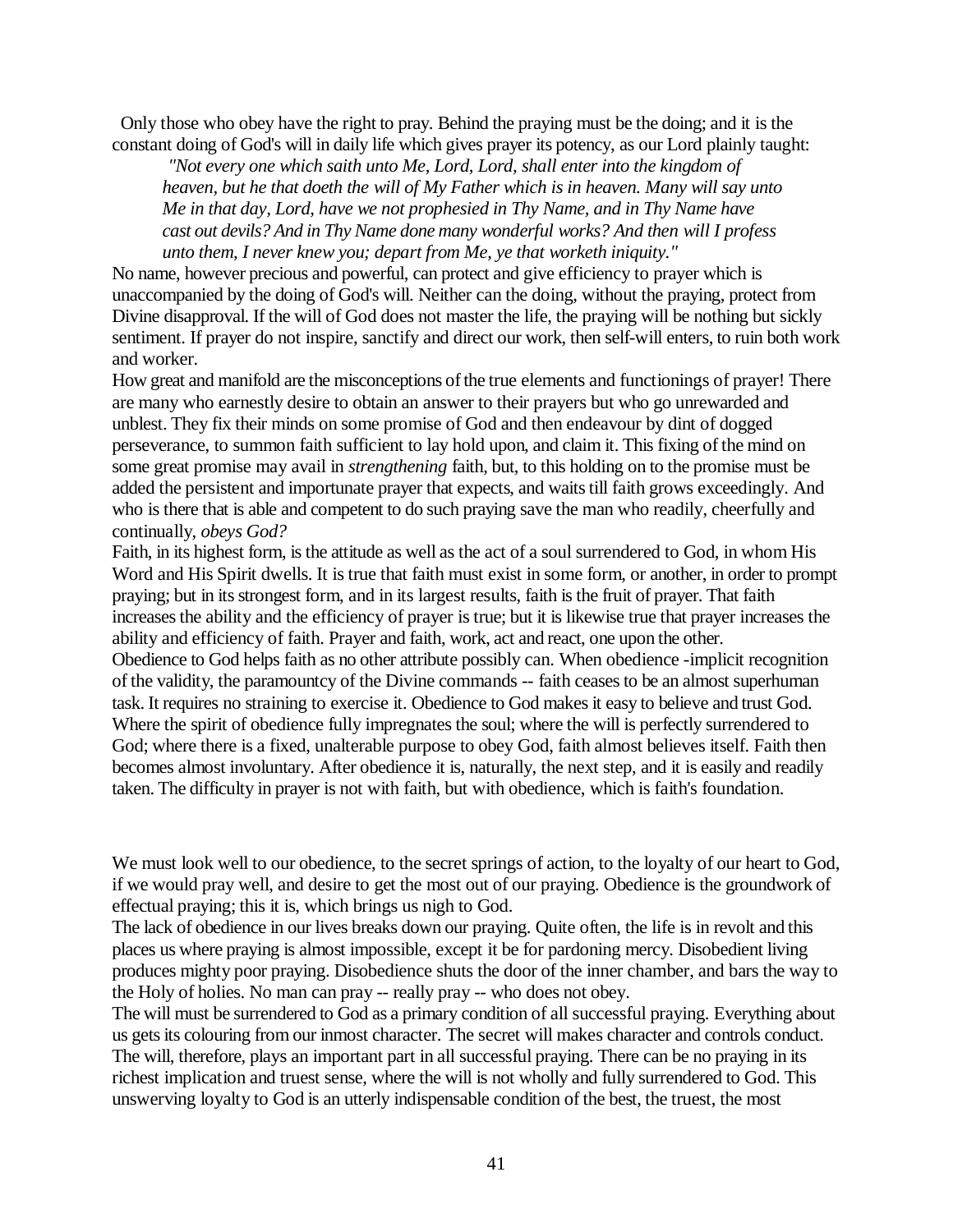effectual praying. We have "simply *got* to trust and obey; *there's no other way,* to be happy in Jesus -- but to trust, and *obey! "*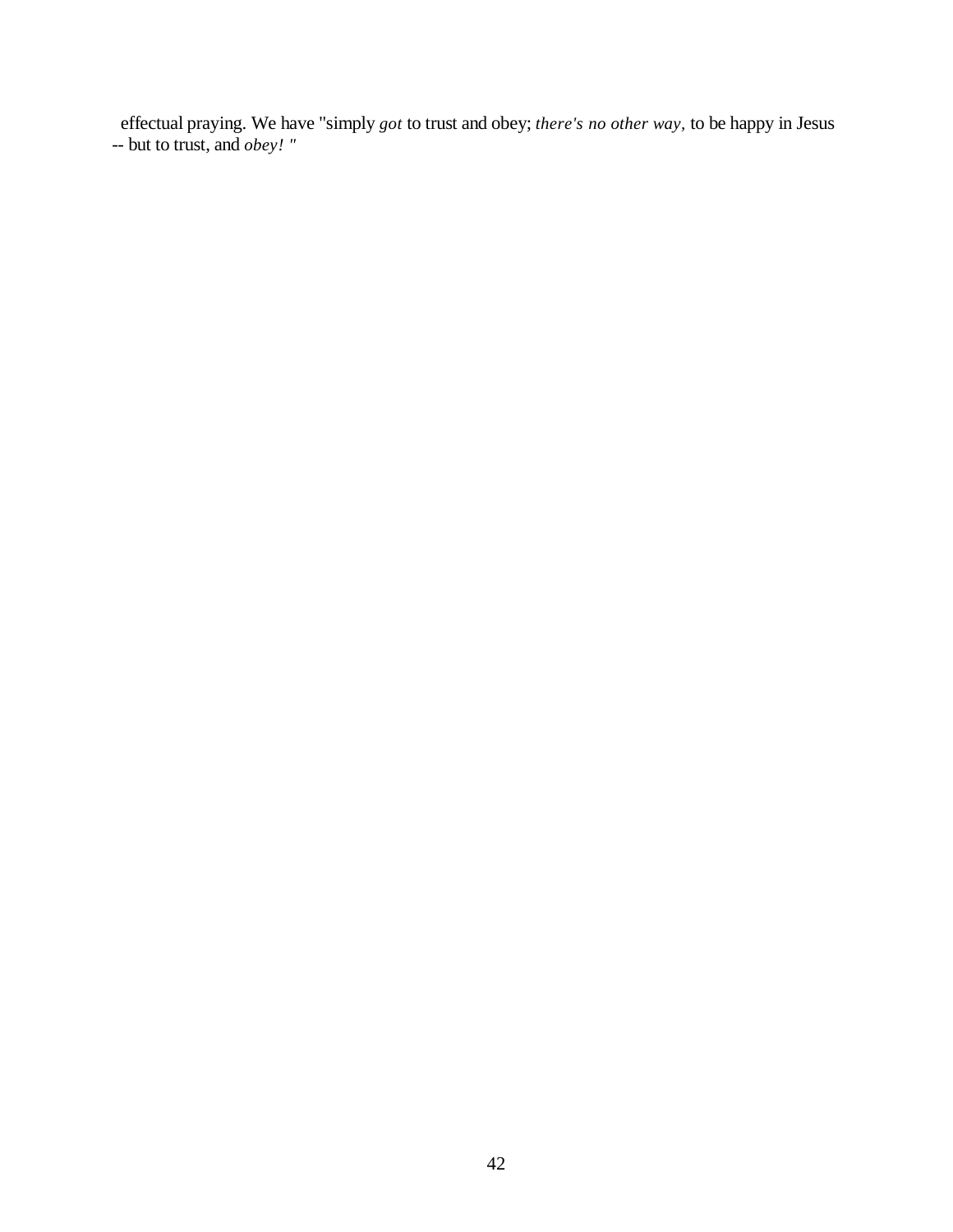### **XI. PRAYER AND VIGILANCE**

*"David Brainerd was pursued by unearthly adversaries, who were resolved to rob him of his guerdon. He knew he must never quit his armour, but lie down to rest, with his corselet laced. The stains that marred the perfection of his lustrous dress, the spots of rust on his gleaming shield, are imperceptible to us; but they were, to him, the source of much sorrow and ardency of yearning." --* LIFE OF DAVID BRAINERD.

THE description of the Christian soldier given by Paul in the sixth chapter of the *Epistle to the Ephesians,* is compact and comprehensive. He is depicted as being ever in the conflict, which has many fluctuating seasons -- seasons of prosperity and adversity, light and darkness, victory and defeat. He is to pray at all seasons, and with all prayer, this to be added to the armour in which he is to fare forth to battle. At all times, he is to have the full panoply of prayer. The Christian soldier, if he fight to win, must pray much. By this means, only, is he enabled to defeat his inveterate enemy, the devil, together with the Evil One's manifold emissaries. "Praying always, with all prayer," is the Divine direction given him. This covers all seasons, and embraces all manner of praying. Christian soldiers, fighting the good fight of faith, have access to a place of retreat, to which they continually repair for prayer. "Praying always, with all prayer," is a clear statement of the imperative need of much praying, and of many kinds of praying, by him who, fighting the good fight of faith, would win out, in the end, over all his foes. The Revised Version puts it this way:

*"With all prayer and supplication, praying at all seasons in the Spirit, and watching thereunto in all perseverance and supplications, for all saints, and on my behalf, that utterance may be given unto me, in opening my mouth to make known with boldness the mystery of the Gospel, for which I am in bonds."*

It cannot be stated too frequently that the life of a Christian is a warfare, an intense conflict, a lifelong contest. It is a battle, moreover, waged against invisible foes, who are ever alert, and ever seeking to entrap, deceive, and ruin the souls of men. The life to which Holy Scripture calls men is no picnic, or holiday junketing. It is no pastime, no pleasure jaunt. It entails effort, wrestling, struggling; it demands the putting forth of the full energy of the spirit in order to frustrate the foe and to come off, at the last, more than conqueror. It is no primrose path, no rose-scented dalliance. From start to finish, it is war. From the hour in which he first draws sword, to that in which he doffs his harness, the Christian warrior is compelled to "endure hardness like a good soldier."

What a misconception many people have of the Christian life! How little the average church member appears to know of the character of the conflict, and of its demands upon him! How ignorant he seems to be of the enemies he must encounter, if he engage to serve God faithfully and so succeed in getting to heaven and receive the crown of life! He seems scarcely to realize that the world, the flesh and the devil will oppose his onward march, and will defeat him utterly, unless he give himself to constant vigilance and unceasing prayer.

The Christian soldier wrestles not against flesh and blood, but against spiritual wickedness in high places. Or, as the Scriptural margin reads, "wicked spirits in high places." What a fearful array of forces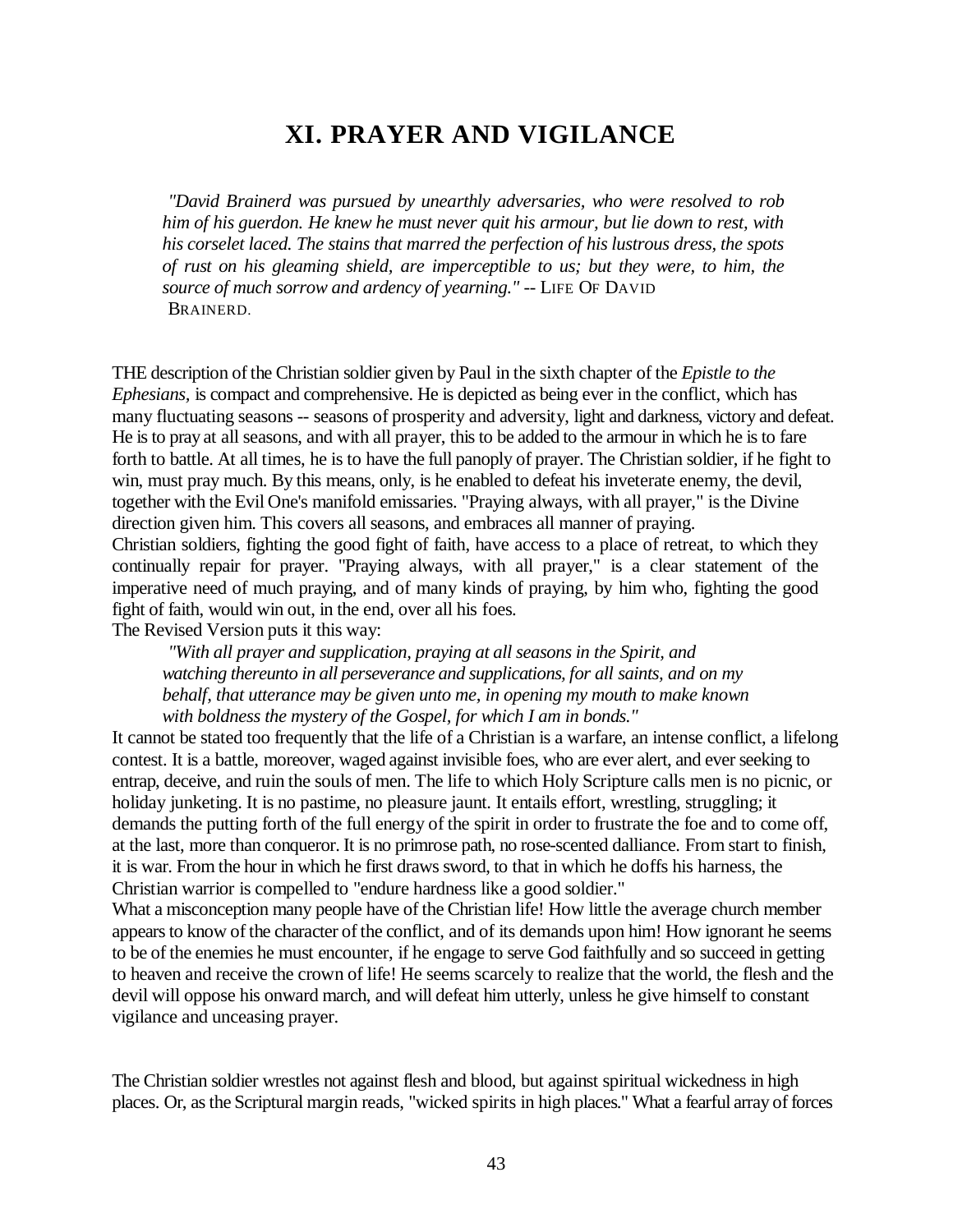are set against him who would make his way through the wilderness of this world to the portals of the Celestial City! It is no surprise, therefore, to find Paul, who understood the character of the Christian life so well, and who was so thoroughly informed as to the malignity and number of the foes, which the disciple of the Lord must encounter, carefully and plainly urging him to "put on the whole armour of God," and "to pray with all prayer and supplication in the Spirit." Wise, with a great wisdom, would the present generation be if all professors of our faith could be induced to realize this all-important and vital truth, which is so absolutely indispensable to a successful Christian life.

It is just at this point in much present-day Christian profession, that one may find its greatest defect. There is little, or nothing, of the soldier element in it. The discipline, selfdenial, spirit of hardship, determination, so prominent in and belonging to the military life, are, one and all, largely wanting. Yet the Christian life is *warfare,* all the way.

How comprehensive, pointed and striking are all Paul's directions to the Christian soldier, who is bent on thwarting the devil and saving his soul alive! First of all, he must possess a clear idea of the character of the life on which he has entered. Then, he must know something of his foes -- the adversaries of his immortal soul -- their strength, their skill, their malignity. Knowing, therefore, something of the character of the enemy, and realizing the need of preparation to overcome them, he is prepared to hear the Apostle's decisive conclusion:

*"Finally, my brethren, be strong in the Lord, and in he power of His might. Put on the whole armour of God, that ye may be able to stand against the wiles of the devil. Wherefore, take unto you the whole armour of God, that ye may be able to stand in the evil day, and having done all, to stand."*

All these directions end in a climax; and that climax is prayer. How can the brave warrior for Christ be made braver still? How can the strong soldier be made stronger still? How can the victorious battler be made still more victorious? Here are Paul's explicit directions to that end:

*"Praying always with all prayer and supplication in the Spirit, and watching thereunto with all perseverance and supplication for all saints."*

Prayer, and more prayer, adds to the fighting qualities and the more certain victories of God's good fighting-men. The power of prayer is most forceful on the battle-field amid the din and strife of the conflict. Paul was preeminently a soldier of the Cross. For him, life was no flowery bed of ease. He was no dress-parade, holiday soldier, whose only business was to don a uniform on set occasions. His was a life of intense conflict, the facing of many adversaries, the exercise of unsleeping vigilance and constant effort. And, at its close -- in sight of the end -- we hear him chanting his final song of victory, a I have fought a good fight," and reading between the lines, we see that he is more than conqueror!

In his *Epistle to the Romans,* Paul indicates the nature of his soldier-life, giving us some views of the kind of praying needed for such a career. He writes:

### *"Now I beseech you, brethren, for the Lord Jesus Christ's sake, and for the love of the Spirit, that ye strive together with me in your prayers to God for me, that I may be delivered from them that do not believe in Judaea."*

Paul *had* foes in Judaea -- foes who beset and opposed him in the form of "unbelieving men" and this, added to other weighty reasons, led him to urge the Roman Christians to "strive with him in prayer." That word "strive" indicated wrestling, the putting forth of great effort. This is the kind of effort, and this the sort of spirit, which must possess the Christian soldier.

Here is a great soldier, a captain-general, in the great struggle, faced by malignant forces who seek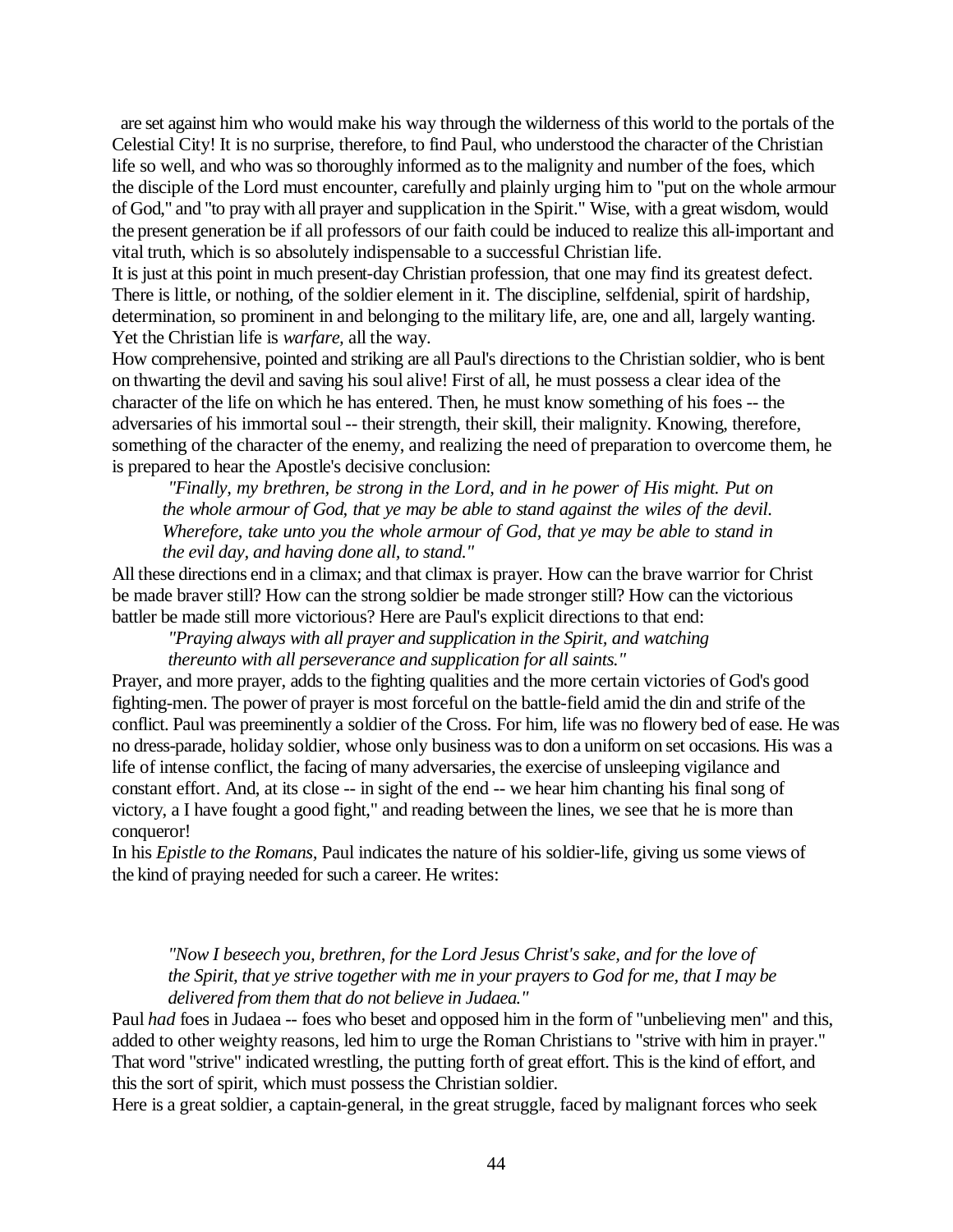his ruin. His force is well-nigh spent. What reinforcements can he count on? What can give help and bring success to a warrior in such a pressing emergency? It is a critical moment in the conflict. What force can be added to the energy of his own prayers? The answer is -- in the prayers of others, even the prayers of his brethren who were at Rome. These, he believes, will bring him additional aid, so that he can win his fight, overcome his adversaries, and, ultimately, prevail.

The Christian soldier is to pray at all seasons, and under all circumstances. His praying must be arranged so as to cover his times of peace as well as his hours of active conflict. It must be available in his marching and his fighting. Prayer must diffuse all effort, impregnate all ventures, decide all issues. The Christian soldier must be as intense in his praying as in his fighting, for his victories will depend very much more on his praying than on his fighting. Fervent supplication must be added to steady resolve, prayer and supplication must supplement the armour of God. The Holy Spirit must aid the supplication with His own strenuous plea. And the soldier must pray in the Spirit. In this, as in other forms of warfare, eternal vigilance is the price of victory; and thus, watchfulness and persistent perseverance, must mark the every activity of the Christian warrior.

The soldier-prayer must reflect its profound concern for the success and well-being of the whole army. The battle is not altogether a personal matter; victory cannot be achieved for self, alone. There is a sense, in which the entire army of Christ is involved. The cause of God, His saints, their woes and trials, their duties and crosses, all should find a voice and a pleader in the Christian soldier, when he prays. He dare not limit his praying to himself. Nothing dries up spiritual secretions so certainly and completely; nothing poisons the fountain of spiritual life so effectively; nothing acts in such deadly fashion, as selfish praying.

Note carefully that the Christian's armour will avail him nothing, unless prayer be added. This is the pivot, the connecting link of the armour of God. This holds it together, and renders it effective. God's true soldier plans his campaigns, arranges his battle-forces, and conducts his conflicts, with prayer. It is all important and absolutely essential to victory, that prayer should so impregnate the life that every breath will be a petition, every sigh a supplication. The Christian soldier must needs be always fighting. He should, of sheer necessity, be always praying.

The Christian soldier is compelled to constant picket-duty. He must always be on his guard. He is faced by a foe who never sleeps, who is always alert, and ever prepared to take advantage of the fortunes of war. Watchfulness is a cardinal principle with Christ's warrior, "watch and pray," forever sounding in his ears. He cannot dare to be asleep at his post. Such a lapse brings him not only under the displeasure of the Captain of his salvation, but exposes him to added danger. Watchfulness, therefore, imperatively constitutes the duty of the soldier of the Lord.

In the New Testament, there are three different words, which are translated "watch." The first means "absence of sleep," and implies a wakeful frame of mind, as opposed to listlessness; it is an enjoinder to keep awake, circumspect, attentive, constant, vigilant. The second word means "fully awake," -- a state induced by some rousing effort, which faculty excited to attention and interest, active, cautious, lest through carelessness or indolence, some destructive calamity should suddenly evolve. The third word means "to be calm and collected in spirit," dispassionate, untouched by slumberous or beclouding influences, a wariness against all pitfalls and beguilements. All three definitions are used by St. Paul. Two of them are employed in connection with prayer. Watchfulness intensified, is a requisite for prayer. Watchfulness must guard and cover the whole spiritual man, and fit him for prayer. Everything resembling unpreparedness or non-vigilance, is death to prayer.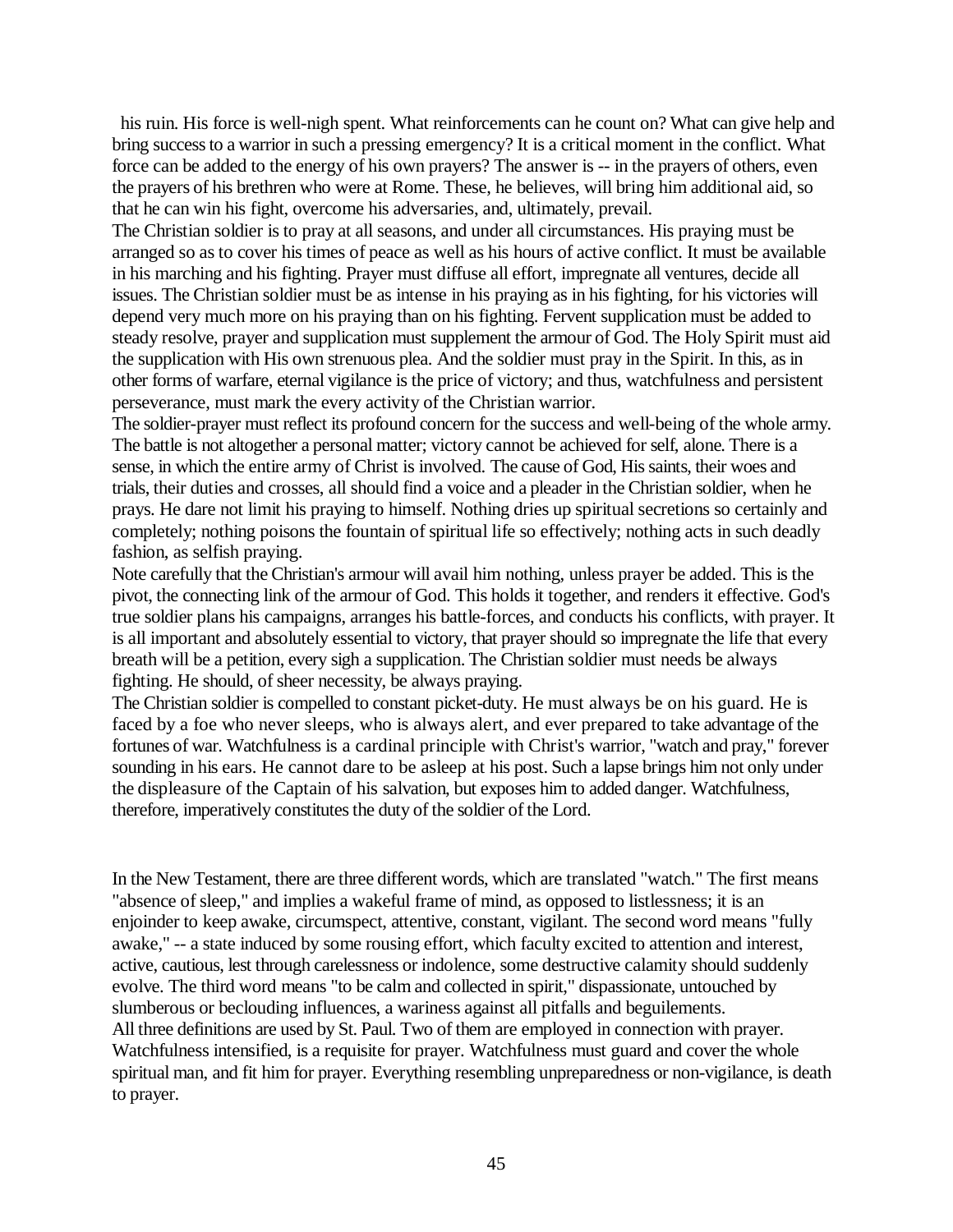In *Ephesians,* Paul gives prominence to the duty of constant watchfulness, "Watching thereunto with all perseverance and supplication." Watch, he says, *watch,* WATCH! "And what I say unto you, I say unto all, Watch."

Sleepless wakefulness is the price one must pay for victory over his spiritual foes. Rest assured that the devil never falls asleep. He is ever "walking about, seeking whom he may devour." Just as a shepherd must never be careless and unwatchful lest the wolf devour his sheep, so the Christian soldier must ever have his eyes wide open, implying his possession of a spirit which neither slumbers nor grows careless. The inseparable companions and safeguards of prayer are vigilance, watchfulness, and a mounted guard. In writing to the Colossians Paul brackets these inseparable qualities together: "Continue in prayer," he enjoins, "and watch in the same, with thanksgiving."

When will Christians more thoroughly learn the twofold lesson, that they are called to a great warfare, and that in order to get the victory they must give themselves to unsleeping watchfulness and unceasing prayer?

#### *"Be sober, be vigilant," says Peter, "because your adversary, the devil, walketh about seeking whom he may devour."*

God's Church is a militant host. Its warfare is with unseen forces of evil. God's people compose an army fighting to establish His kingdom in the earth. Their aim is to destroy the sovereignty of Satan, and over its ruins, erect the Kingdom of God, which is "righteousness and peace and joy in the Holy Ghost." This militant army is composed of individual soldiers of the Cross, and the armour of God is needed for its defence. Prayer must be added as that which crowns the whole.

*"Stand then in His great might, With all His strength endued; But take, to arm you for the fight, The panoply of God."*

Prayer is too simple, too evident a duty, to need definition. Necessity gives being and shape to prayer. Its importance is so absolute, that the Christian soldier's life, in all the breadth and intensity of it, should be one of prayer. The entire life of a Christian soldier -- its being, intention, implication and action -- are all dependent on its being a life of prayer. Without prayer -- no matter what else he have -- the Christian soldier's life will be feeble, and ineffective, and constitute him an easy prey for his spiritual enemies.

Christian experience will be sapless, and Christian influence will be dry and arid, unless prayer has a high place in the life. Without prayer the Christian graces will wither and die. Without prayer, we may add, preaching is edgeless and a vain thing, and the Gospel loses its wings and its loins. Christ is the lawgiver of prayer, and Paul is His Apostle of prayer. Both declare its primacy and importance, and demonstrate the fact of its indispensability. Their prayer-directions cover all places, include all times, and comprehend all things. How, then, can the Christian soldier hope or dream of victory, unless he be fortified by its power? How can he fail, if in addition to putting on the armour of God he be, at all times and seasons, "watching unto prayer"?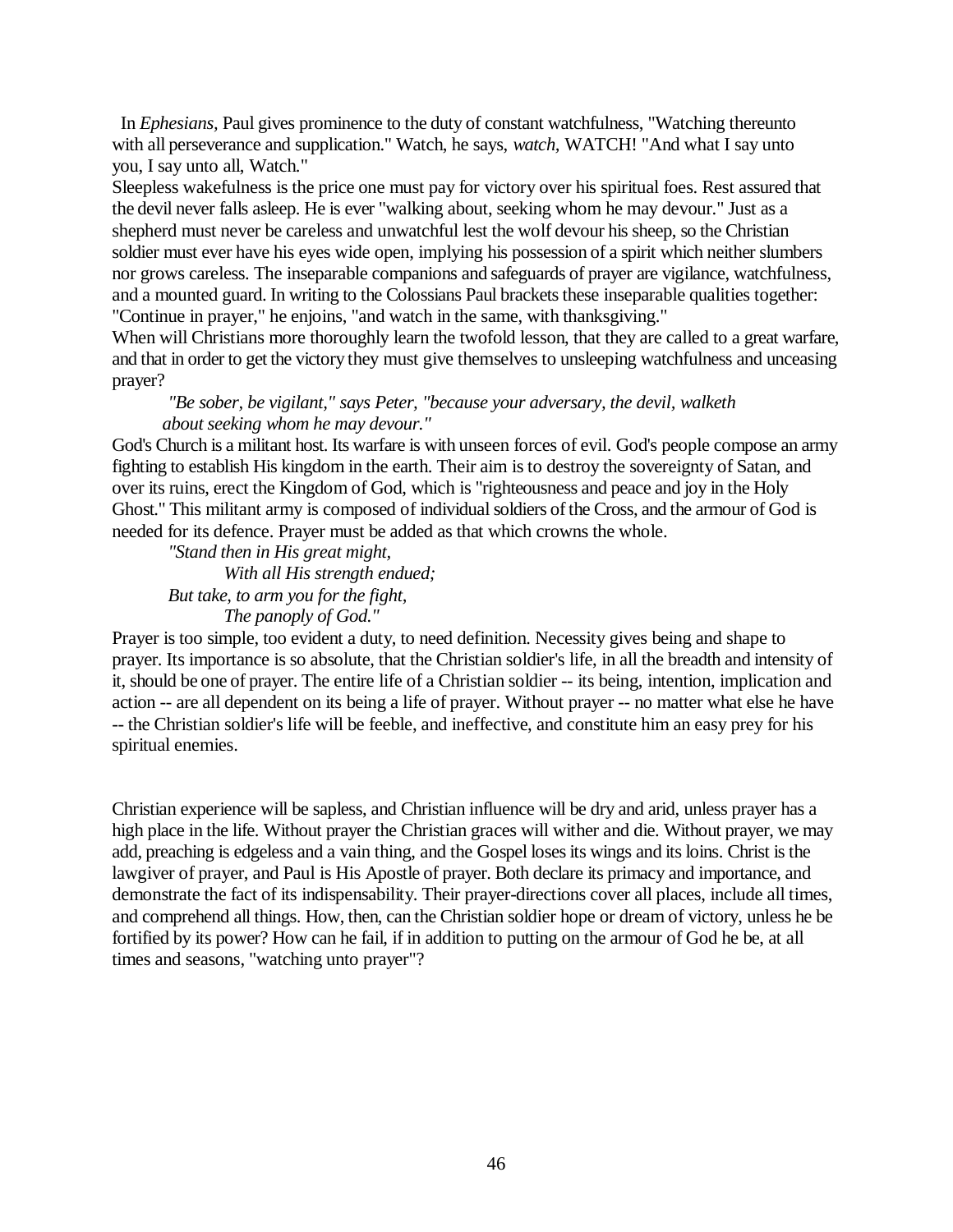# **XII. PRAYER AND THE WORD OF GOD**

*"How constantly, in the Scriptures, do we encounter such words as 'field,' 'seed,' 'sower,' 'reaper,' 'seed-time,' 'harvest'! Employing such metaphors interprets a fact of nature by a parable of grace. The field is the world and the good seed is the Word of God .Whether the Word be spoken or written, it is the power of God unto salvation. In our work of evangelism, the whole world is our field, every creature the object of effort and every book and tract, a seed of God." --* DAVID FANT, JR.

GOD'S Word is a record of prayer -- of praying men and their achievements, of the Divine warrant of prayer and of the encouragement given to those who pray. No one can read the instances, commands, examples, multiform statements which concern themselves with prayer, without realizing that the cause of God, and the success of His work in this world is committed to prayer; that praying men have been God's vicegerents on earth; that prayerless men have never been used of Him.

A reverence for God's holy Name is closely related to a high regard for His Word. This hallowing of God's Name; the ability to do His will on earth, as it is done in heaven; the establishment and glory of God's kingdom, are as much involved in prayer, as when Jesus taught men the Universal Prayer. That "men ought always to pray and not to faint," is as fundamental to God's cause, today, as when Jesus Christ enshrined that great truth in the immortal settings of the Parable of the Importunate Widow. As God's house is called "the house of prayer," because prayer is the most important of its holy offices; so by the same token, the Bible may be called the Book of Prayer. Prayer is the great theme and content of its message to mankind.

God's Word is the basis, as it is the directory of the prayer of faith. "Let the word of Christ dwell in you richly in all wisdom," says St. Paul, "teaching and admonishing one another in psalms and hymns and spiritual songs, singing with grace in your hearts to the Lord."

As this word of Christ dwelling in us richly is transmuted and assimilated, it issues in praying. Faith is constructed of the Word and the Spirit, and faith is the body and substance of prayer. In many of its aspects, prayer is dependent upon the Word of God. Jesus says:

*"If ye abide in Me, and My words abide in you, ye shall ask what ye will, and it shall be done unto you."*

The Word of God is the fulcrum upon which the lever of prayer is placed, and by which things are mightily moved. God has committed Himself, His purpose and His promise to prayer. His Word becomes the basis, the inspiration of our praying, and there are circumstances under which, by importunate prayer, we may obtain an addition, or an enlargement of His promises. It is said of the old saints that they, "through faith obtained promises." There would seem to be in prayer the capacity for going even beyond the Word, of getting even beyond His promise, into the very presence of God, Himself.

Jacob wrestled, not so much with a promise, as with the Promiser. We must take hold of the Promiser, lest the promise prove nugatory. Prayer may well be defined as that force which vitalizes and energizes the Word of God, by taking hold of God, Himself. By taking hold of the Promiser, prayer reissues, and makes personal the promise. "There is none that stirreth up himself to take hold of Me," is God's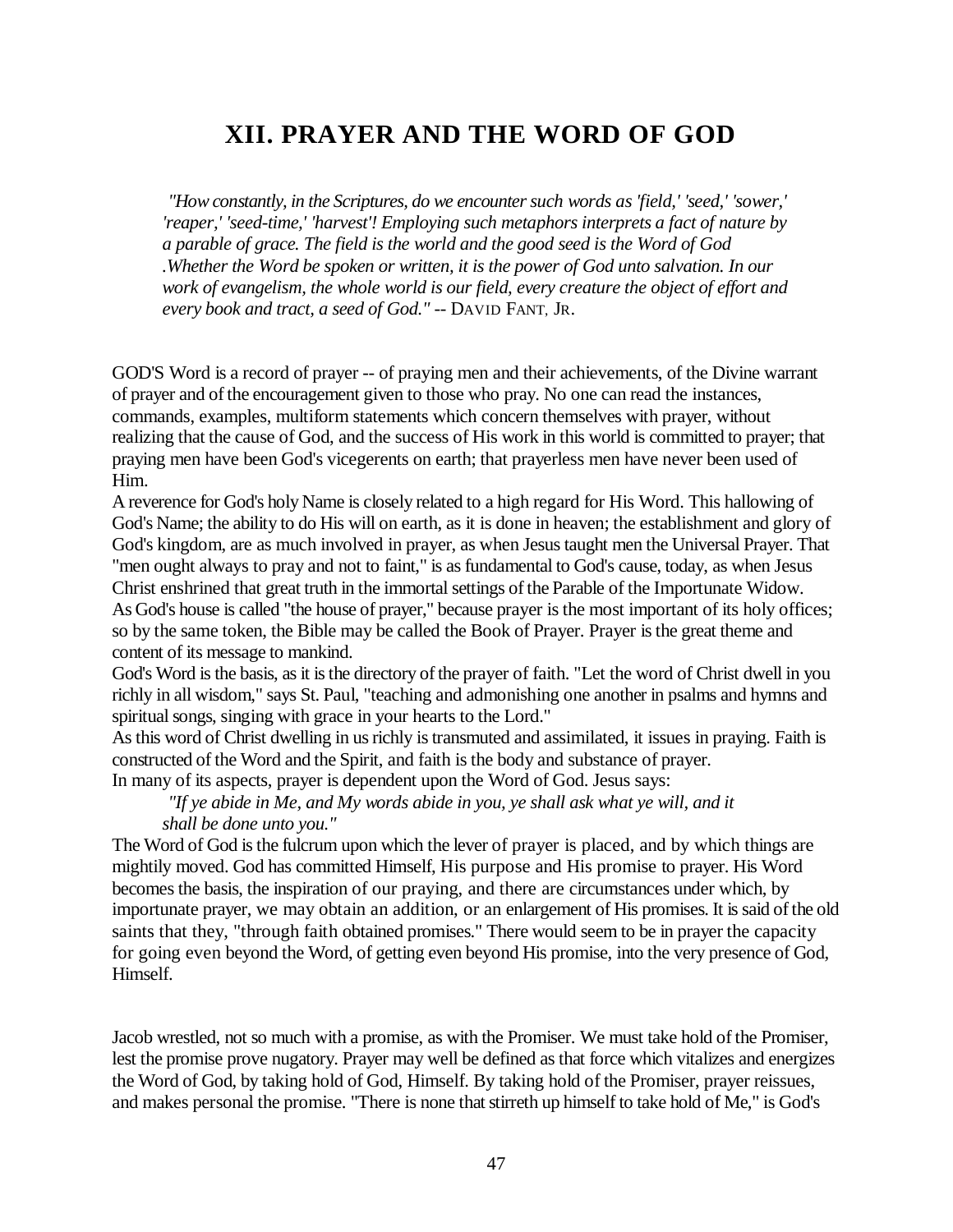sad lament. "Let him take hold of My strength, that he may make peace with Me," is God's recipe for prayer.

By Scriptural warrant, prayer may be divided into the petition of faith and that of submission. The prayer of faith is based on the written Word, for "faith cometh by hearing, and hearing by the Word of God." It receives its answer, inevitably -- the very thing for which it prays.

The prayer of submission is without a definite word of promise, so to speak, but takes hold of God with a lowly and contrite spirit, and asks and pleads with Him, for that which the soul desires. Abraham had no definite promise that God would spare Sodom. Moses had no definite promise that God would spare Israel; on the contrary, there was the declaration of His wrath, and of His purpose to destroy. But the devoted leader gained his plea with God, when he interceded for the Israelites with incessant prayers and many tears. Daniel had no definite promise that God would reveal to him the meaning of the king's dream, but he prayed specifically, and God answered definitely.

The Word of God is made effectual and operative, by the process and practice of prayer. The Word of the Lord came to Elijah, "Go show thyself to Ahab, and I will send rain on the earth." Elijah showed himself to Ahab; but the answer to his prayer did not come, until he had pressed his fiery prayer upon the Lord seven times.

Paul had the definite promise from Christ, that he "would be delivered from the people and the Gentiles," but we find him exhorting the Romans in the urgent and solemn manner concerning this very matter:

*"Now I beseech you, brethren, for the Lord Jesus Christ's sake, and for the love of the Spirit, that ye strive together with me in your prayers to God for me; that I may be delivered from them that do not believe in Judaea, and that my service which I have for Jerusalem may be accepted of the saints."*

The Word of God is a great help in prayer. If it be lodged and written in our hearts, it will form an outflowing current of prayer, full and irresistible. Promises, stored in the heart, are to be the fuel from which prayer receives life and warmth, just as the coal, stored in the earth, ministers to our comfort on stormy days and wintry nights. The Word of God is the food, by which prayer is nourished and made strong. Prayer, like man, cannot live by bread alone, "but by every word which proceedeth out of the mouth of the Lord."

Unless the vital forces of prayer are supplied by God's Word, prayer, though earnest, even vociferous, in its urgency, is, in reality, flabby, and vapid, and void. The absence of vital force in praying, can be traced to the absence of a constant supply of God's Word, to repair the waste, and renew the life. He who would learn to pray well, must first study God's Word, and store it in his memory and thought. When we consult God's Word, we find that no duty is more binding, more exacting, than that of prayer. On the other hand, we discover that no privilege is more exalted, no habit more richly owned of God. No promises are more radiant, more abounding, more explicit, more often reiterated, than those which are attached to prayer. "All things, whatsoever" are received by prayer, because "all things whatsoever" are promised. There is no limit to the provisions, included in the promises to prayer, and no exclusion from its promises. "Every one that asketh, receiveth." The word of our Lord is to this allembracing effect: "If ye shall ask anything in My Name, I will do it."

Here are some of the comprehensive, and exhaustive statements of the Word of God about prayer, the things to be taken in by prayer, the strong promise made in answer to prayer:

*"Pray without ceasing;" "continue in prayer;" "continuing instant in prayer;" "in everything by prayer, let your request be made known unto God;" "pray always,*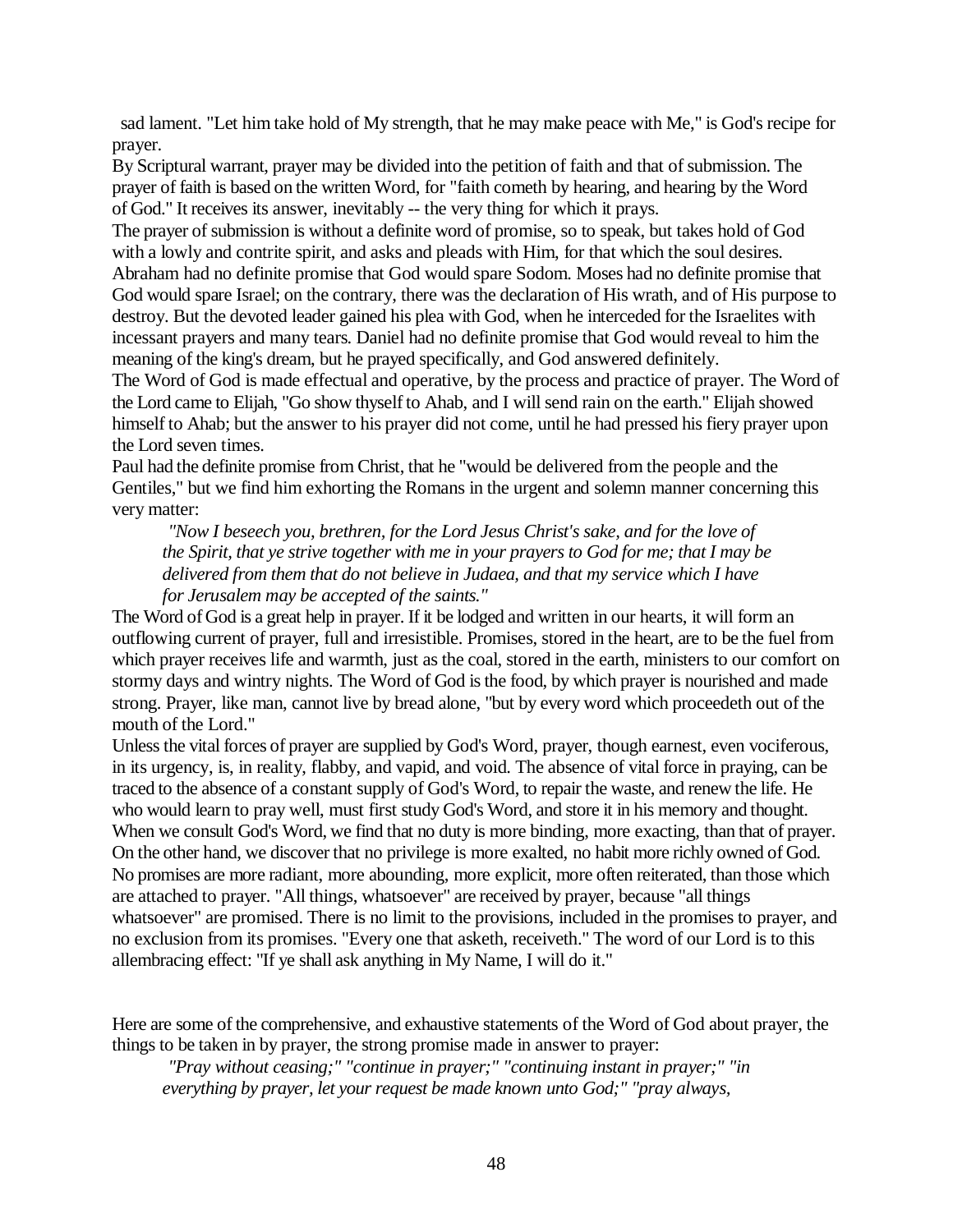### *pray and not faint;" "men should pray everywhere;" "praying always, with all prayer and supplication."*

What clear and strong statements are those which are put in the Divine record, to furnish us with a sure basis of faith, and to urge, constrain and encourage us to pray! How wide the range of prayer, as given us, in the Divine Revelation! How these Scriptures incite us to seek the God of prayer, with all our wants, with all our burdens!

In addition to these statements left on record for our encouragement, the sacred pages teem with facts, examples, incidents, and observations, stressing the importance and the absolute necessity of prayer, and putting emphasis on its all-prevailing power.

The utmost reach and full benefit of the rich promises of the Word of God, should humbly be received by us, and put to the test. The world will never receive the full benefits of the Gospel until this be done. Neither Christian experience nor Christian living will be what they ought to be till these Divine promises have been fully tested by those who pray. By prayer, we bring these promises of God's holy will into the realm of the actual and the real. Prayer is the philosopher's stone which transmutes them into gold.

If it be asked, what is to be done in order to render God's promises real, the answer is, that we must pray, until the words of the promise are clothed upon with the rich raiment of fulfilment.

God's promises are altogether too large to be mastered by desultory praying. When we examine ourselves, all too often, we discover that our praying does not rise to the demands of the situation; is so limited that it is little more than a mere oasis amid the waste and desert of the world's sin. Who of us, in our praying, measures up to this promise of our Lord:

### *"Verily, verily, I say unto you, He that believeth on Me, the works that I do shall he do also, and greater works than these shall he do, because I go to My Father."*

How comprehensive, how far reaching, how all-embracing! How much is here, for the glory of God, how much for the good of man! How much for the manifestation of Christ's enthroned power, how much for the reward of abundant faith! And how great and gracious are the results which can be made to accrue from the exercise of commensurate, believing prayer!

Look, for a moment, at another of God's great promises, and discover how we may be undergirded by the Word as we pray, and on what firm ground we may stand on which to make our petitions to our God:

### *"If ye abide in Me, and My words abide in you, ye shall ask what ye will, and it shall be done unto you."*

In these comprehensive words, God turns Himself over to the will of His people. When Christ becomes our all-in-all, prayer lays God's treasures at our feet. Primitive Christianity had an easy and practical solution of the situation, and got all which God had to give. That simple and terse solution is recorded in John's *First Epistle:*

### *"Whatsoever we ask, we receive of Him, because we keep His commandments, and do those things which are pleasing in His sight."*

Prayer, coupled with loving obedience, is the way to put God to the test, and to make prayer answer all ends and all things. Prayer, joined to the Word of God, hallows and makes sacred all God's gifts. Prayer is not simply to get things from God, but to make those things holy, which already have been received from Him. It is not merely to get a blessing, but also to be able to give a blessing. Prayer makes common things holy and secular things, sacred. It receives things from God with thanksgiving and hallows them with thankful hearts, and devoted service.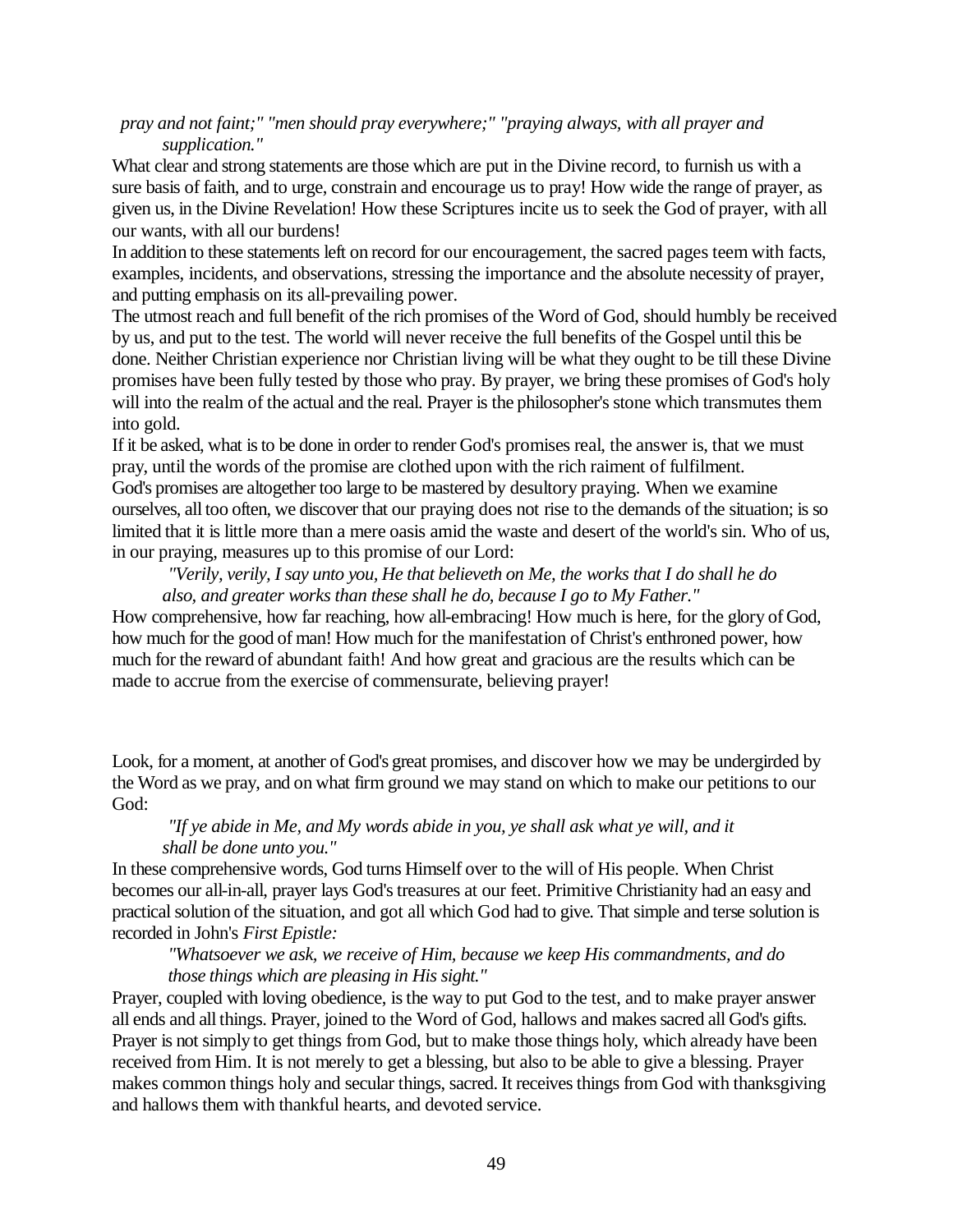In the *First Epistle to Timothy,* Paul gives us these words:

*"For every creature of God is good, and nothing to be refused, if it be received with thanksgiving. For it is sanctified by the word of God and prayer."*

That is a statement which gives a negative to mere asceticism. God's good gifts are to be holy, not only by God's creative power, but, also, because they are made holy to us by prayer. We receive them, appropriate them and sanctify them by prayer.

Doing God's will, and having His Word abiding in us, is an imperative of effectual praying. But, it may be asked, how are we to know what God's will is? The answer is, by studying His Word, by hiding it in our hearts, and by letting the Word dwell in us richly. "The entrance of Thy word, giveth light."

To know God's will in prayer, we must be filled with God's Spirit, who maketh intercession for the saints, and in the saints, according to the will of God. To be filled with God's Spirit, to be filled with God's Word, is to know God's will. It is to be put in such a frame of mind, to be found in such a state of heart, as will enable us to read and interpret aright the purposes of the Infinite. Such filling of the heart, with the Word and the Spirit, gives us an insight into the will of the Father, and enables us to rightly discern His will, and puts within us, a disposition of mind and heart to make it the guide and compass of our lives.

Epaphras prayed that the Colossians might stand "perfect and complete in all the will of God." This is proof positive that, not only may we know the will of God, but that we may know *all* the will of God. And not only may we know all the will of God, but we may *do* all the will of God. We may, moreover, do all the will of God, not occasionally, or by a mere impulse, but with a settled habit of conduct. Still further, it shows us that we may not only do the will of God externally, but from the heart, doing it cheerfully, without reluctance, or secret disinclination, or any drawing or holding back from the intimate presence of the Lord.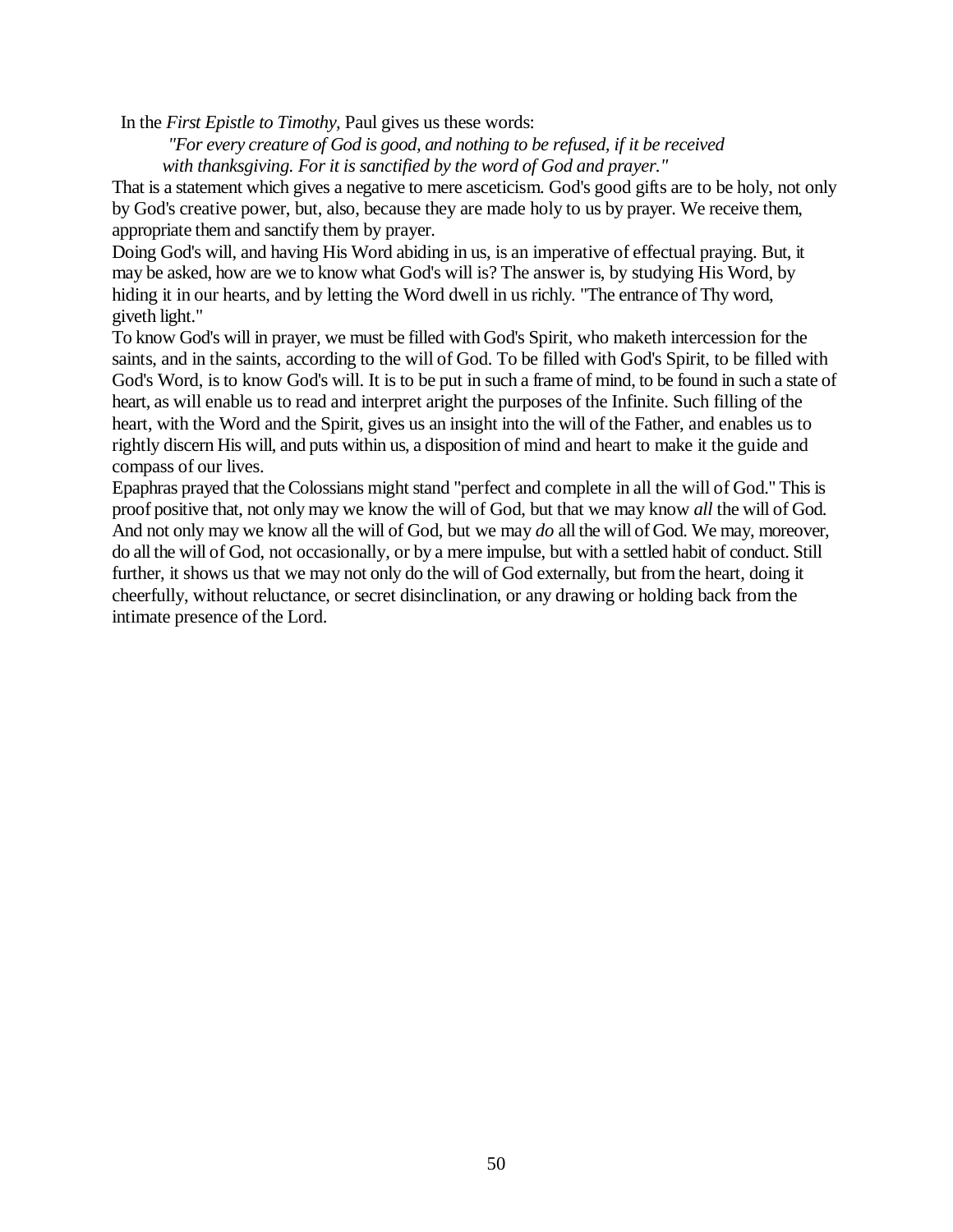# **XIII. PRAYER AND THE WORD OF GOD** *(Continued)*

*"Some years ago a man was travelling in the wilds of Kentucky. He had with him a large sum of money and was well armed. He put up at a log-house one night, but was much concerned with the rough appearance of the men who came and went from this abode. He retired early but not to sleep. At midnight he heard the dogs barking furiously and the sound of someone entering the cabin. Peering through a chink in the boards of his room, he saw a stranger with a gun in his hand. Another man sat before the fire. The traveller concluded they were planning to rob him, and prepared to defend himself and his property. Presently the newcomer took down a copy of the Bible, read a chapter aloud, and then knelt down and prayed. The traveller dismissed his fears, put his revolver away and lay down, to sleep peacefully until morning light. And all because a Bible was in the cabin, and its owner a man of prayer." --* REV. F. F. SHOUP.

PRAYER has all to do with the success of the preaching of the Word. This, Paul clearly teaches in that familiar and pressing request he made to the Thessalonians:

*"Finally, brethren, pray for us that the Word of the Lord may have free course, and be glorified."*

Prayer opens the way for the Word of God to run without let or hindrance, and creates the atmosphere which is favourable to the word accomplishing its purpose. Prayer puts wheels under God's Word, and gives wings to the angel of the Lord "having the everlasting Gospel to preach unto them that dwell on the earth, and to every nation, and kindred, and tongue, and people." Prayer greatly helps the Word of the Lord.

The Parable of the Sower is a notable study of preaching, showing its differing effects and describing the diversity of hearers. The wayside hearers are legion. The soil lies all unprepared either by previous thought or prayer; as a consequence, the devil easily takes away the seed (which is the Word of God) and dissipating all good impressions, renders the work of the sower futile. No one for a moment believes, that so much of present-day sowing would go fruitless if only the hearers would prepare the ground of their hearts beforehand by prayer and meditation.

Similarly with the stony-ground hearers, and the thorny-ground hearers. Although the word lodges in their hearts and begins to sprout, yet all is lost, chiefly because there is no prayer or watchfulness or cultivation following. The good-ground hearers are profited by the sowing, simply because their minds have been prepared for the reception of the seed, and that, after hearing, they have cultivated the seed sown in their hearts, by the exercise of prayer. All this gives peculiar emphasis to the conclusion of this striking parable: "Take heed, therefore, how ye hear." And in order that *we* may take heed how we hear, it is needful to give ourselves continually to prayer.

We have *got* to believe that underlying God's Word is prayer, and upon prayer, its final success will depend. In the *Book of Isaiah* we read:

*"So shall My word be that goeth out of My mouth; it shall not return unto Me void, but it shall accomplish that which I please, and it shall prosper in the thing whereto I*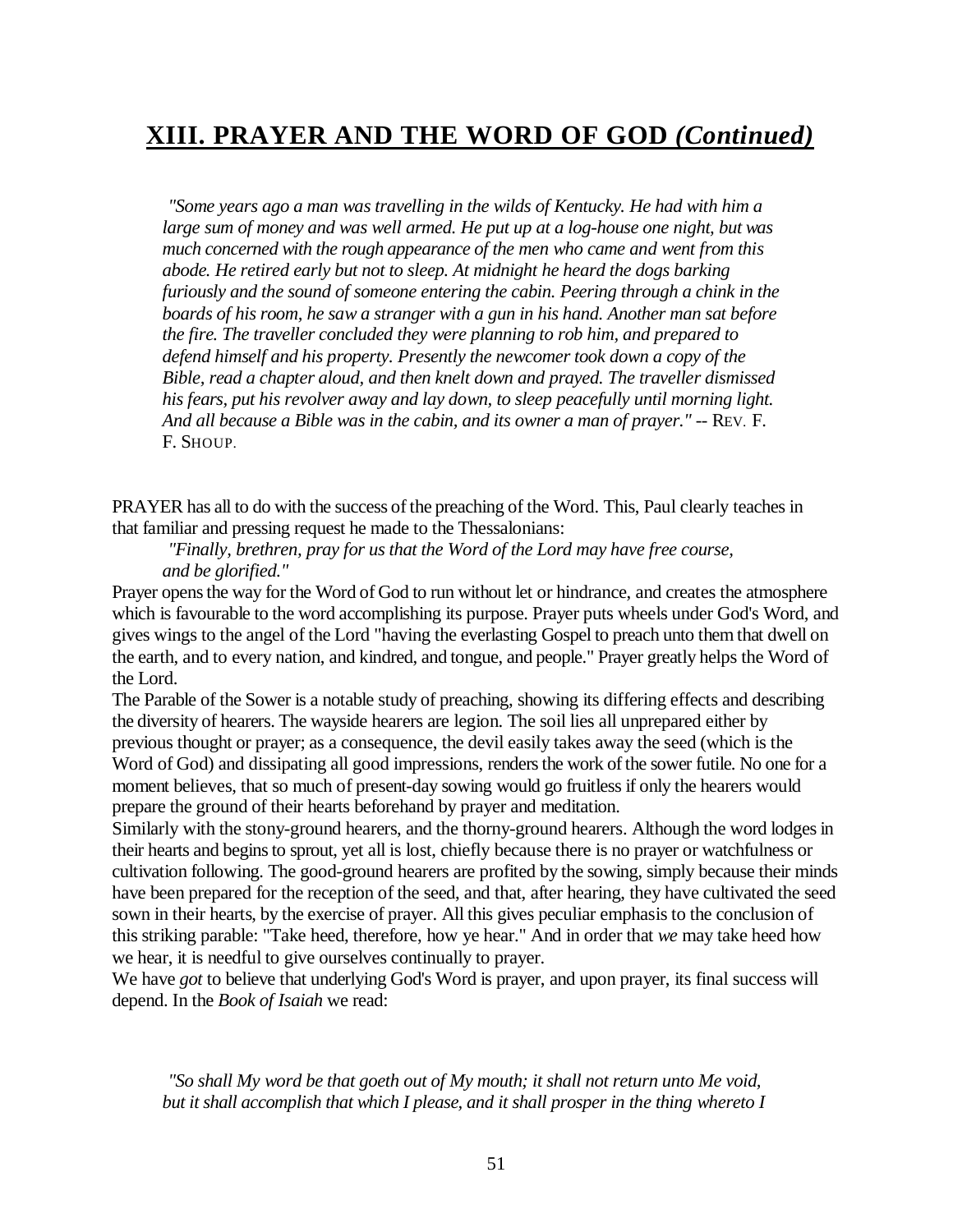*sent it."*

In Psalm 19, David magnifies the Word of God in six statements concerning it. It converts the soul, makes wise the simple, rejoices the heart, enlightens the eyes, endures eternally, and is true and righteous altogether. The Word of God is perfect, sure, right, pure. It is heart-searching, and at the same time purifying, in its effect. It is no surprise therefore that after considering the deep spirituality of the Word of God, its power to search the inner nature of man, and its deep purity, the Psalmist should close his dissertation with this passage:

*"Who can understand his errors?" And then praying after this fashion: "Cleanse Thou me from secret faults. Keep back Thy servant also from presumptuous sins. Let them not have dominion over me. Let the words of my mouth, and the meditations of my heart be acceptable in Thy sight, O Lord, my strength and my redeemer."*

James recognizes the deep spirituality of the Word, and its inherent saving power, in the following exhortation:

*"Wherefore, lay apart all filthiness and superfluity of naughtiness, and receive with meekness the engrafted word, which is able to save your souls."*

And Peter talks along the same line, when describing the saving power of the Word of God: *"Being born again, not of corruptible seed, but of incorruptible, by the word of*

*God, which liveth and abideth forever."*

Not only does Peter speak of being born again, by the incorruptible Word of God, but he informs us that to grow in grace we must be like new-born babes, desiring or feeding upon the "sincere milk of the Word."

That is not to say, however, that the mere form of words as they occur in the Bible have in them any saving efficacy. But the Word of God, be it remembered, is impregnated with the Holy Spirit. And just as there is a Divine element in the words of Scripture, so also is the same Divine element to be found in all true preaching of the Word, which is able to save and convert the soul.

Prayer invariably begets a love for the Word of God, and sets people to the reading of it. Prayer leads people to obey the Word of God, and puts into the heart which obeys a joy unspeakable. Praying people and Bible-reading people are the same sort of folk. The God of the Bible and the God of prayer are one. God speaks to man in the Bible; man speaks to God in prayer. One reads the Bible to discover God's will; he prays in order that he may receive power to do that will. Bible-reading and praying are the distinguishing traits of those who strive to know and please God. And just as prayer begets a love for the Scriptures, and sets people to reading the Bible, so, also, does prayer cause men and women to visit the house of God, to hear the Scriptures expounded. Church-going is closely connected with the Bible, not so much because the Bible cautions us against "forsaking the assembling of ourselves together as the manner of some is," but because in God's house, God's chosen minister declares His Word to dying men, explains the Scriptures, and enforces their teachings upon his hearers. And prayer germinates a resolve, in those who practise it, not to forsake the house of God.

Prayer begets a church-going conscience, a church-loving heart, a church-supporting spirit. It is the praying people, who make it a matter of conscience, to attend the preaching of the Word; who delight in its reading; exposition; who support it with their influence and their means. Prayer exalts the Word of God and gives it preeminence in the estimation of those who faithfully and wholeheartedly call upon the Name of the Lord.

Prayer draws its very life from the Bible, and has no standing ground outside of the warrant of the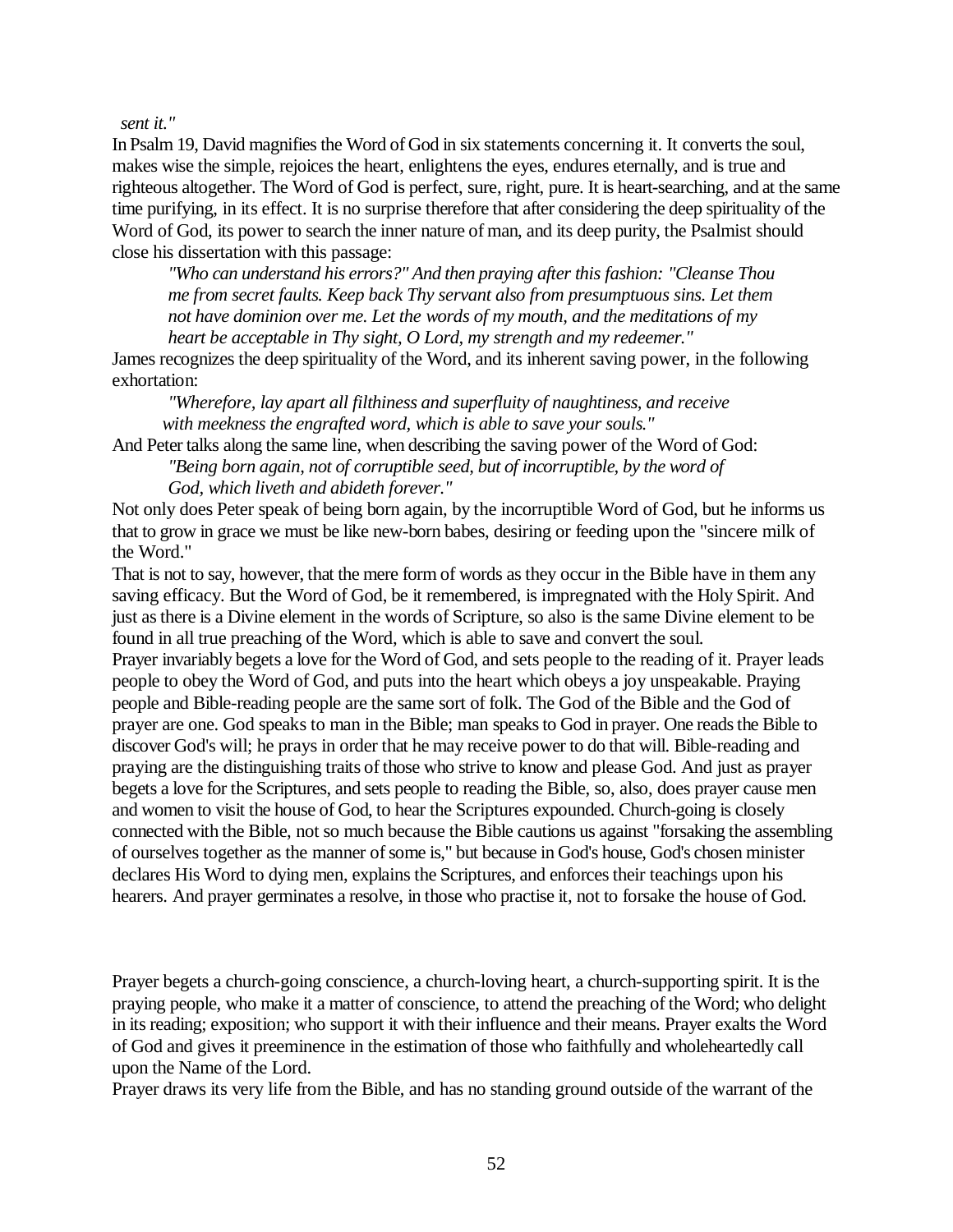Scriptures. Its very existence and character is dependent on revelation made by God to man in His holy Word. Prayer, in turn, exalts this same revelation, and turns men toward that Word. The nature, necessity and all-comprehending character of prayer, is based on the Word of God. Psalm 119 is a directory of God's Word. With three or four exceptions, each verse contains a word

which identifies, or locates, the Word of God. Quite often, the writer breaks out into supplication, several times praying, "Teach me Thy statutes." So deeply impressed is he with the wonders of God's Word, and of the need for Divine illumination wherewith to see and understand the wonderful things recorded therein, that he fervently prays:

*"Open Thou mine eyes, that I may behold wondrous things out of Thy law."* From the opening of this wonderful Psalm to its close, prayer and God's Word are intertwined. Almost every phase of God's Word is touched upon by this inspired writer. So thoroughly convinced was the Psalmist of the deep spiritual power of the Word of God that he makes this declaration:

*"Thy word have I hid in my heart that I might not sin against Thee."*

Here the Psalmist found his protection against sinning. By having God's Word hidden in his heart; in having his whole being thoroughly impregnated with that Word; in being brought completely under its benign and gracious influence, he was enabled to walk to and fro in the earth, safe from the attack of the Evil One, and fortified against a proneness to wander out of the way.

We find, furthermore, the power of prayer to create a real love for the Scriptures, and to put within men a nature which will take pleasure in the Word. In holy ecstasy he cries, "O, how I love Thy law! It is my meditation all the day." And again: "How sweet are Thy words to my taste! Yea, sweeter than honey to my taste."

Would we have a relish for God's Word? Then let us give ourselves continually to prayer. He who would have a heart for the reading of the Bible must not -- dare not -forget to pray. The man of whom it can be said, "His delight is in the law of the Lord," is the man who can truly say, "I delight to visit the place of prayer." No man loves the Bible, who does not love to pray. No man loves to pray, who does not delight in the law of the Lord.

Our Lord was a man of prayer, and He magnified the Word of God, quoting often from the Scriptures. Right through His earthly life Jesus observed Sabbath-keeping, churchgoing and the reading of the Word of God, and had prayer intermingled with them all:

*"And He came to Nazareth where He had been brought up, and as His custom was, He went into the synagogue on the Sabbath Day, and stood up to read."*

Here, let it be said, that no two things are more essential to a spirit-filled life than Biblereading and secret prayer; no two things more helpful to growth in grace; to getting the largest joy out of a Christian life; toward establishing one in the ways of eternal peace. The neglect of these all-important duties, presages leanness of soul, loss of joy, absence of peace, dryness of spirit, decay in all that pertains to spiritual life. Neglecting these things paves the way for apostasy, and gives the Evil One an advantage such as he is not likely to ignore. Reading God's Word regularly, and praying habitually in the secret place of the Most High puts one where he is absolutely safe from the attacks of the enemy of souls, and guarantees him salvation and final victory, through the overcoming power of the Lamb.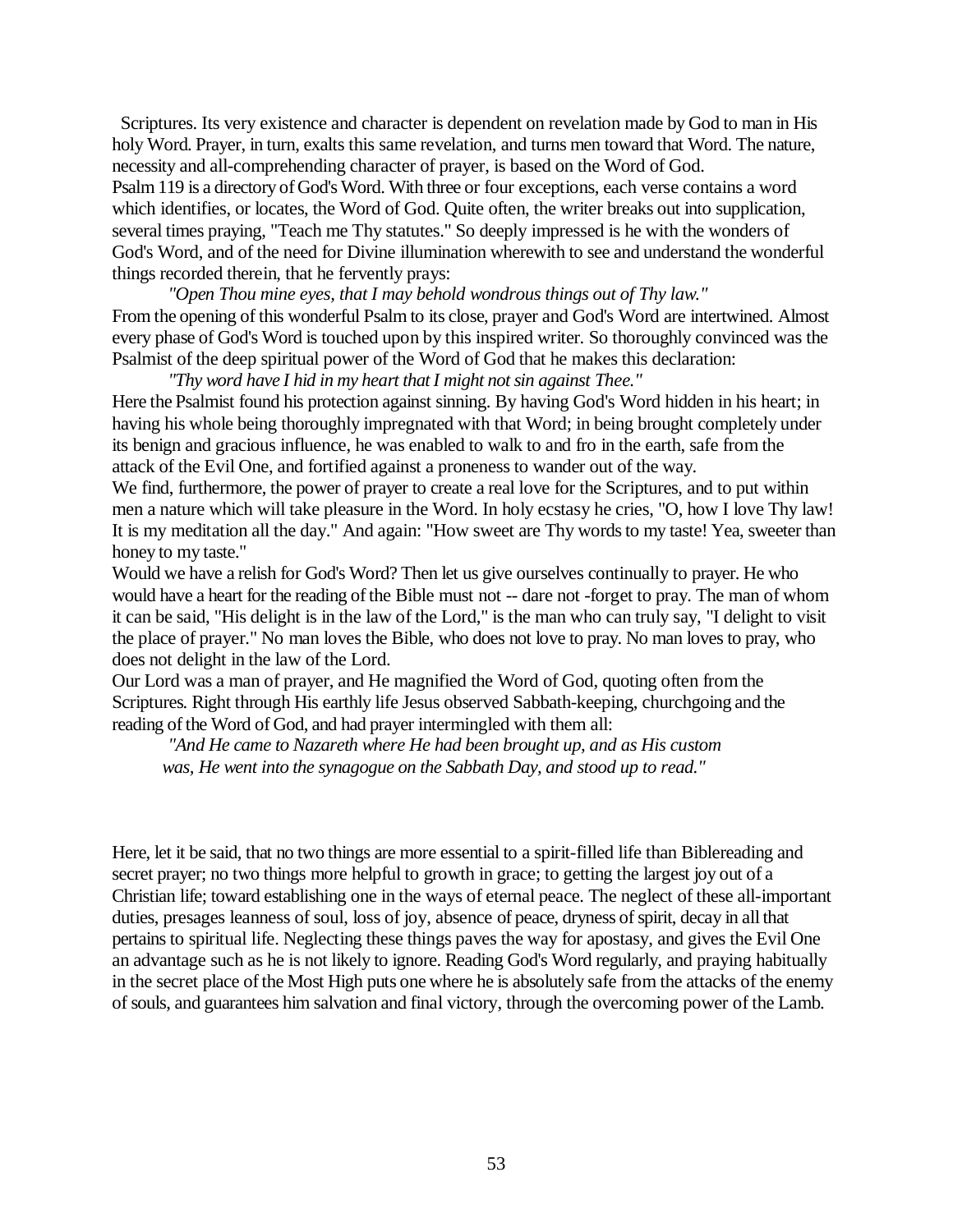### **XIV. PRAYER AND THE HOUSE OF GOD**

*"And dear to me the loud 'Amen,' Which echoes through the blest abode -- Which swells, and sinks, then swells again, Dies on the walls -- but lives with God! "*

PRAYER stands related to places, times, occasions and circumstances. It has to do with God and with everything which is related to God, and it has an intimate and special relationship to His house. A church is a sacred place, set apart from all unhallowed and secular uses, for the worship of God. As worship is prayer, the house of God is a place set apart for worship. It is no common place; it is where God dwells, where He meets with His people, and He delights in the worship of His saints. Prayer is always in place in the house of God. When prayer is a stranger there, then it ceases to be God's house at all. Our Lord put peculiar emphasis upon what the Church was when He cast out the buyers and sellers in the Temple, repeating the words from Isaiah, "It is written, My house shall be called the house of prayer." He makes prayer preeminent, that which stands out above all else in the house of God. They, who sidetrack prayer or seek to minify it, and give it a secondary place, pervert the Church of God, and make it something less and other than it is ordained to be. Prayer is perfectly at home in the house of God. It is no stranger, no mere guest; it belongs there. It has a peculiar affinity for the place, and has, moreover, a Divine right there, being set, therein, by Divine appointment and approval.

The inner chamber is a sacred place for personal worship. The house of God is a holy place for united worship. The prayer-closet is for individual prayer. The house of God is for mutual prayer, concerted prayer, united prayer. Yet even in the house of God, there is the element of private worship, since God's people are to worship Him and pray to Him, personally, even in public worship. The Church is for the united prayer of kindred, yet individual believers.

The life, power and glory of the Church is prayer. The life of its members is dependent on prayer and the presence of God is secured and retained by prayer. The very place is made sacred by its ministry. Without it, the Church is lifeless and powerless. Without it, even the building, itself, is nothing, more or other, than any other structure. Prayer converts even the bricks, and mortar, and lumber, into a sanctuary, a holy of holies, where the Shekinah dwells. It separates it, in spirit and in purpose from all other edifices. Prayer gives a peculiar sacredness to the building, sanctifies it, sets it apart for God, conserves it from all common and mundane affairs.

With prayer, though the house of God might be supposed to lack everything else, it becomes a Divine sanctuary. So the Tabernacle, moving about from place to place, became the holy of holies, because prayer was there. Without prayer the building may be costly, perfect in all its appointments, beautiful for situation and attractive to the eye, but it comes down to the human, with nothing Divine in it, and is on a level with all other buildings.

Without prayer, a church is like a body without spirit; it is a dead, inanimate thing. A church with prayer in it, has God in it. When prayer is set aside, God is outlawed. When prayer becomes an unfamiliar exercise, then God Himself is a stranger there.

As God's house is a house of prayer, the Divine intention is that people should leave their homes and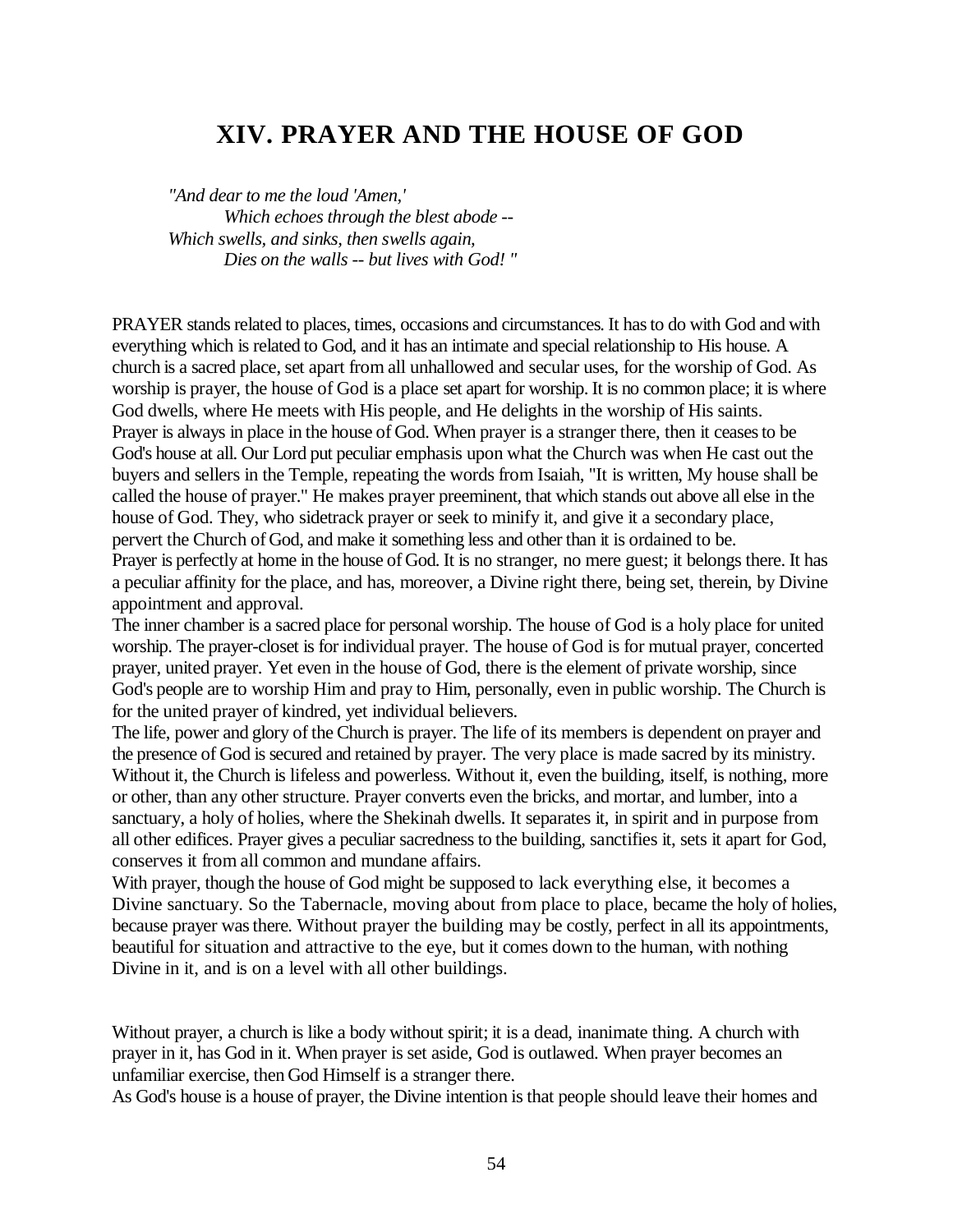go to meet Him in His own house. The building is set apart for prayer especially, and as God has made special promise to meet His people there, it is their duty to go there, and for that specific end. Prayer should be the chief attraction for all spiritually minded church-goers. While it is conceded that the preaching of the Word has an important place in the house of God, yet prayer is its predominating, distinguishing feature. Not that all other places are sinful, or evil, in themselves or in their uses. But they are secular and human, having no special conception of God in them. The Church is, essentially, religious and Divine. The work belonging to other places is done without special reference to God. He is not specifically recognized, nor called upon. In the Church, however, God is acknowledged, and nothing is done without Him. Prayer is the one distinguishing mark of the house of God. As prayer distinguishes Christian from unchristian people, so prayer distinguishes God's house from all other houses. It is a place where faithful believers meet with their Lord.

As God's house is, preeminently, a house of prayer, prayer should enter into and underlie everything that is undertaken there. Prayer be longs to every sort of work appertaining to the Church of God. As God's house is a house where the business of praying is carried on, so is it a place where the business of making praying people out of prayerless people is done. The house of God is a Divine workshop, and there the work of prayer goes on. Or the house of God is a Divine schoolhouse, in which the lesson of prayer is taught; where men and women learn to pray, and where they are graduated, in the school of prayer.

Any church calling itself the house of God, and failing to magnify prayer; which does not put prayer in the forefront of its activities; which does not teach the great lesson of prayer, should change its teaching to conform to the Divine pattern or change the name of its building to something other than a house of prayer.

On an earlier page, we made reference to the finding of the Book of the Law of the Lord given to Moses. How long that book had been there, we do not know. But when tidings of its discovery were carried to Josiah, he rent his clothes and was greatly disturbed. He lamented the neglect of God's Word and saw, as a natural result, the iniquity which abounded throughout the land. And then, Josiah thought of God, and commanded Hilkiah, the priest, to go and make inquiry of the Lord. Such neglect of the Word of the Law was too serious a matter to be treated lightly, and God must be enquired of, and repentance shown, by himself, and the nation:

*"Go enquire of the Lord for me, and for them that are left in Israel and in Judah, concerning the words of the book that is found; for great is the wrath of the Lord that is poured out upon us, because our fathers have not kept the word of the Lord, to do after all that is written in this book."*

But that was not all. Josiah was bent on promoting a revival of religion in his kingdom, so we find him gathering all the elders of Jerusalem and Judah together, for that purpose. When they had come together, the king went into the house of the Lord, and himself read in all the words of the Book of the Covenant that was found in the house of the Lord.

With this righteous king, God's Word was of great importance. He esteemed it at its proper worth, and counted a knowledge of it to be of such grave importance, as to demand his consulting God in prayer about it, and to warrant the gathering together of the notables of his kingdom, so that they, together with himself, should be instructed out of God's Book concerning God's Law.

When Ezra, returned from Babylon, was seeking the reconstruction of his nation, the people, themselves, were alive to the situation, and, on one occasion, the priests, Levites and people assembled themselves together as one man before the water gate.